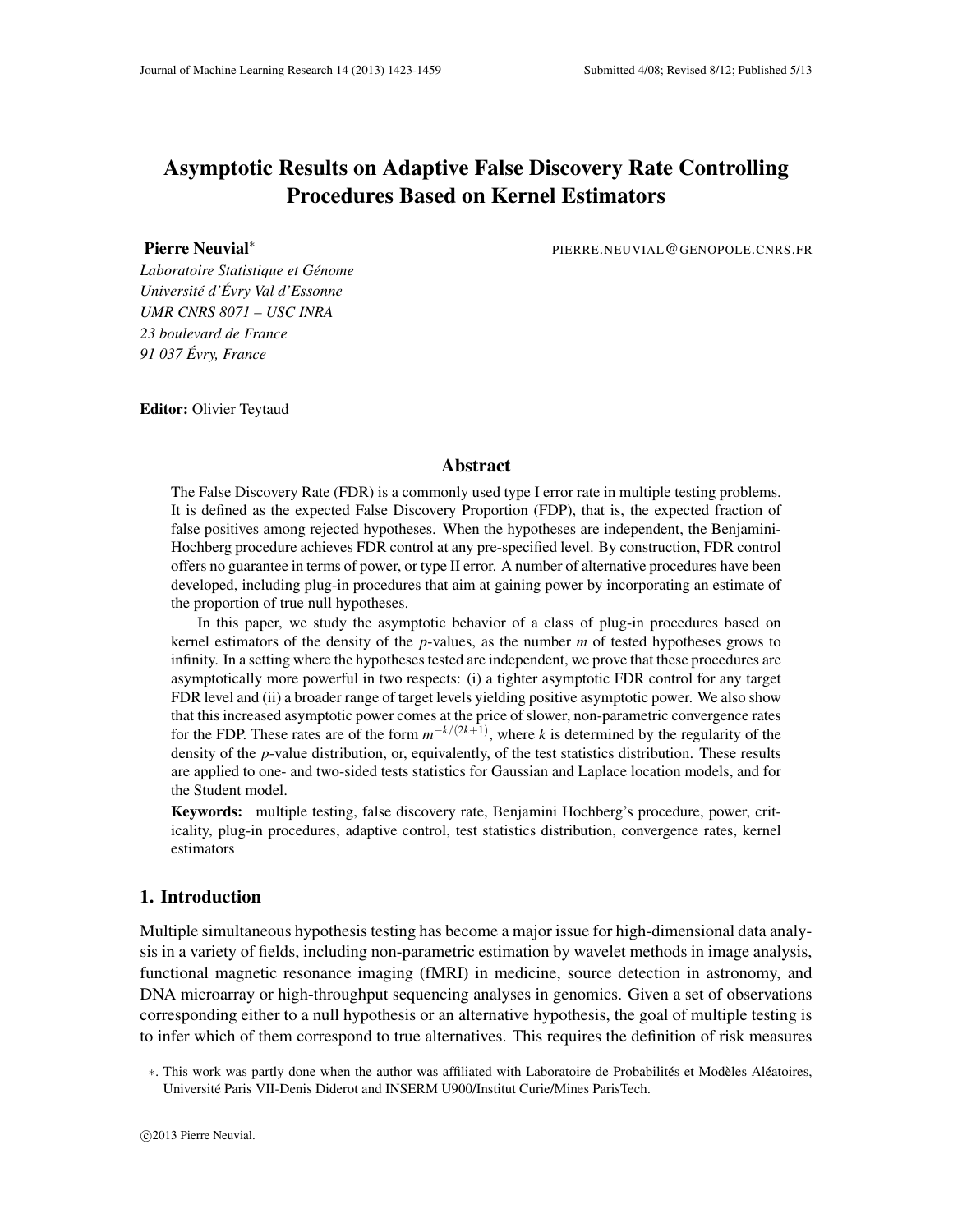that are adapted to the large number of tests performed: typically  $10^4$  to  $10^6$  in genomics. The False Discovery Rate (FDR) introduced by Benjamini and Hochberg (1995) is one of the most commonly used and one of the most widely studied such risk measure in large-scale multiple testing problems. The FDR is defined as the expected proportion of false positives among rejected hypotheses. A simple procedure called the Benjamini-Hochberg (BH) procedure provides FDR control when the tested hypotheses are independent (Benjamini and Hochberg, 1995) or follow specific types of positive dependence (Benjamini and Yekutieli, 2001).

When the hypotheses tested are independent, applying the BH procedure at level  $\alpha$  in fact yields FDR =  $\pi_0 \alpha$ , where  $\pi_0$  is the unknown fraction of true null hypotheses (Benjamini and Yekutieli, 2001). This has motivated the development of a number of "plug-in" procedures, which consist in applying the BH procedure at level  $\alpha/\hat{\pi}_0$ , where  $\hat{\pi}_0$  is an estimator of  $\pi_0$ . A typical example is the Storey- $\lambda$  procedure (Storey, 2002; Storey et al., 2004) in which  $\hat{\pi}_0$  is a function of the empirical cumulative distribution function of the *p*-values.

In this paper, we consider an asymptotic framework where the number *m* of tests performed goes to infinity. When  $\hat{\pi}_0$  converges in probability to  $\pi_{0,\infty} \in [\pi_0,1)$  as  $m \to +\infty$ , the corresponding plugin procedure is by construction asymptotically more powerful than the BH procedure, while still providing  $FDR \leq \alpha$ . However, as FDR control only implies that the *expected* FDP is below the target level, it is of interest to study the *fluctuations* of the FDP achieved by such plug-in procedures around their corresponding FDR. This paper studies the influence of the plug-in step on the asymptotic properties of the corresponding procedure for a particular class of estimators of  $\pi_0$ , which may be written as kernel estimators of the density of the *p*-value distribution at 1.

## 2. Background and Notation

In this section, we introduce the multiple testing setting considered in this paper, and define two central concepts: plug-in procedures and criticality.

#### 2.1 Multiple Testing Setting

We consider a test statistic *X* distributed as  $F_0$  under a null hypothesis  $H_0$  and as  $F_1$  under an alternative hypothesis  $H_1$ . We assume that for  $a \in \{0,1\}$ ,  $F_a$  is continuously differentiable, and that the corresponding density function, which we denote by  $f_a$ , is positive. This testing problem may be formulated in terms of *p*-values instead of test statistics. The *p*-value function is defined as  $p: x \mapsto \mathbb{P}_{\mathcal{H}_0}(X \ge x) = 1 - F_0(x)$  for one-sided tests and  $p: x \mapsto \mathbb{P}_{\mathcal{H}_0}(|X| \ge |x|)$  for two-sided tests. As  $F_0$  is continuous, the *p*-values are uniform on [0, 1] under  $H_0$ . For consistency we denote by  $G_0$  the corresponding distribution function, that is, the identity function on [0,1]. Under  $\mathcal{H}_1$ , the distribution function and density of the *p*-values are denoted by  $G_1$  and  $g_1$ , respectively. Their expression as functions of the distribution of the test statistics are recalled in Proposition 1 below in the case of one- and two-sided *p*-values. For two-sided *p*-values, we assume that the distribution function of the test statistics under  $H_0$  is symmetric (around 0):

$$
\forall x \in \mathbb{R}, F_0(x) + F_0(-x) = 1. \tag{1}
$$

Assumption (1) is typically satisfied in usual models such as Gaussian or Laplace (double exponential) models. Under Assumption (1), the two-sided *p*-value satisfies  $p(x) = 2(1 - F_0(|x|))$  for any  $x \in \mathbb{R}$ .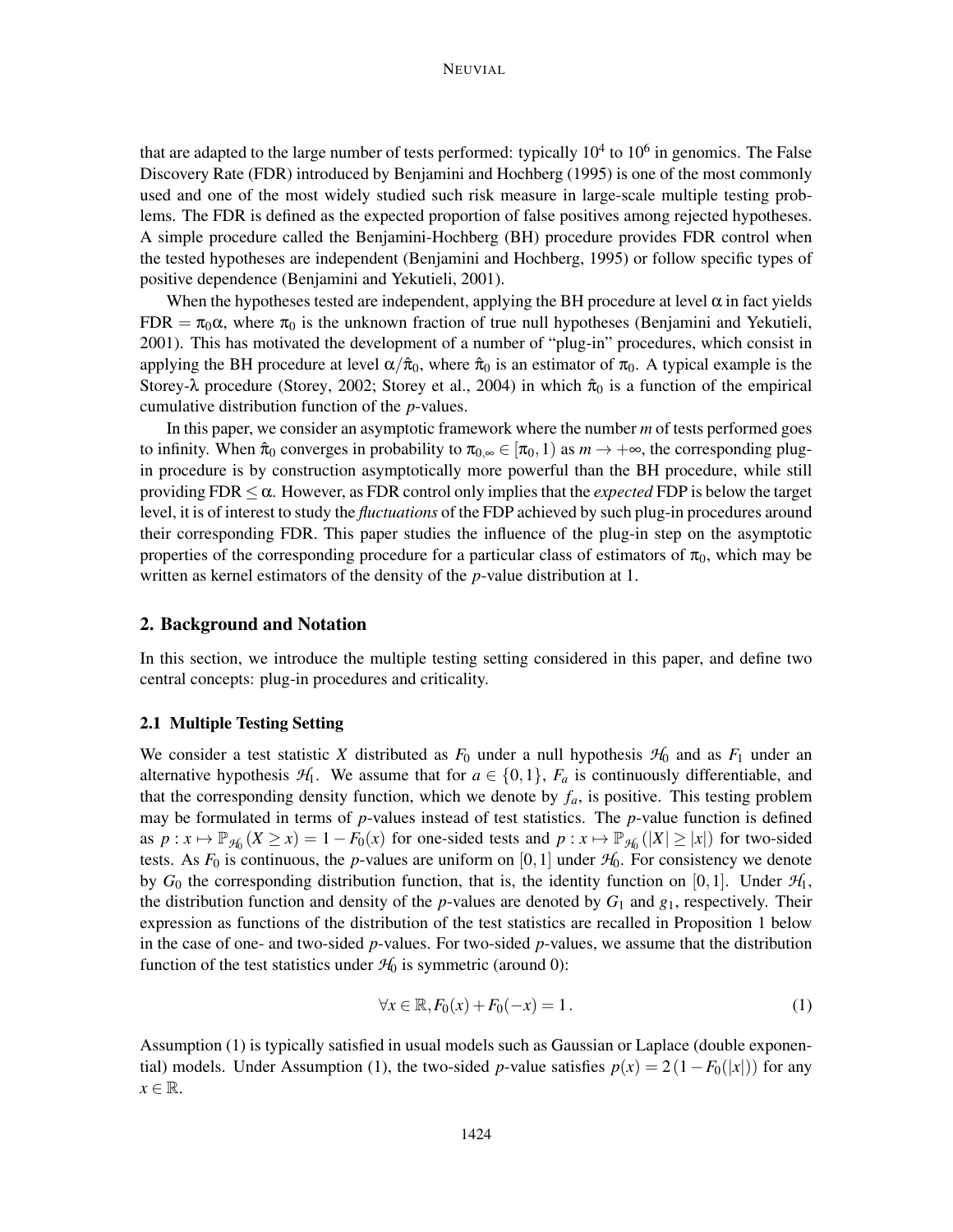**Proposition 1 (One- and two-sided** *p*-values) *For*  $t \in [0,1]$ *, let*  $q_0(t) = F_0^{-1}(1-t)$ *. The distribution function*  $G_1$  *and the and density function*  $g_1$  *of the p-value under*  $H_1$  *at t satisfy the following:* 

- *1. for a one-sided p-value,*  $G_1(t) = 1 F_1(q_0(t))$  *and*  $g_1(t) = (f_1/f_0)(q_0(t))$ ;
- *2. for a two-sided p-value,*  $G_1(t) = 1 F_1(q_0(t/2)) + F_1(-q_0(t/2))$  *and*  $g_1(t) = 1/2((f_1/f_0)(q_0(t/2)) + (f_1/f_0)(-q_0(t/2))).$

The assumption that  $f_1$  is positive entails that  $g_1$  is positive as well. We further assume that

$$
G_1 \text{ is concave.} \tag{2}
$$

.

As  $g_1$  is a function of the likelihood ratio  $f_1/f_0$  and the non-increasing function  $q_0$ , Assumption (2) may be characterized as follows:

- Lemma 2 (Concavity and likelihood ratios) *1. For a one-sided p-value, Assumption* (2) *holds if and only if the likelihood ratio f*1/ *f*<sup>0</sup> *is non-decreasing.*
	- 2. For a two-sided p-value under Assumption (1), Assumption (2) holds if and only if  $x \mapsto$  $(f_1/f_0)(x) + (f_1/f_0)(-x)$  *is non-decreasing on*  $\mathbb{R}_+$ .

We consider a sequence of independent tests performed as described above and indexed by the set N<sup>\*</sup> of positive integers. We assume that either all of them are one-sided tests, or all of them are two-sided tests. This sequence of tests is characterized by a sequence  $(H, \mathbf{p}) = (H_i, p_i)_{i \in \mathbb{N}^*}$ , where for each  $i \in \mathbb{N}^*$ ,  $p_i$  is a *p*-value associated to the  $i^{th}$  test, and  $H_i$  is a binary indicator defined by

$$
H_i = \begin{cases} 0 \text{ if } \mathcal{H}_0 \text{ is true for test } i \\ 1 \text{ if } \mathcal{H}_1 \text{ is true for test } i \end{cases}
$$

We also let  $m_0(m) = \sum_{i=1}^m (1 - H_i)$ , and  $\pi_{0,m} = m_0(m)/m$ . Following the terminology proposed by Roquain and Villers (2011), we define the *conditional setting* as the situation where H is deterministic and **p** is a sequence of independent random variables such that for  $i \in \mathbb{N}^*$ ,  $p_i \sim G_{H_i}$ . This is a particular case of the setting originally considered by Benjamini and Hochberg (1995), where no assumption was made on the distribution of  $p_i$  when  $H_i = 1$ . In the present paper, we consider an *unconditional setting* introduced by Efron et al. (2001), which is also known as the "random effects" setting. Specifically, H is a sequence of random indicators, independently and identically distributed as  $\mathcal{B}(1-\pi_0)$ , where  $\pi_0 \in (0,1)$ , and conditional on **H**, **p** follows the conditional setting, that is, the *p*-values satisfy  $p_i|H_i \sim G_{H_i}$ . This unconditional setting has been widely used in the multiple testing literature, see, for example, Storey (2003); Genovese and Wasserman (2004); Chi (2007a). In this setting, the *p*-values are independently, identically distributed as  $G = \pi_0 G_0 + (1 - \pi_0) G_1$ , and  $m_0(m)$  follows the binomial distribution  $Bin(m, \pi_0)$ .

**Remark 3** *We are assuming that*  $\pi_0 < 1$ *, which implies that the proportion*  $1 - \pi_{0,m}$  *of true null alternatives does not vanish as*  $m \rightarrow +\infty$ *. While this restriction is natural in the unconditional setting considered in this paper, we note that our results do not apply to the "sparse" situation where*  $\pi_{0,m} \to 1$  *as*  $m \to +\infty$ *.*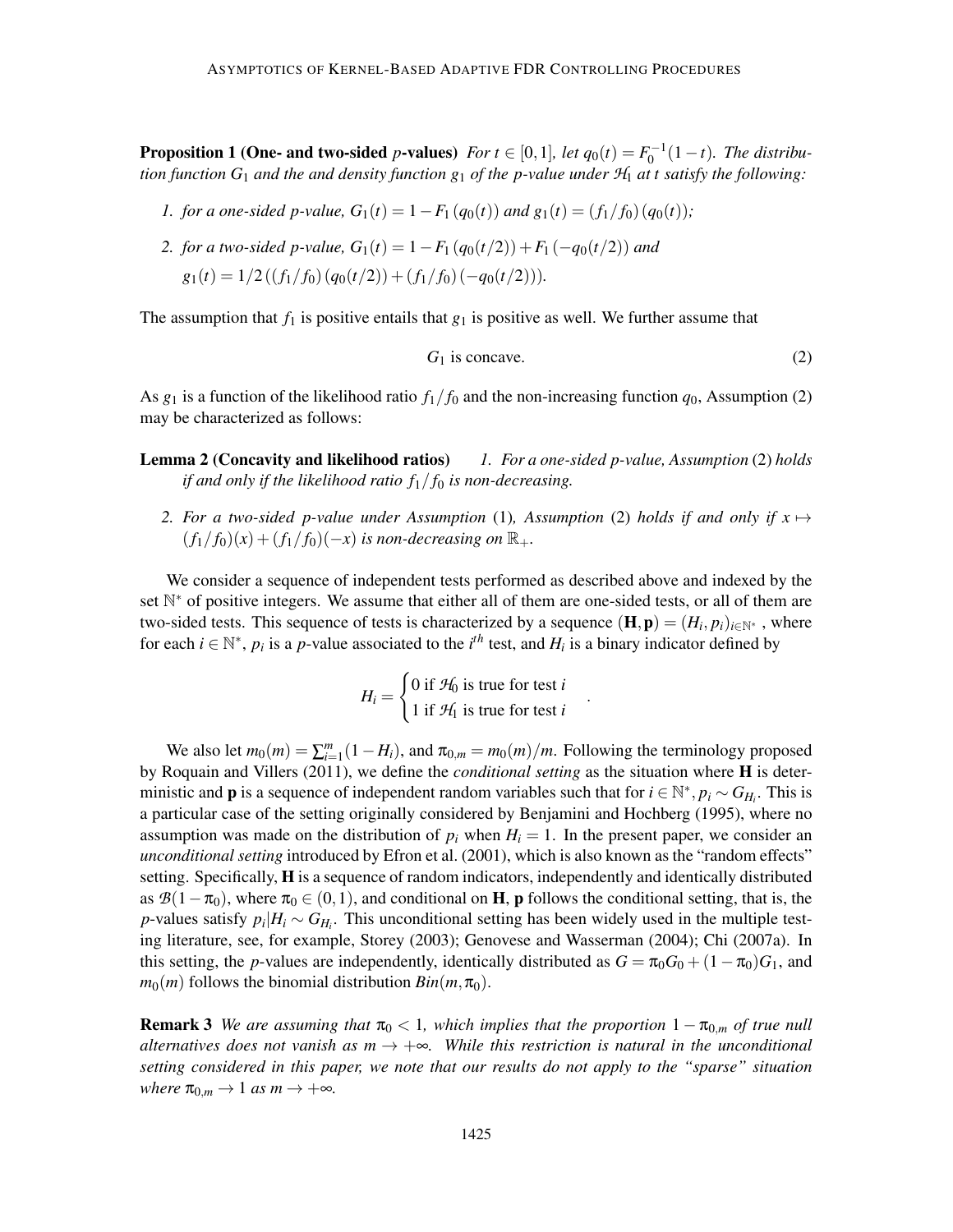As *G*<sup>0</sup> is the identity function, the multiple testing model is entirely characterized by the two parameters  $\pi_0$  and  $G_1$  (or, equivalently,  $\pi_0$  and *G*), where  $G_1$  is itself entirely characterized by  $F_0$ and  $F_1$ , by Proposition 1. The mixture distribution *G* is concave if and only if Assumption (2) holds. More generally, we note that making a regularity assumption on  $G_1$  (or  $g_1$ ) is equivalent to making the same regularity assumption on *G* (or *g*):

Remark 4 (Differentiability assumptions) *Throughout the paper, differentiability assumptions on the distribution of the p-values near 1 are expressed in terms of g, the (mixture) p-value density. As*  $g = \pi_0 + (1 - \pi_0)g_1$ , we note that they could equally be written in terms of  $g_1$ , the p-value density *under the alternative hypothesis.*

## 2.2 Type I and II Error Rate Control in Multiple Testing

We define a multiple testing procedure *P* as a collection of functions  $(P_\alpha)_{\alpha \in [0,1]}$  such that for any  $\alpha \in [0,1],$   $\mathcal{P}_\alpha$  takes as input a vector of *m* p-values, and returns a subset of  $\{1,...,m\}$  corresponding to the indices of hypotheses to be rejected. For a given procedure *P* and a given  $\alpha \in [0,1]$ , the function *P*<sup>α</sup> will be called "Procedure *P* at (target) level α". In this paper, we focus on *thresholding-based* multiple testing procedures, for which the rejected hypotheses are those with *p*-values less than a threshold. Each possible value for the threshold corresponds to a trade-off between false positives (type I errors) and false negatives (type II errors). Most risk measures developed for multiple testing procedures are based on type I errors. We focus on one such measure, the False Discovery Rate (FDR), which is one of the most widely used error rate in multiple testing. Denoting by  $R_m$  be the total number of rejections of  $P_\alpha$  among *m* hypotheses tested, and by  $V_m$  the number of false rejections, the corresponding False Discovery Proportion is defined as  $FDP_m = V_m/(R_m \vee 1)$ , and the False Discovery Rate is the expected FDP, that is:

$$
\text{FDR}_m = \mathbb{E}\left[\frac{V_m}{R_m \vee 1}\right].
$$

A trivial way to control the FDR, or any risk measure only based on type I errors, is to make no rejection with high probability. Obviously, this is not the best strategy, as it may lead to a high number of type II errors. The performance of multiple testing procedures may be evaluated through their power, which is a function of the number of type II errors. Specifically, the power of a multiple testing procedure at level  $\alpha$  is generally defined as the (random) proportion of correct rejections (true positives) among true alternative hypotheses (see, for example, Chi, 2007a):

$$
\Pi_m = \frac{R_m - V_m}{(m - m_0(m)) \vee 1}.
$$

Remark 5 *All of the quantities defined in this section implicitly depend on the multiple testing procedure considered,*  $P = (P_{\alpha})_{\alpha \in [0,1]}$ *. However, for simplicity, we will write*  $R_m$ ,  $V_m$ ,  $FDR_m$ *, and*  $\Pi_m$ , instead of  $R_m^{\mathcal{P}_{\alpha}}, V_m^{\mathcal{P}_{\alpha}}, \text{FDR}_m^{\mathcal{P}_{\alpha}}$ , and  $\Pi_m^{\mathcal{P}_{\alpha}}$  whenever not ambiguous.

Remark 6 *By definition, the power of a thresholding-based procedure is a non-decreasing function of its threshold. Therefore, among thresholding-based procedures that yield FDR less than a prescribed level, maximizing power is equivalent to maximizing the threshold of the procedure.*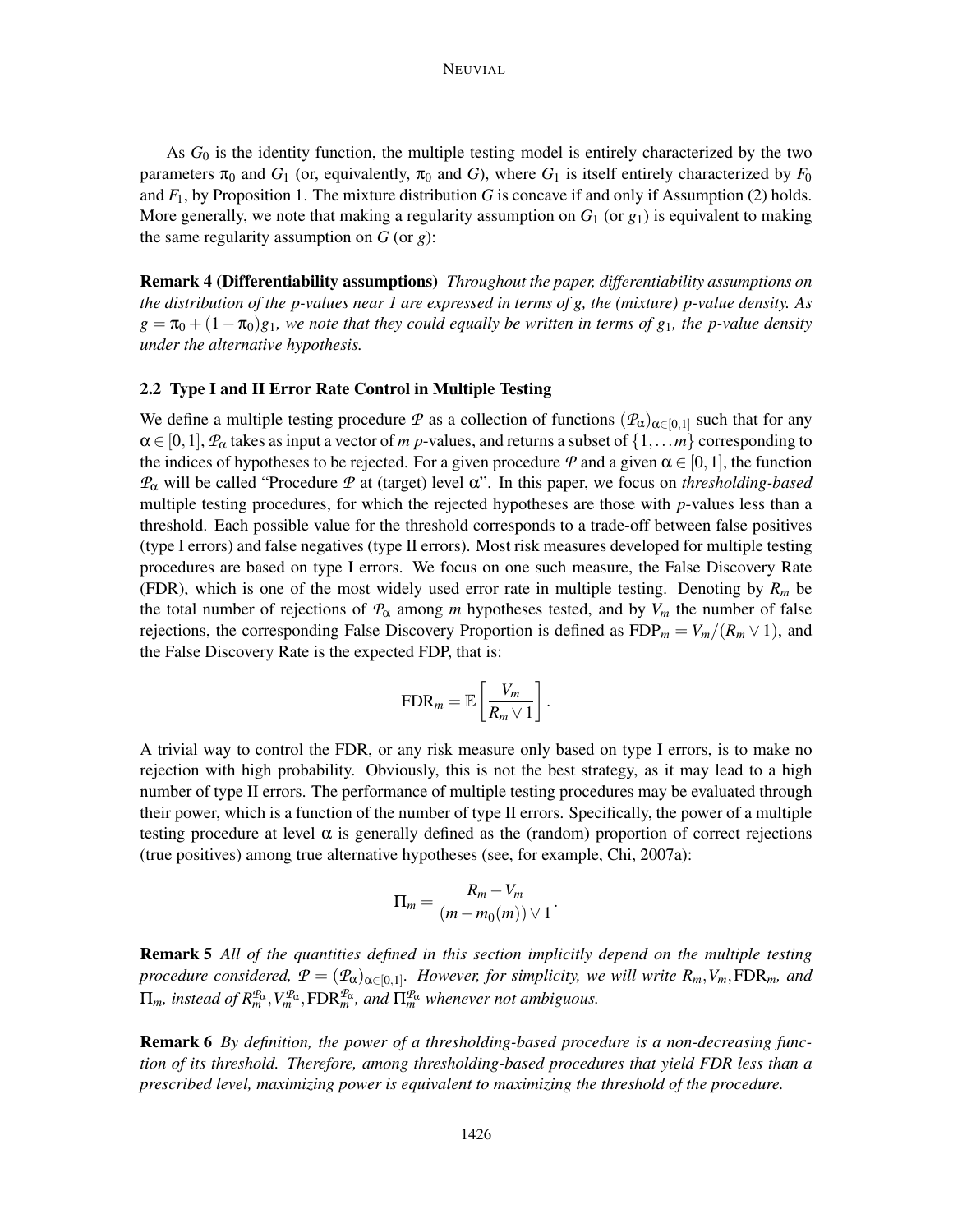## 2.3 The Benjamini-Hochberg Procedure

Suppose we wish to control the FDR at level  $\alpha$ . Let  $p_{(1)} \leq \ldots \leq p_{(m)}$  be the ordered *p*-values, and denote by  $H_{(i)}$  the null hypothesis corresponding to  $p_{(i)}$ . Define  $I_m(\alpha)$  as the largest index  $k \geq 0$  such that  $p_{(k)} \leq \alpha k/m$ . The Benjamini-Hochberg procedure at level  $\alpha$  rejects all  $H_{(i)}$  such that  $i \leq \widehat{I}_m(\alpha)$  (if  $\widehat{I}_m(\alpha) = 0$ , then no rejection is made). This procedure has been proposed by Benjamini and Hochberg (1995) in the context of FDR control; Seeger (1968) reported that it had previously been used by Eklund (1961–1963) in another multiple testing context. When all true null hypotheses are independent, the BH procedure at level  $\alpha$  yields *strong* FDR control, that is, it entails FDR  $\leq \alpha$  regardless of the number of true null hypotheses (Benjamini and Hochberg, 1995). The BH procedure also controls the FDR when the *p*-values satisfy specific forms of positive dependence, see Benjamini and Yekutieli (2001). Figure 1 illustrates the application of the BH procedure with  $\alpha = 0.2$  to  $m = 100$  simulated hypotheses, among which 20 are true alternatives. The left panel illustrates the above definition of the BH procedure. An equivalent definition is that the procedure rejects all hypotheses with associated *p*-value is less than  $\hat{\tau}_m(\alpha) = \alpha \hat{I}_m(\alpha)/m$ . The



Figure 1: Illustrations of the BH procedure on a simulated example with  $m = 100$ . Left: sorted *p*-values:  $i/m \mapsto p_{(i)}$ . Right: empirical distribution function:  $t \mapsto \widehat{\mathbb{G}}_m(t)$ .

right panel provides a dual representation of the same information, where the *x* and *y* axes have been swapped. It gives a geometrical interpretation of  $\hat{\tau}_m(\alpha)$  as the largest crossing point between the line  $y = x/\alpha$  and the empirical distribution function of the *p*-values, defined for  $t \in [0,1]$  by  $\widehat{\mathbb{G}}_m(t) = \sum_{i=1}^m \mathbf{1}_{P_i \leq t}$ 

$$
\widehat{\tau}_m(\alpha) = \sup\{t \in [0,1], \widehat{\mathbb{G}}_m(t) \ge t/\alpha\}.
$$

## 2.4 Plug-in Procedures

In our setting where all of the hypotheses tested are independent, the BH procedure at target level  $\alpha$ (henceforth denoted by  $BH(\alpha)$  for short) in fact yields FDR control at level  $\pi_0 \alpha$  exactly (Benjamini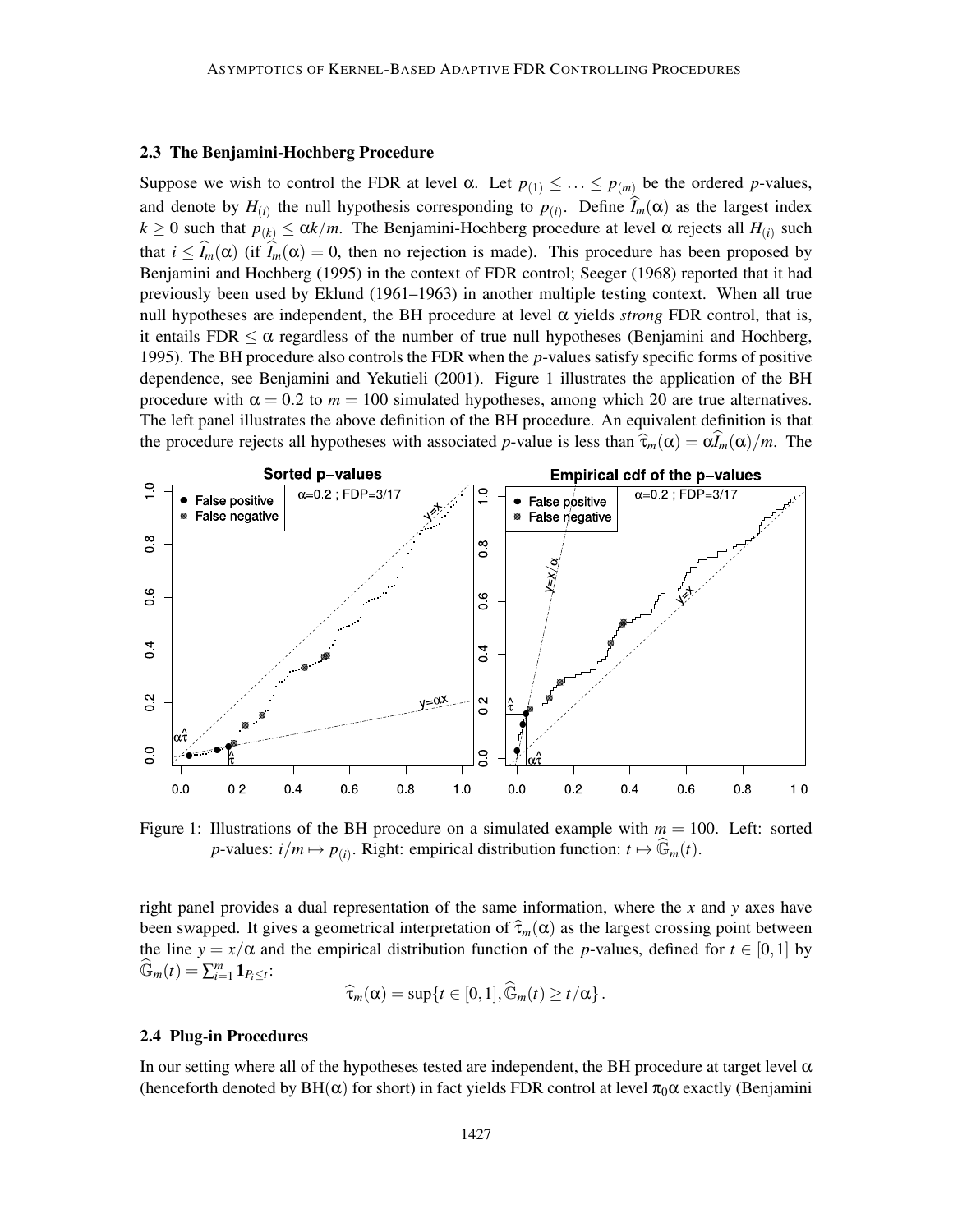## NEUVIAL

and Hochberg, 1995; Benjamini and Yekutieli, 2001). This entails that the  $BH(\alpha')$  procedure yields FDR  $\leq \alpha$  if and only if  $\alpha' \leq \alpha/\pi_0$ . Therefore, as the threshold of the BH( $\alpha$ ) procedure is a nondecreasing function of  $\alpha$  and by Remark 6, the BH( $\alpha/\pi_0$ ) procedure is optimal in our setting, in the sense that it yields maximum power among procedures of the form  $BH(\alpha')$  that control the FDR at level α. As  $\pi_0$  is unknown, this procedure cannot be implemented; it is generally referred to as the Oracle BH procedure.

**Remark 7** *If*  $\alpha \geq \pi_0$ , then rejecting all null hypotheses is optimal, as it corresponds to the largest *possible threshold while still maintaining*  $FDR = \pi_0 \leq \alpha$ . *Therefore, we will assume that*  $\alpha < \pi_0$ *throughout the paper.*

In order to mimic the Oracle procedure, it is natural to apply the BH procedure at level  $\alpha/\hat{\pi}_{0,m}$ , where  $\hat{\pi}_{0,m} \leq 1$  is an estimator of  $\pi_0$  (Benjamini and Hochberg, 2000). Such plug-in procedures (also known as two-stage adaptive procedures) have the same geometric interpretation as the BH procedure (see Figure 1) in terms of the largest crossing point, with  $\alpha/\hat{\pi}_{0,m}$  instead of  $\alpha$ . Their rejection threshold can be written as  $\hat{\tau}_m^0(\alpha) = \hat{\tau}_m(\alpha/\hat{\pi}_{0,m})$ , that is:

$$
\widehat{\tau}_m^0(\alpha) = \sup\{t \in [0,1], \widehat{\mathbb{G}}_m(t) \geq \widehat{\pi}_{0,m}t/\alpha\}.
$$

Note that  $\hat{\tau}_m^0$  depends on the observations through both  $\widehat{\mathbb{G}}_m$  and  $\hat{\pi}_{0,m}$ . By construction, a plug-in procedure based on an estimator  $\hat{\pi}_{0,m}$  that converges in probability to  $\pi_{0,\infty} \in [\pi_0,1)$  as  $m \to +\infty$  is asymptotically more powerful that the original BH procedure.

Adapting a method originally proposed by Schweder and Spjøtvoll (1982), Storey (2002) defined  $\hat{\pi}_{0,m}^{Sto}(\lambda) = \#\{i/P_i \ge \lambda\} / \#\{i \ge \lambda\}$  for  $\lambda \in (0,1)$ . This estimator is generally referred to as the Storey-λ estimator. It may also be written as a function of the empirical distribution of the *p*-values:

$$
\hat{\pi}_{0,m}^{\text{Sto}}(\lambda) = \frac{1 - \widehat{\mathbb{G}}_m(\lambda)}{1 - \lambda}.
$$
\n(3)

The rationale for  $\hat{\pi}_{0,m}^{Sto}(\lambda)$  is that under Assumption (2), larger *p*-values are more likely to correspond to true null hypotheses than smaller ones. Moreover,  $\hat{\pi}_{0,m}^{\text{Sto}}(\lambda)$  converges in probability to  $(1-G(\lambda))/(1-\lambda)$ , where the limit is greater than  $\pi_0$  as *G* stochastically dominates the uniform distribution. Several choices of  $\lambda$  have been proposed, including  $\lambda = 1/2$  (Storey and Tibshirani, 2003), a data-driven choice based on the bootstrap (Storey et al., 2004), and  $\lambda = \alpha$  (Blanchard and Roquain, 2009). In our setting, a slightly modified version of the corresponding plug-in BH( $\alpha/\hat{\pi}_{0,m}^{Sto}(\lambda)$ ) procedure where  $1/m$  is added to the numerator in (3) achieves strong FDR control at level  $\alpha$  (Storey et al., 2004). We note that the Storey- $\lambda$  estimator  $\hat{\pi}_{0,m}^{Sto}(\lambda)$  can be viewed as a kernel estimator of the density *g* at 1.

## Definition 8 (Kernel of order  $\ell$  and kernel estimator of a density at a point)

- *1.* A kernel of order  $\ell \in \mathbb{N}$  is a function  $K : \mathbb{R} \to \mathbb{R}$  such that the functions  $u \mapsto u^j K(u)$  are *integrable for any j* = 0...  $\ell$ *, and satisfy*  $\int_{\mathbb{R}} K = 1$ *, and*  $\int_{\mathbb{R}} u^j K(u) du = 0$  *for j* = 1...  $\ell$ *.*
- *2. The kernel estimator of a density g at x*<sup>0</sup> *based on m independent, identically distributed observations*  $x_1$ ,...*x<sub>m</sub> from g is defined by*

$$
\hat{g}_m(x_0) = \frac{1}{mh} \sum_{i=1}^m K\left(\frac{x_i - x_0}{h}\right),
$$

*where*  $h > 0$  *is called the bandwidth of the estimator, and K is a kernel.*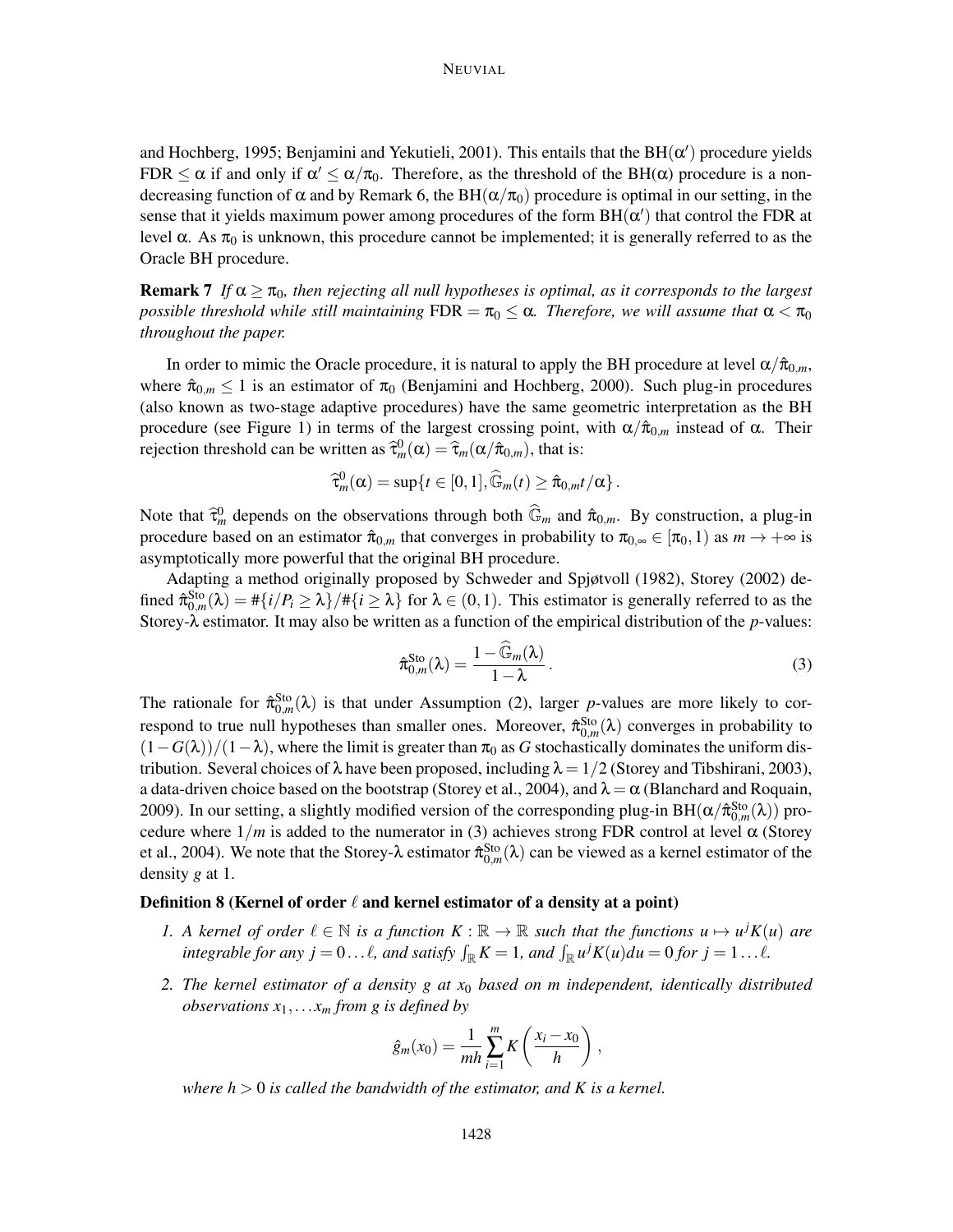By Definition 8,  $\hat{\pi}_{0,m}^{Sto}(\lambda)$  is a kernel estimator of the density *g* at 1 with kernel  $K^{Sto}(t) = \mathbf{1}_{[-1,0]}(t)$ and bandwidth  $h = 1 - \lambda$ .  $K^{\text{Sto}}$  is an asymmetric, rectangular kernel of order 0.

## 2.5 Criticality and Asymptotic Properties of FDR Controlling Procedures

Upper bounds on the asymptotic number of rejections of FDR controlling procedures have been identified and characterized by Chi (2007a) and Chi and Tan (2008), who introduced the notion of *critical value of a multiple testing problem* and that of *critical value of a multiple testing procedure*. Both notions are defined formally below. They are tightly connected, with the important difference that the former only depends on the multiple testing problem, while the latter depends on both the multiple testing problem and a specific multiple testing procedure.

Definition 9 (Critical value of a multiple testing problem) *The critical value of the multiple testing problem parametrized by*  $\pi_0$  *and* G *is defined by* 

$$
\underline{\alpha}^{\star} = \inf_{t \in (0,1]} \frac{\pi_0 t}{G(t)}.
$$
\n(4)

Chi and Tan (2008, proof of Proposition 3.2) proved that for any multiple testing procedure, for  $\alpha < \underline{\alpha}^*$ , there exists a positive constant  $c(\alpha)$  such that almost surely, for *m* large enough, the events  ${V_m/R_m \leq \alpha}$  and  ${R_m \geq c(\alpha) \log m}$  are incompatible. This restriction is intrinsic to the multiple testing problem, in the sense that it holds regardless of the considered multiple testing procedure. Obviously, this is not a limitation when  $\underline{\alpha}^* = 0$ . We introduce the following Condition:

$$
\underline{\alpha}^{\star} > 0. \tag{5}
$$

Whether Condition (5) is satisfied or not only depends on *G*. However, the value of  $\underline{\alpha}^*$  as defined in (4) depends on both  $\pi_0$  and *G*. Under Assumption (2) we have  $\underline{\alpha}^* = \lim_{t \to 0} \pi_0 t / G(t) = \pi_0 / (\pi_0 +$  $(1-\pi_0)g_1(0)$ , where  $g_1(0) \in [0, +\infty]$  is defined by  $g_1(0) = \lim_{t \to 0} g_1(t)$ . By Proposition 1,  $g_1(0)$ only depends on the behavior of the test statistics distribution. In particular, under Assumption (2), Condition (5) is satisfied if and only if the likelihood ratio  $f_1/f_0$  is bounded near  $+\infty$ .

We now introduce the notion of *critical value of a multiple testing procedure*. Chi (2007a) defined the critical value of the BH procedure as  $\alpha_{BH}^* = \inf_{t \in (0,1]} t/G(t)$ . Let us denote by

$$
\tau_{\infty}(\alpha) = \sup\{t \in [0,1], G(t) \ge t/\alpha\}
$$
\n(6)

the rightmost crossing point between *G* and the line  $y = x/\alpha$ . Chi (2007a) has proved the following result:

**Proposition 10 (Asymptotic properties of the BH procedure)** *For*  $\alpha \in [0,1]$ *, let*  $\widehat{\tau}_m(\alpha)$  *be the threshold of the BH*( $\alpha$ ) *procedure, and let*  $\tau_{\infty}(\alpha)$  *be defined by* (6). Let  $\alpha_{BH}^* = \inf_{t \in (0,1]} t/G(t)$ .  $As m \rightarrow +\infty$ ,

- *I.* If  $\alpha < \alpha_{BH}^*$ , then  $\widehat{\tau}_m(\alpha) \stackrel{a.s.}{\rightarrow} 0$ ;
- 2. If  $\alpha > \alpha_{BH}^*$ , then  $\widehat{\tau}_m(\alpha) \stackrel{a.s.}{\rightarrow} \tau_\infty(\alpha)$ , where the limit is positive.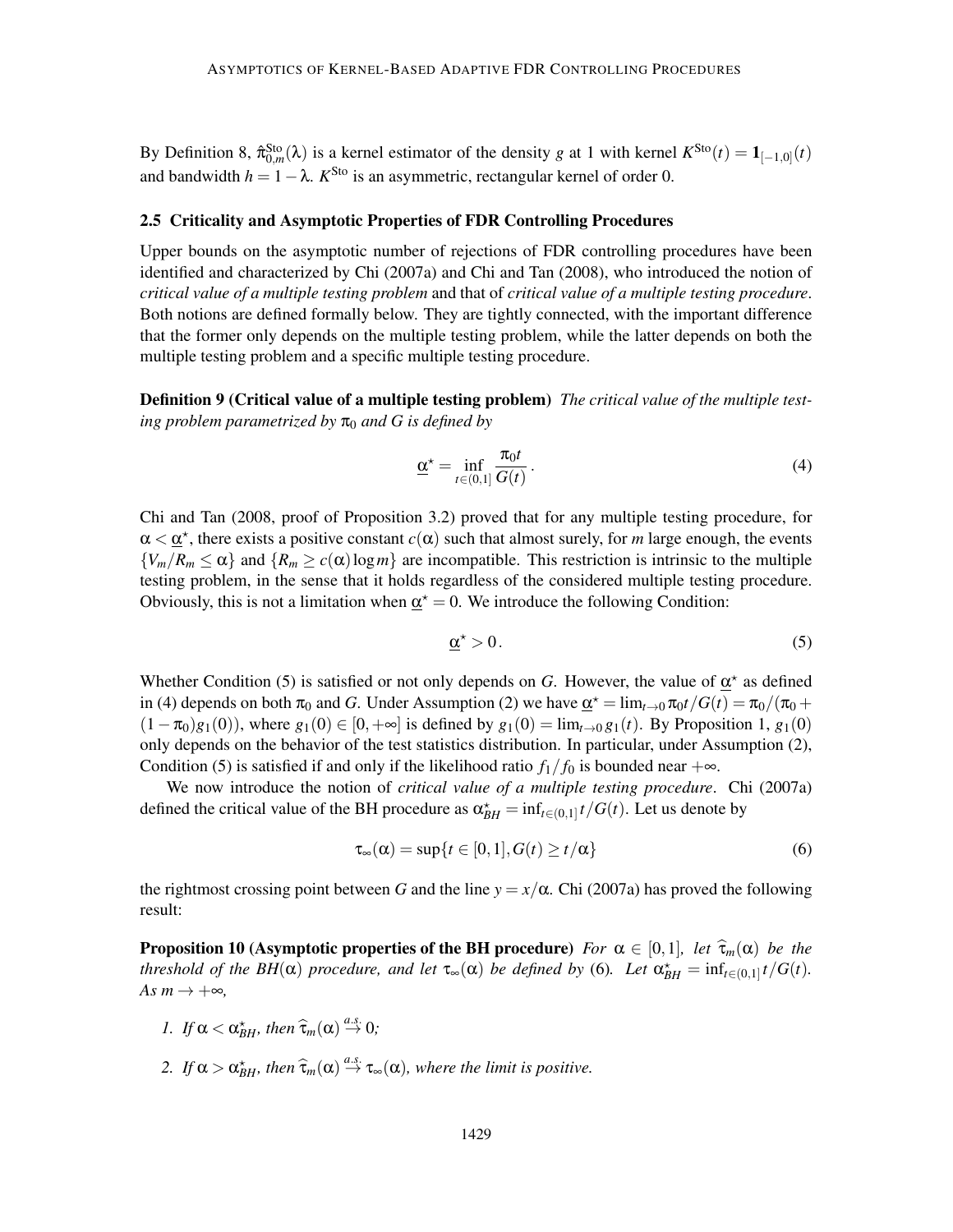A straightforward consequence of Proposition 10 is that the  $BH(\alpha)$  procedure has asymptotically null power when  $\alpha < \alpha_{BH}^*$  and positive power when  $\alpha > \alpha_{BH}^*$ . The following Definition generalizes the notion of critical value of to a generic multiple testing procedure:

Definition 11 (Critical value of a multiple testing procedure) *Let P denote a multiple testing procedure. The critical value of P is defined by*

$$
\alpha_{\text{P}}^{\star}=\sup\left\{\alpha\in[0,1],\Pi_{\text{m}}^{\text{P}_{\alpha}}\underset{\text{m}\rightarrow+\infty}{\overset{a.s.}{\longrightarrow}}0\right\}\,.
$$

The critical value  $\alpha_{\mathcal{P}}^*$  depends on both the procedure  $\mathcal{P}$ , and the multiple setting. For the BH procedure, criticality ( $\alpha < \alpha_{BH}^*$ ) corresponds to situations where the target FDR level  $\alpha$  is so small that there is no positive crossing point between *G* and the line  $y = x/\alpha$ . Conversely, when  $\alpha$  $\alpha_{BH}^*$ , there is a positive crossing point between *G* and the line  $y = x/\alpha$ , as illustrated by Figure 1 (right). The almost sure convergence results of Proposition 10 in the case  $\alpha > \alpha_{BH}^*$  were extended by Neuvial (2008), in the conditional setting. Specifically, the threshold  $\hat{\tau}_m(\alpha)$  of the BH procedure was shown to converge in distribution to  $\tau_\infty(\alpha)$  at rate  $m^{-1/2}$  as soon as  $\alpha > \alpha_{BH}^*$ . Neuvial (2008) also proved that similar central limit theorems hold for a class of thresholding-based FDR controlling procedures that covers some plug-in procedures, including the Storey-λ procedure: the threshold of a procedure *P* of this class converges in distribution to a procedure-specific, positive value at rate  $m^{-1/2}$  as soon as  $\alpha > \alpha_{\mathcal{P}}^*$ .

Remark 12 (Criticality of a multiple testing problem versus criticality of a procedure) *Whether Condition* (5) *hols or not only depends on the behavior of the test statistics distribution. However, this condition is tightly connected to the critical value of FDR controlling procedures. In order to shed some light on this connection, we note that*  $\underline{\alpha}^* = \pi_0 \alpha^*_{BH}$  *may be interpreted as the critical value of the Oracle BH procedure*  $BH(\alpha/\pi_0)$ *. Therefore, as the Oracle BH procedure at level*  $\alpha$ *is the most powerful procedure among thresholding-based procedures that control FDR at level* α*,* α ⋆ *is a lower bound on the critical values of these procedures. Specifically, multiple problems for which Condition* (5) *is satisfied or not differ in that:*

- *when Condition* (5) *is satisfied, all thresholding-based procedures that control FDR have null asymptotic power in a range of levels containing*  $[0, \underline{\alpha}^{\star})$ ;
- *when Condition* (5) *is not satisfied, some procedures (including BH) have positive asymptotic power for any positive level* α*.*

This paper extends the asymptotic results of Chi (2007a) and Neuvial (2008) to the case of plugin procedures of the form  $BH(\alpha/\hat{\pi}_{0,m})$ , where  $\hat{\pi}_{0,m}$  is a kernel estimator of the *p*-value distribution *g* at 1. Specifically, we consider a class of kernel estimators of  $\pi_0$ , which includes a modification of the Storey- $\lambda$  estimator, where the parameter  $\lambda$  tends to 1 as  $m \to \infty$ . In Section 3, we prove that this class of estimators of  $\pi_0$  achieves non-parametric convergence rates of the form  $m^{-k/(2k+1)}/\eta_m$ , where  $\eta_m$  goes to 0 slowly enough as  $m \to +\infty$ , and *k* controls the regularity of *g* at 1. In Section 4, we characterize the critical value  $\alpha_0^*$  of plug-in procedures based on such estimators, and prove that when the target FDR level  $\alpha$  is greater than  $\alpha_0^*$ , the convergence rate of these plug-in procedures is  $m^{-k/(2k+1)}/\eta_m$ , which is slower than the parametric rate achieved by the BH procedure and by the plug-in procedures studied in Neuvial (2008). In Section 5, these results are applied to one and two-sided tests in location and Student models. Practical consequences and possible extensions of this work are discussed in Section 6.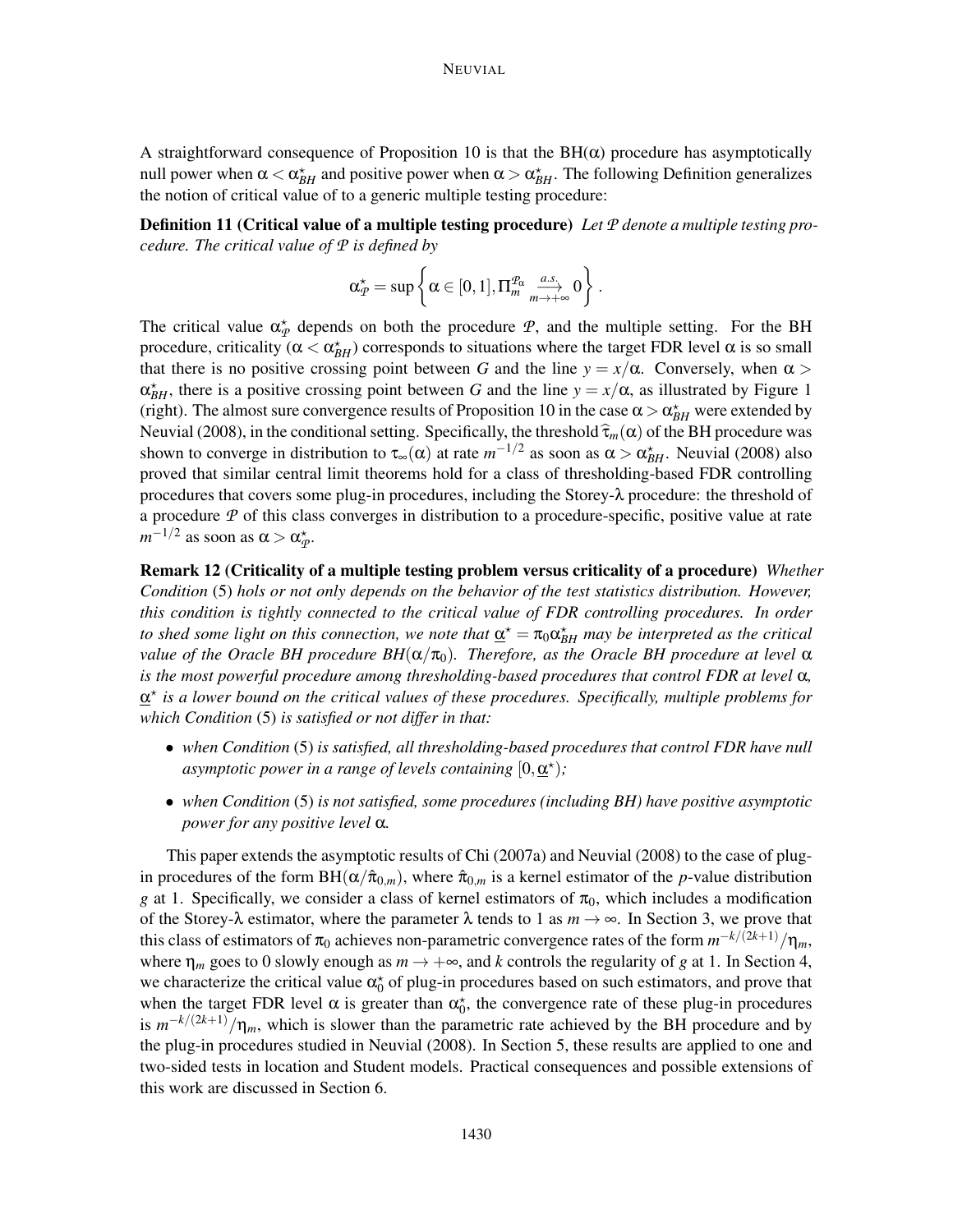## 3. Asymptotic Properties of Non-Parametric Estimators of  $\pi_0$

Let  $\lambda \in (0,1)$ . The expectation  $\overline{\pi_0}(\lambda)$  of the Storey- $\lambda$  estimator is given by

$$
\overline{\pi_0}(\lambda) = \pi_0 + (1 - \pi_0) \frac{1 - G_1(\lambda)}{1 - \lambda}.
$$
\n(7)

Moreover, as a regular function of the empirical distribution of the *p*-values,  $\hat{\pi}_{0,m}^{Sto}(\lambda)$  has the following asymptotic distribution for  $\lambda \in (0,1)$  (Genovese and Wasserman, 2004):

$$
\sqrt{m}\left(\hat{\pi}_{0,m}^{\mathrm{Sto}}(\lambda)-\overline{\pi_0}(\lambda)\right)\rightsquigarrow \mathcal{H}\left(0,\frac{G(\lambda)(1-G(\lambda))}{(1-\lambda)^2}\right)
$$

In our setting,  $g_1$  is positive, as noted in Section 2.1. Therefore, we have  $G_1(\lambda) < 1$  for any  $\lambda \in$  $(0,1)$ , and the bias  $\overline{\pi_0}(\lambda)-\pi_0$  is positive: the Storey- $\lambda$  estimator achieves a parametric convergence rate, but it is not a consistent estimator of  $\pi_0$ . Under Assumption (2), this bias decreases as  $\lambda$ increases (by Equation (7)). In order to mimic the Oracle BH( $\alpha/\pi_0$ ) procedure, it is therefore natural to choose  $\lambda$  close to 1. We consider plug-in procedures where  $\pi_0$  is estimated by  $\hat{\pi}_{0,m}^{Sto}(1-h_m)$ , with  $h_m \to 0$  as  $m \to +\infty$ . As the limit in probability of this estimator is  $g(1) = \pi_0 + (1-\pi_0)g_1(1)$ , it is consistent if and only if the following "purity" condition, which has been introduced by Genovese and Wasserman (2004), is met:

$$
g_1(1) = 0 \tag{8}
$$

.

We note that the Storey- $\lambda$  estimator is not a consistent estimator of  $\pi_0$  even in when Condition (8) is met. Moreover, Condition (8) is entirely determined by the shape of the test statistics under the alternative hypothesis. The asymptotic bias and variance of  $\hat{\pi}_{0,m}^{Sto}(1-h_m)$  are characterized by Proposition 13:

**Proposition 13 (Asymptotic bias and variance of**  $\hat{\pi}_{0,m}^{\text{Sto}}(1-h_m)$ **)** *Let* $(h_m)_{m\in\mathbb{N}}$ *be a positive sequence such that*  $h_m \to 0$ .

*1. If*  $mh_m \to +\infty$  *as*  $m \to +\infty$ *, then* 

$$
\sqrt{mh_m}\left(\widehat{\pi}_{0,m}^{\mathrm{Sto}}(1-h_m)-\mathbb{E}\left[\widehat{\pi}_{0,m}^{\mathrm{Sto}}(1-h_m)\right]\right)\rightsquigarrow \mathcal{N}(0,g(1)).
$$

2. Assume that for  $k \geq 1$ , g is k times differentiable at 1, with  $g^{(l)}(1) = 0$  for  $1 \leq l < k$ . Then

$$
\mathbb{E}\left[\hat{\pi}_{0,m}^{\text{Sto}}(1-h_m)\right]-g(1)\underset{m\to+\infty}{=} \frac{(-1)^k g^{(k)}(1)}{(k+1)!}h_m^k+\mathrm{o}\left(h_m^k\right).
$$

Only the bias term in Proposition 13 depends on the regularity *k* of the distribution near 1: the asymptotic bias is of order  $h_m^k$ , while the asymptotic variance of  $\hat{\pi}_{0,m}^{\text{Sto}}(1-h_m)$  is of order  $(mh_m)^{-1}$ , regardless of the regularity of the distribution. The bandwidth *h<sup>m</sup>* in Proposition 13 realizes a tradeoff between the asymptotic bias and variance of  $\hat{\pi}_{0,m}^{Sto}(1-h_m)$ . When the regularity of the distribution is known, a natural way to resolve this bias/variance trade-off is to calibrate *h<sup>m</sup>* such that the Mean Squared Error (MSE) of the corresponding estimator is asymptotically minimum. This gives rise to an optimal choice of the bandwidth, which is characterized by the following proposition: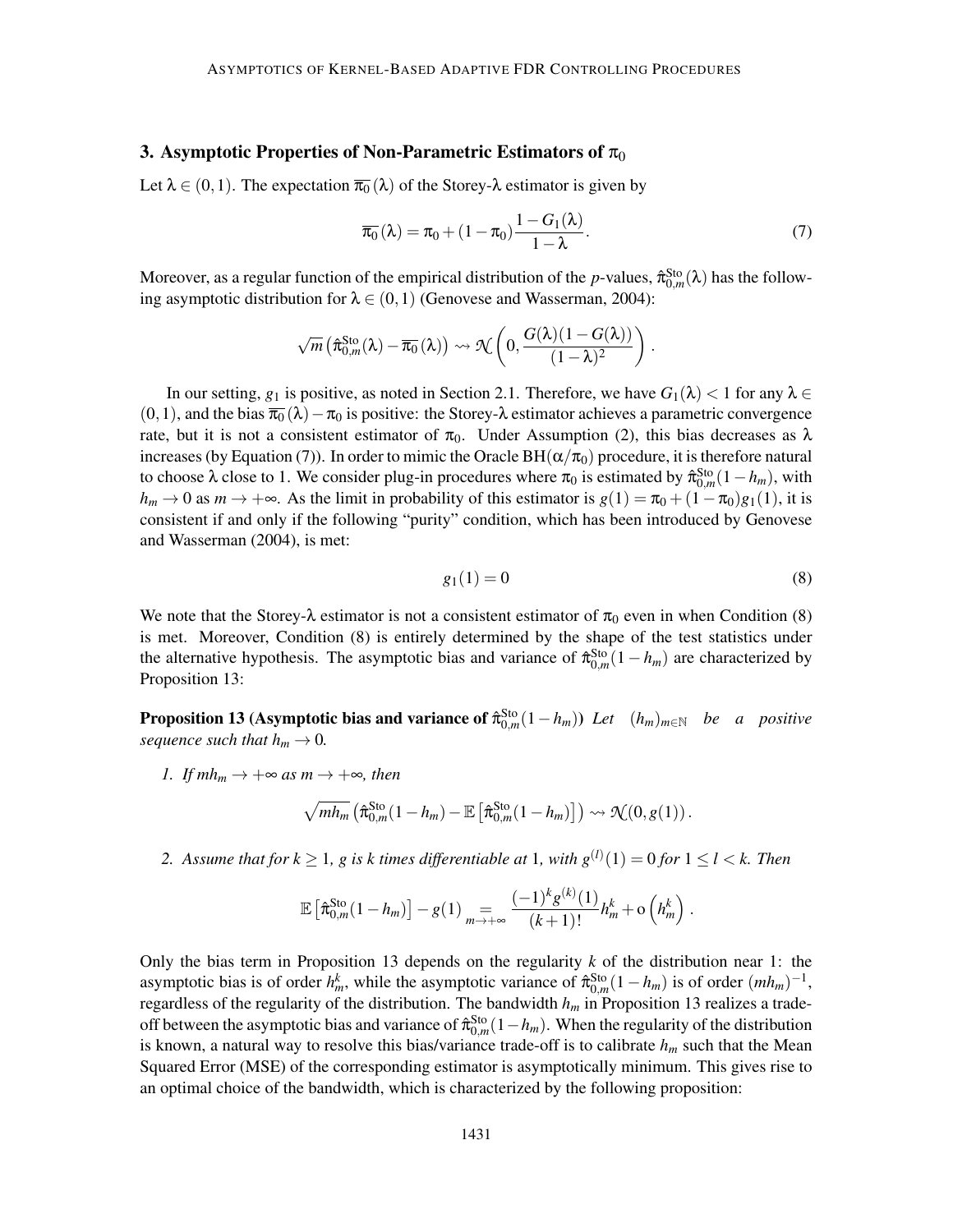**Proposition 14 (Asymptotic properties of**  $\hat{\pi}_{0,m}^{Sto}(1-h_m)$ **)** *Assume that g is k times differentiable at*  $1$  *for*  $k \ge 1$ *, with*  $g^{(l)}(1) = 0$  *for*  $1 \le l < k$ *.* 

- 1. If  $g^{(k)}(1) \neq 0$ , then the asymptotically optimal bandwidth for  $\hat{\pi}_{0,m}^{\text{Sto}}(1-h_m)$  in terms of MSE is *of order m*−1/(2*k*+1) *, and the corresponding MSE is of order m*−2*k*/(2*k*+1) *.*
- *2. Let*  $\eta_m$  *be any sequence such that*  $\eta_m \to 0$  *and*  $m^{k/(2k+1)}\eta_m \to +\infty$  *as*  $m \to +\infty$ *. Then, letting*  $h_m(k) = m^{-1/(2k+1)} \eta_m^2$ , we have, as  $m \to +\infty$ :

$$
m^{k/(2k+1)}\eta_m\left(\hat{\pi}_{0,m}^{\text{Sto}}(1-h_m(k)) - g(1)\right) \rightsquigarrow \mathcal{N}(0,g(1)).
$$
\n(9)

Proposition 14 is proved in Appendix B. The convergence rate in (9) is a typical convergence rate for non-parametric estimators of a density at a point. However, Proposition 14 cannot be derived from classical results on kernel estimators such as those obtained in Tsybakov (2009). Indeed, such results typically require that the order of the kernel matches the regularity *k* of the density, whereas the kernel of Storey's estimator,  $K^{\text{Sto}}(t) = \mathbf{1}_{[-1,0]}(t)$ , is of order 0. The results that can be obtained with kernels of order *k* are summarized by Proposition 15; we refer to Tsybakov (2009) for a proof of this result.

**Proposition 15** ( $k^{\text{th}}$  order kernel estimator) *Assume that for*  $k \geq 1$ , g is k times differentiable at 1. Let  $\hat{g}_{m}^{k}(1)$  be a kernel estimator of  $g(1)$  with bandwidth  $h_{m}$ , associated with a k<sup>th</sup> order kernel.

- 1. The optimal bandwidth for  $\hat{g}_m^k(1)$  in terms of MSE is of order  $m^{-1/(2k+1)}$ , and the correspond*ing MSE is of order*  $m^{-2k/(2k+1)}$ ;
- *2. Let*  $\eta_m$  *be any sequence such that*  $\eta_m \to 0$  *and*  $m^{k/(2k+1)}\eta_m \to +\infty$  *as*  $m \to +\infty$ *. Then letting*  $h_m(k) = m^{-1/(2k+1)} \eta_m^2$ , we have, as  $m \to +\infty$ :

$$
m^{k/(2k+1)}\eta_m\left(\hat{g}_m^k(1)-g(1)\right)\leadsto\mathcal{N}(0,g(1))\,.
$$

Propositions 14 and 15 show that the convergence rate of kernel estimators of  $g(1)$  with asymptotically optimal bandwidth directly depends on the regularity *k* of *g* at 1. The only difference between the two propositions is that the assumption that the first  $k - 1$  derivatives of *g* are null at 1 for  $\hat{\pi}_{0,m}(1-h_m)$  is not needed for  $k^{\text{th}}$  order kernel estimators. Importantly, these convergence rates cannot be improved in our setting, in the sense that  $m^{-k/(2k+1)}$  is the minimax rate for the estimation of a density at a point where its regularity is of order *k* (Tsybakov, 2009, Chapter 2).

To the best of our knowledge, the only non-parametric estimators of  $\pi_0$  for which convergence rates have been established in our setting are those proposed by Storey (2002), Swanepoel (1999) and Hengartner and Stark (1995). We now briefly review asymptotic properties of these estimators in the context of multiple testing, as stated in Genovese and Wasserman (2004), and show that their convergence rates can essentially be recovered by Propositions 14 and 15.

Confidence envelopes for the density: Hengartner and Stark (1995) derived a finite sample confidence envelope for a monotone density. Assuming that *G* is concave and that *g* is Lipschitz in a neighborhood of 1, Genovese and Wasserman (2004) obtained an estimator which converged to  $g(1)$  at rate  $(\ln m)^{1/3}m^{-1/3}$ . The same rate of convergence can be achieved by Proposition 14 or 15 (for  $\eta_m = (\ln m)^{-1/3}$ ) if we assume that *g* is differentiable at 1. This is a slightly stronger assumption than the ones made by Hengartner and Stark (1995), but it still corresponds to a regularity of order 1.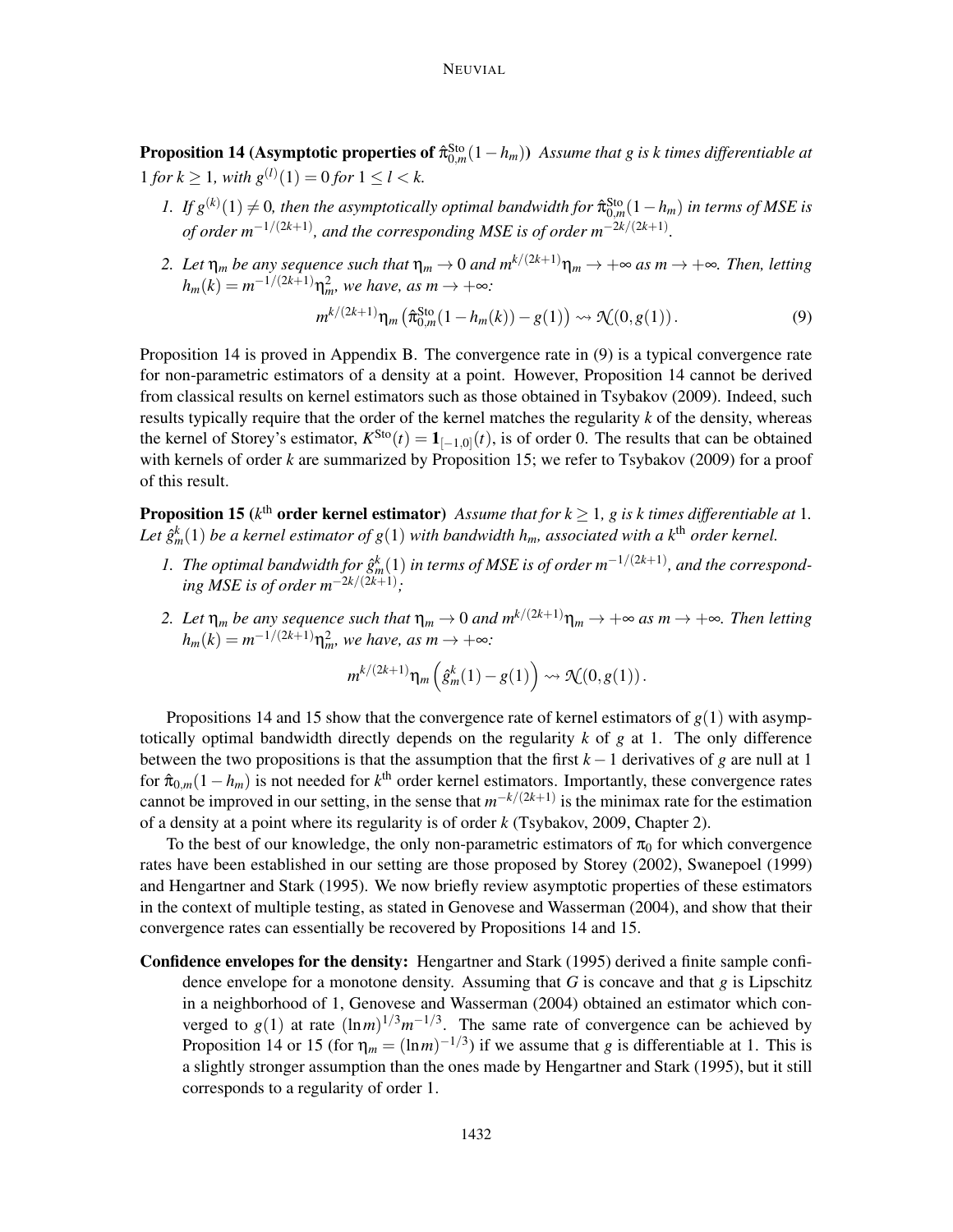Spacings-based estimator: Swanepoel (1999) proposed a two-step estimator of the minimum of an unknown density based on the distribution of the spacings between observations: first, the location of the minimum is estimated, and then the density at this point is itself estimated. Assuming that at the value at which the density *g* achieves its minimum, *g* and  $g^{(1)}$  are null, and  $g^{(2)}$  is bounded away from 0 and  $+\infty$  and Lipschitz, then for any  $\delta > 0$ , there exists an estimator converging at rate  $(\ln m)^{\delta} m^{-2/5}$  to the true minimum. The same rate of convergence can be achieved by Proposition 14 or 15 (for  $\eta_m = (\ln m)^{-\delta}$ ) if one assumes that *g* is twice differentiable at 1 (and additionally that  $g^{(1)}(1) = 0$  for Proposition 14). In our setting, the Lipschitz condition for the second derivative is unnecessary: the minimum of *g* is necessarily achieved at 1 because  $g$  is non-increasing (under Assumption (2)), so the first step of the estimation in Swanepoel (1999) may be omitted.

As both estimators are estimators of  $g(1)$ , the differences in their asymptotic properties are driven by the differences in the regularity assumptions made for  $g$  (or  $g_1$ ) near 1, rather than by their specific form.

## 4. Consistency, Criticality and Convergence Rates of Plug-in Procedures

The aim of this section is to derive convergence rates for plug-in procedures based on the estimators  $\hat{\pi}_{0,m}$  of  $\pi_0$  studied in Section 3. Specifically, our goal is to establish central limit theorems for the threshold  $\hat{\tau}_m^0(\alpha)$  of the plug-in procedure  $BH(\alpha/\hat{\pi}_{0,m})$  and the associated False Discovery Proportion, which we denote by  $FDP_m(\hat{\tau}_m^0(\alpha))$ . The convergence results obtained by Neuvial (2008) cover a broad class of FDR controlling procedures, including the BH procedure and plug-in procedures based on estimators of  $\pi_0$  that depend on the observations only through the empirical distribution function  $\mathbb{G}_m$  of the *p*-values (Storey, 2002; Storey et al., 2004; Benjamini et al., 2006). Although these results were obtained in the conditional setting of Benjamini and Hochberg (1995), extending them to the unconditional setting considered here is relatively straightforward, because the proof techniques developed in Neuvial (2008) can be adapted to this setting. For completeness, the asymptotic properties of the BH procedure and the plug-in procedure based on the Storey-λ estimator are derived in Appendix C. The problem considered in this section is more challenging, as the kernel estimators introduced in Section 3 depend on *m* not only through  $\mathbb{G}_m$ , but also through the bandwidth of the kernel (for example,  $h_m$  for  $\hat{\pi}_{0,m}^{\text{Sto}}(1-h_m)$ ).

Let  $\hat{\pi}_{0,m}$  denote a generic estimator of  $\pi_0$ . We assume that  $\hat{\pi}_{0,m}$  converges in probability to  $\pi_{0,\infty} \leq 1$  as  $m \to +\infty$ . We do not assume that  $\pi_{0,\infty} = \pi_0$ . Therefore,  $\hat{\pi}_{0,m}$  may or may not be a consistent estimator of  $\pi_0$ . We recall that the BH( $\alpha/\hat{\pi}_{0,m}$ ) procedure rejects all hypotheses with *p*-values smaller than

$$
\widehat{\tau}^0_m(\alpha) = \sup \left\{ t \in [0,1], \widehat{\mathbb{G}}_m(t) \geq \widehat{\pi}_{0,m} t/\alpha \right\}.
$$

We now study the behavior of the BH( $\alpha/\hat{\pi}_{0,m}$ ) procedure when  $\hat{\pi}_{0,m}$  converges at a rate  $r_m$  slower than the parametric rate  $m^{-1/2}$ , that is,  $m^{-1/2} = o(r_m)$ . We define the asymptotic threshold  $\tau_\infty^0(\alpha)$ corresponding to  $\hat{\tau}_m^0(\alpha)$  as

$$
\tau_{\infty}^0(\alpha) = \sup\left\{t \in [0,1], G(t) \geq \pi_{0,\infty} t/\alpha\right\}.
$$

We have  $\tau_{\infty}^{0}(\alpha) = \tau_{\infty}(\alpha/\pi_{0,\infty})$ , that is, the asymptotic threshold of the BH procedure defined in Equation (6) at level  $\alpha/\pi_0_{\infty}$ .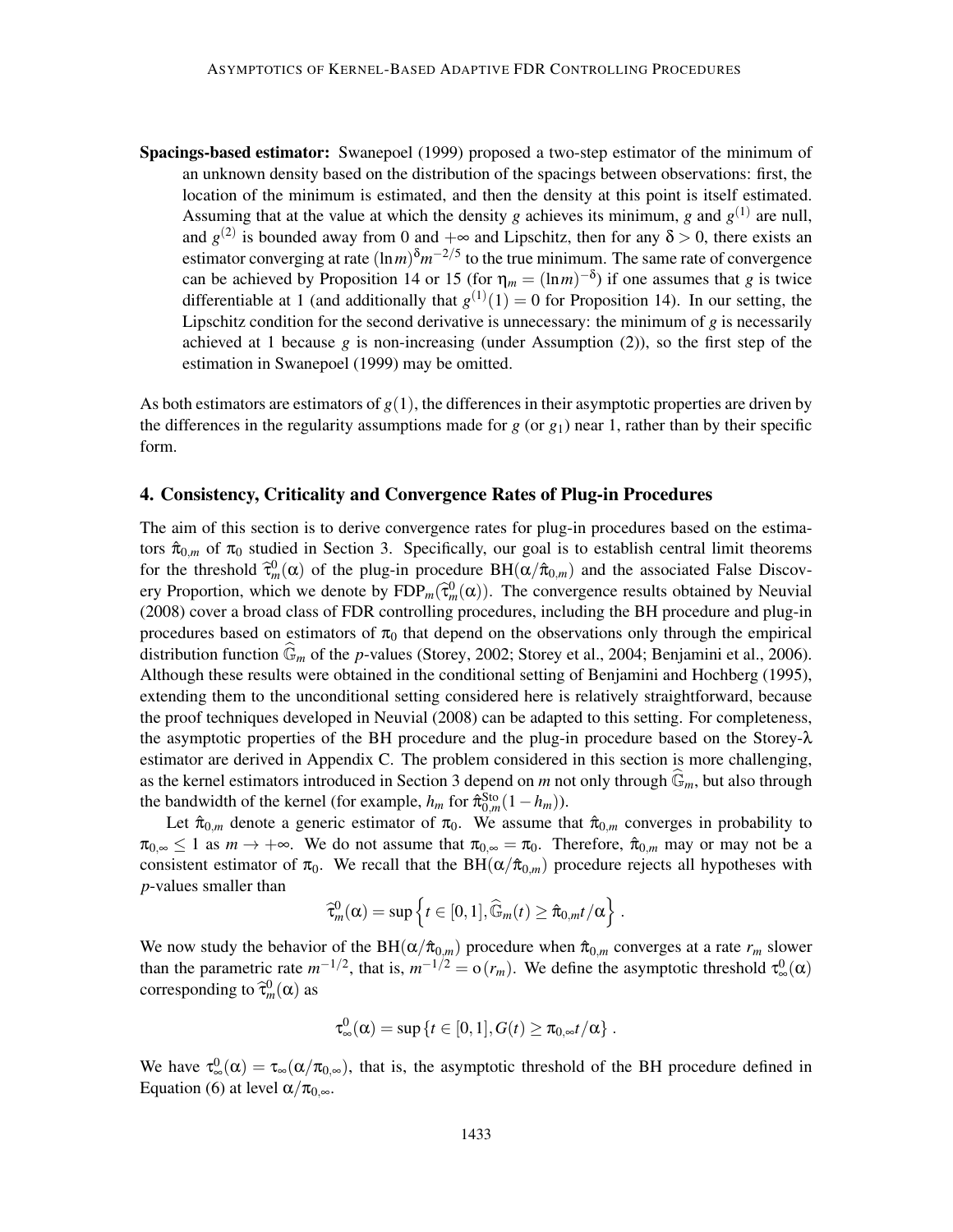**Theorem 16 (Asymptotic properties of plug-in procedures)** Let  $\hat{\pi}_{0,m}$  be an estimator of  $\pi_0$  such  $that\ \hat{\pi}_{0,m}\to\pi_{0,\infty}\ in\ probability\ as\ m\to+\infty.\ Let\ \alpha_0^\star=\pi_{0,\infty}\alpha_{BH}^\star.\ Then:$ 

- *l.*  $\alpha_0^*$  *is the critical value of the BH*( $\alpha/\hat{\pi}_{0,m}$ ) *procedure*;
- *2. Further assume that the asymptotic distribution of*  $\hat{\pi}_{0,m}$  *is given by*

$$
\sqrt{mh_m}\left(\hat{\pi}_{0,m} - \pi_{0,\infty}\right) \leadsto \mathcal{N}(0,s_0^2)
$$

*for some s*<sub>0</sub>*, with h*<sub>*m*</sub> =  $o(1/\ln \ln m)$  *and mh*<sub>*m*</sub>  $\rightarrow +\infty$  *as m*  $\rightarrow +\infty$ *. Then, under Assumption* (2)*, for any*  $\alpha > \alpha_0^*$ ,

(a) The asymptotic distribution of the threshold  $\widehat{\tau}^0_m(\alpha)$  is given by

$$
\sqrt{mh_m}\left(\widehat{\tau}^0_m(\alpha)-\tau^0_\infty(\alpha)\right)\rightsquigarrow\mathcal{H}\left(0,\left(\frac{s_0\tau^0_\infty(\alpha)/\alpha}{\pi_{0,\infty}/\alpha-g(\tau^0_\infty(\alpha))}\right)^2\right);
$$

*(b)* The asymptotic distribution of the FDP achieved by the  $BH(\alpha/\hat{\pi}_{0,m})$  procedure is given *by*

$$
\sqrt{mh_m}\left(\text{FDP}_m(\widehat{\tau}^0_m(\alpha))-\frac{\pi_0\alpha}{\pi_{0,\infty}}\right)\rightsquigarrow \mathcal{H}\left(0,\left(\frac{\pi_0\alpha_{s_0}}{\pi^2_{0,\infty}}\right)^2\right)\,.
$$

Theorem 16 states that for  $\alpha > \alpha_0^*$ , for any estimator  $\hat{\pi}_{0,m}$  that converges in distribution at a rate  $r_m$  slower than the parametric rate  $m^{-1/2}$ , the plug-in procedure BH( $\alpha/\hat{\pi}_{0,m}$ ) converges at rate  $r_m$ as well. This is a consequence of the fact that  $r_m$  dominates the fluctuations of  $\widehat{\mathbb{G}}_m$ , which are of parametric order.

We now state the main result of the paper (Corollary 17), that is, the asymptotic properties of plug-in procedures associated with the estimators of  $\pi_0$  studied in Section 3, for which  $s_0^2 = g(1)$ . This result can be derived by combining the results of Theorem 16 with those of Propositions 14 and 15.

**Corollary 17** Assume that (2) holds, and that g is k times differentiable at 1 for  $k \ge 1$ . Define  $h_m(k) = m^{-1/(2k+1)}\eta_m^2$ , where  $\eta_m \to 0$  and  $m^{k/(2k+1)}\eta_m \to +\infty$  as  $m \to +\infty$ . Denote by  $\hat{\pi}_{0,m}^k$  one of *the following two estimators of*  $\pi_0$ *:* 

- *Storey's estimator*  $\hat{\pi}_{0,m}^{Sto}(1-h_m(k))$ ; *in this case, it is further assumed that*  $g^{(l)}(1) = 0$  *for*  $1 \leq l \leq k$
- A kernel estimator of  $g(1)$  associated with a k<sup>th</sup> order kernel with bandwidth  $h_m(k)$ .

*Then*

- *I.*  $\alpha_0^* = g(1)\alpha_{BH}^*$  *is the critical value of the BH*( $\alpha/\hat{\pi}_{0,m}^k$ ) *procedure*;
- 2. *For any*  $\alpha > \alpha_0^*$ ,
	- (a) The asymptotic distribution of the threshold  $\widehat{\tau}^0_m(\alpha)$  is given by

$$
m^{k/(2k+1)}\eta_m\left(\widehat{\tau}^0_m(\alpha)-\tau^0_\infty(\alpha)\right)\rightsquigarrow \mathcal{H}\left(0,\left(\frac{\tau^0_\infty(\alpha)/\alpha}{g(1)/\alpha-g(\tau^0_\infty(\alpha))}\right)^2g(1)\right);
$$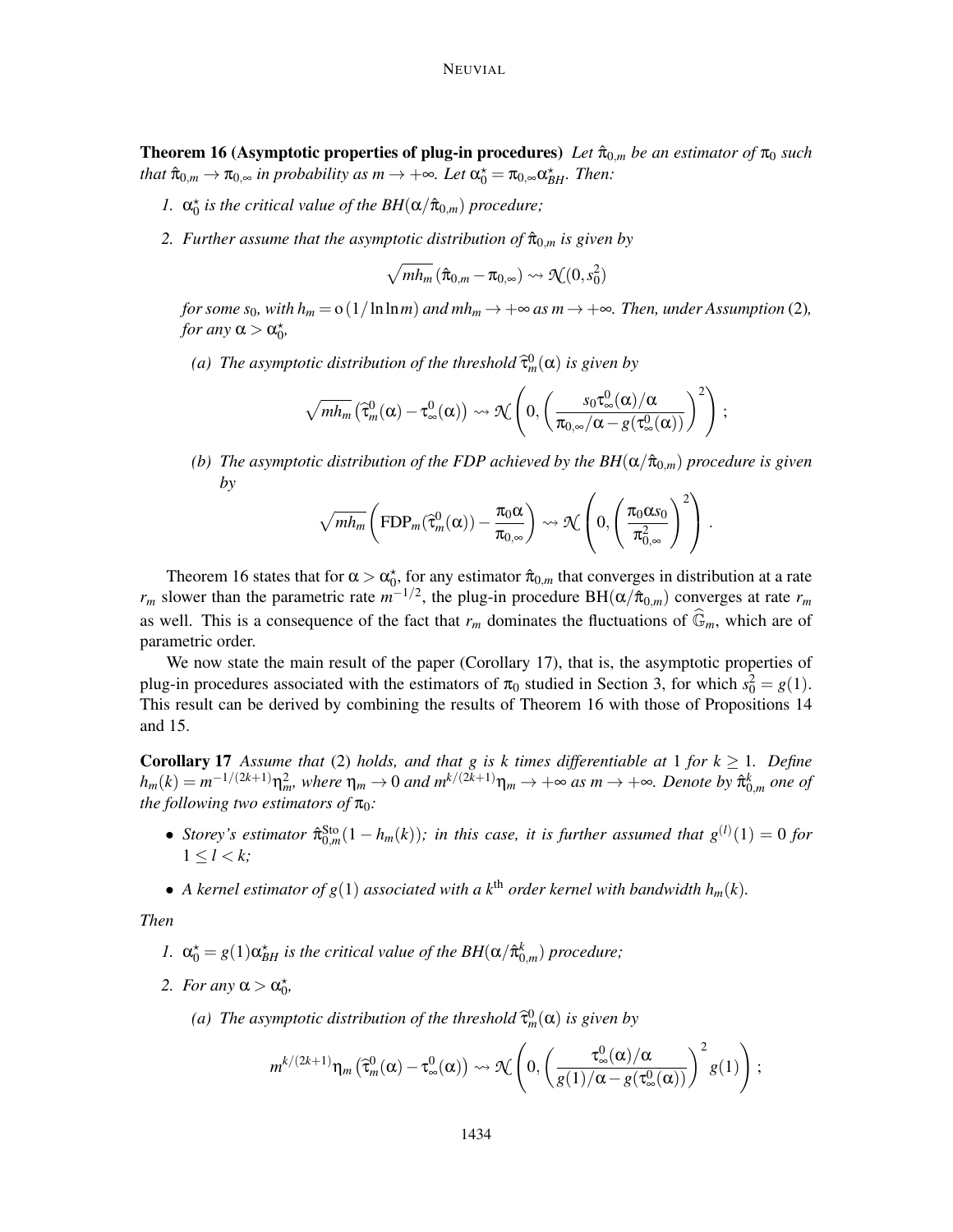*(b)* The asymptotic distribution of the FDP achieved by the  $BH(\alpha/\hat{\pi}_{0,m})$  procedure is given *by*

$$
m^{k/(2k+1)}\eta_m\left(\text{FDP}_m(\widehat{\tau}_m^0(\alpha))-\frac{\pi_0\alpha}{g(1)}\right)\rightsquigarrow \mathcal{N}\left(0,\frac{\pi_0^2\alpha^2}{g(1)^3}\right).
$$

We note that unlike the modification of the Storey- $\lambda$  estimator studied here, the estimators of  $\pi_0$ based on kernels of order *k* do not require the first *k* −1 derivatives of *g* at 1 to be null. Therefore, the latter are generally preferable to the former. Corollary 17 has the following consequences, which are also summarized in Table 1:

- Assume that Condition (8) is met. Then the asymptotic threshold of the BH( $\alpha/\hat{\pi}_{0,m}$ ) procedure is  $\tau_{\infty}(\alpha/\pi_0)$ , that is, the asymptotic threshold of the Oracle procedure BH( $\alpha/\pi_0$ ). In particular, the asymptotic FDP achieved by the estimators in Corollary 17 is then *exactly* α (and its asymptotic variance is  $\alpha^2/\pi_0$ ), whereas the asymptotic FDP of the original BH procedure is  $\pi_0 \alpha$ .
- We have

$$
\underline{\alpha}^\star \leq \alpha^\star_0 \leq \alpha^\star_{\mathrm{Sto}(\lambda)} \leq \alpha^\star_{\mathit{BH}}\,.
$$

In models where Condition (5) is not satisfied, all the critical values in (4) are null, implying that all the corresponding procedures have positive power for any target FDR level. In models where Condition (5) is satisfied, all the critical values in (4) are positive, and (4) implies that the range of target FDR values  $\alpha$  that yield asymptotically positive power is larger for the plug-in procedures studied in this paper than for the BH procedure or the Storey- $\lambda$  procedure.

• We have  $\tau_{\infty}^{0}(\alpha) \geq \tau_{\infty}^{0,\lambda}(\alpha) \geq \tau_{\infty}(\alpha)$ , where  $\tau_{\infty}^{0,\lambda}(\alpha)$  denotes the asymptotic threshold of the Storey-λ procedure, which is formally defined and characterized in Appendix C. Therefore, as the power of a thresholding-based FDR controlling procedure is a non-decreasing function of its threshold (Remark 6), the asymptotic power of the  $BH(\alpha/\hat{\pi}_{0,m})$  procedure is greater than that of both the Storey- $\lambda$  and the original BH procedures, even in the range  $\alpha > \alpha_{BH}^*$ where all of them have positive asymptotic power.

| Name              | $\pi_{0,m}$                               | FDR/ $\alpha$                     | Rate            | (Asy. var. of FDP)/ FDR                                                  |
|-------------------|-------------------------------------------|-----------------------------------|-----------------|--------------------------------------------------------------------------|
| BН                |                                           | $\pi_0$                           | $m^{-1/2}$      | $(\pi_0\tau_\infty(\alpha))^{-1}-1$                                      |
| Oracle BH         | $\pi_0$                                   |                                   | $m^{-1/2}$      | $(\tau_{\infty}(\alpha/\pi_0))^{-1}-1$                                   |
| Storey- $\lambda$ | $\hat{\pi}_{0,m}^{\mathrm{Sto}}(\lambda)$ | $\pi_0/\overline{\pi_0}(\lambda)$ | $m^{-1/2}$      | $(\pi_0 \tau_{\infty}^{0,\lambda}(\alpha))^{-1} + (1 - G(\lambda))^{-1}$ |
| Kernel $(h_m(k))$ | $\hat{\pi}^k_{0,m}$                       | $\pi_0/g(1)$                      | $m^{-k/(2k+1)}$ | $g(1)^{-1}$                                                              |

Table 1: Summary of the asymptotic properties of the FDR controlling procedures considered in this paper, for a target FDR level  $\alpha$  greater than the (procedure-specific) critical value. Note that "Storey-λ" denotes the original procedure with a fixed λ, while our extension with  $\lambda = 1 - h_m(k)$  is categorized in the table as a particular case of kernel estimator (last row). For Storey-λ, we also assume that  $\lambda > \tau_{\infty}^{0,\lambda}(\alpha)$ .

These results characterize the increase in asymptotic power achieved by plug-in procedures based on kernel estimators of  $\pi_0$ . However, this increased asymptotic power comes at the price of a slower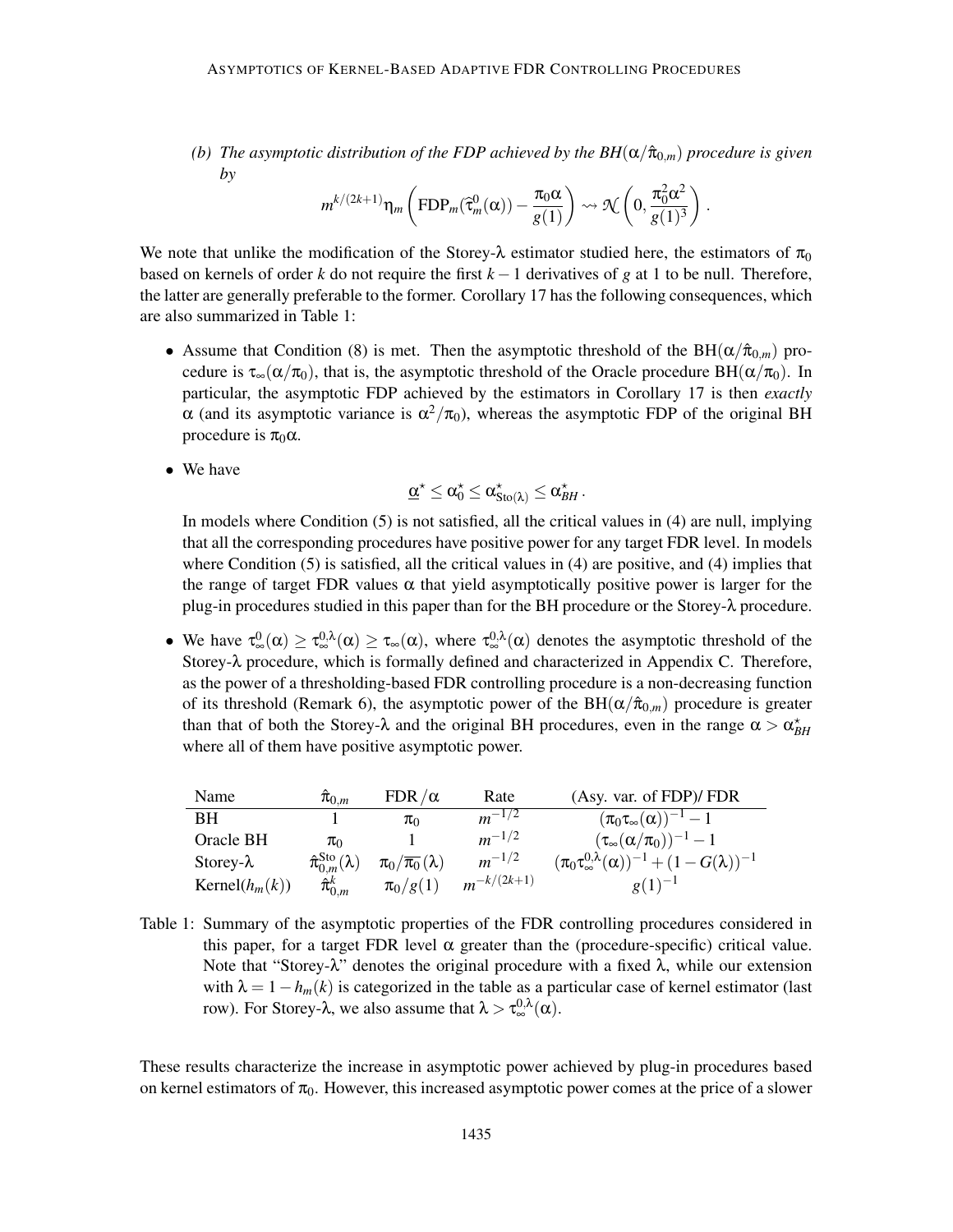convergence rate. Specifically, the convergence rate of plug-in procedures is the non-parametric rate  $m^{-k/(2k+1)}/\eta_m$  (where *k* controls the regularity of *g*) for the BH( $\alpha/\hat{\pi}_{0,m}^k$ ) procedure, while the parametric rate  $m^{-1/2}$  was achieved by the original BH procedure, the Oracle BH procedure, and the Storey-λ procedure (as proved in Appendix C).

## 5. Application to Location and Student Models

In Section 4 we proved that the asymptotic behavior of plug-in procedures depends on whether the target FDR level  $\alpha$  is above or below the critical value  $\alpha_0^*$  characterized by Theorem 16, and by establishing convergence rates for these procedures when  $\alpha > \alpha_0^*$ . Both the critical value  $\alpha_0^*$  and the obtained convergence rates depend on the test statistics distribution. In the present section, these results are applied to Gaussian and Laplace location models, and to the Student model. We begin by defining these models (Section 5.1) and studying criticality in each of them (Section 5.2). Then, we derive convergence rates for plug-in procedures based on the kernel estimators of  $\pi_0$  considered in Sections 3 and 4, both for two-sided tests (Section 5.3) and one-sided tests (Section 5.4).

#### 5.1 Models for the Test Statistics

In this subsection, we define the location and Student models used throughout Section 5.

## 5.1.1 LOCATION MODELS

In location models the distribution of the test statistic under  $H_1$  is a shift from that of the test statistic under  $H_0$ :  $F_1 = F_0(\cdot - \theta)$  for some location parameter  $\theta > 0$ . The most widely studied location models are the Gaussian and Laplace (double exponential) location models. Both the Gaussian and the Laplace distribution can be viewed as instances of a more general class of distributions introduced by Subbotin (1923) and given for  $\gamma \ge 1$  by

$$
f_0^{\gamma}(x) = \frac{1}{C_{\gamma}} e^{-|x|^{\gamma}/\gamma}, \text{ with } C_{\gamma} = \int_{-\infty}^{+\infty} e^{-|x|^{\gamma}/\gamma} dx = 2\Gamma(1/\gamma)\gamma^{1/\gamma-1}.
$$

Therefore, the likelihood ratio in the γ-Subbotin location model may be written as

$$
\frac{f_1^{\gamma}}{f_0^{\gamma}}(x) = \exp\left(\frac{|x|^{\gamma}}{\gamma} - \frac{|x - \theta|^{\gamma}}{\gamma}\right).
$$
\n(10)

The Gaussian case corresponds to  $\gamma = 2$  and the Laplace case to  $\gamma = 1$ . In the Laplace case, the distribution of the *p*-values under the alternative can be derived explicitly, see Lemma 22 in Appendix. We focus on  $1 \le \gamma \le 2$  as this corresponds to situations in which Assumption (2) is satisfied. Specifically, for one-sided tests, Assumption (2) holds as soon as  $\gamma \ge 1$ , because then  $f_1^{\gamma}$  $\int_1^{\gamma}/f_0^{\gamma}$  $\int_0^t$  is non-decreasing; for two-sided tests, if additionally  $\gamma \leq 2$ , then Assumption (2) holds (as proved in Appendix A, Proposition 23).

## 5.1.2 STUDENT MODEL

Student's *t* distribution is widely used in applications, as it naturally arises when testing equality of means of Gaussian random variables with unknown variance. In the Student model with parameter  $v > 0$ ,  $F_0$  is the (central) *t* distribution with v degrees of freedom, and  $F_1$  is the non-central *t* distribution with v degrees of freedom and non-centrality parameter  $\theta > 0$ . The Student model is not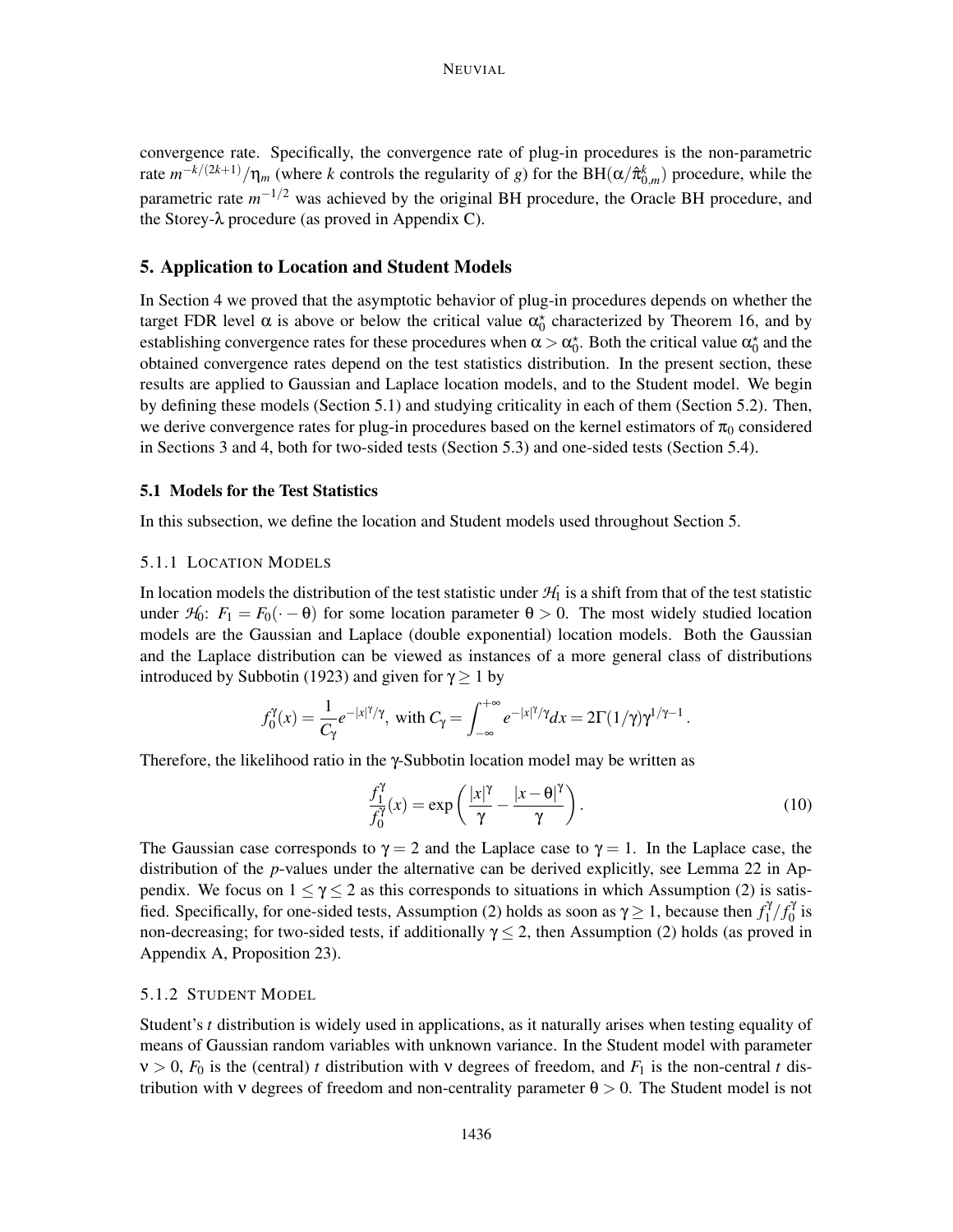a location model, as  $F_1$  cannot be written as a translation of  $F_0$ . Following Chi (2007a, Equation (3.5)), we note that the likelihood ratio of the Student model may be written as

$$
\frac{f_1}{f_0}(t) = \sum_{j=0}^{+\infty} a_j(\nu, \theta) \Psi_{(j,\nu)}(t),
$$
\n(11)

where  $\Psi_{(j,v)}(t) = (t/\sqrt{t^2 + v})^j = \text{sgn}(t)^j (1 + v/t^2)^{-j/2}$  for  $t \in \mathbb{R}$  and

$$
a_j(\mathbf{v},\theta) = e^{-\theta^2/2} \frac{\Gamma((\mathbf{v}+j+1)/2)}{\Gamma((\mathbf{v}+1)/2)} \frac{(\sqrt{2}\theta)^j}{j!}.
$$

**Remark 18** *The sequence*  $a_j(v, \theta)$  *is positive, and it is not hard to see that*  $(\sum_j a_j(v, \theta))$  *is a convergent series using Stirling's formula. Therefore, as* ψ(*j*,ν) (*t*) ∈ [−1,1]*, the dominated convergence theorem ensures that the right-hand side of Equation* (11) *is well-defined for any t* <sup>∈</sup> <sup>R</sup>*.*

Another useful expression for the Student likelihood ratio may be derived from the integral expression of the density of a non-central *t* distribution given by Johnson and Welch (1940):

$$
\frac{f_1}{f_0}(t) = \exp\left[-\frac{\theta^2}{2} \frac{1}{1 + \frac{t^2}{v}}\right] \frac{Hh_v\left(-\frac{\theta t}{\sqrt{v+t^2}}\right)}{Hh_v(0)},
$$
\n(12)

where  $Hh_v(z) = \int_0^{+\infty} \frac{u^v}{v!}$  $\frac{u^{\nu}}{v!}e^{-\frac{1}{2}(u+z)^2}dx$ . As noted by Chi (2007a, Section 3.1), the likelihood ratio of Student test statistics is non-decreasing, which implies that Assumption (2) holds for one-sided tests. It also holds for two-sided tests, as proved in Appendix A, Proposition 26.

The location models and the Student model considered here are parametrized by two parameters: (i) a non-centrality parameter  $\theta$ , which encodes a notion of distance between  $\mathcal{H}_0$  and  $\mathcal{H}_1$ ; (ii) a parameter which controls the (common) tails of the distribution under *H*<sup>0</sup> and *H*1: γ for the γ-Subbotin model, and ν for the Student model with ν degrees of freedom.

#### 5.2 Criticality

As the asymptotic behavior of plug-in procedures crucially depends on whether the target FDR level is above or below the critical value  $\alpha_0^*$  characterized by Theorem 16, it is of primary importance to study criticality in the models we are interested in. Noting that  $\alpha_0^* = \pi_{0,\infty} \alpha_{BH}^* = \pi_{0,\infty} \underline{\alpha}^* / \pi_0$ , we have  $\alpha_0^* > 0$  if and only if Condition (5) is satisfied, that is, if and only if the likelihood ratio  $f_1/f_0$  is bounded near  $+\infty$ . In this section, we study Condition (5) in location and Student models.

#### 5.2.1 LOCATION MODELS

In location models, where  $f_1 = f_0(\cdot - \theta)$  with  $\theta > 0$ , the behavior of the likelihood ratio is closely related to the tail behavior of the distribution of the test statistics: for a given non-centrality parameter θ, the heavier the tails, the smaller the difference between  $f_1$  and  $f_0$ . In a γ-Subbotin location model, Equation (10) yields  $|1 - \theta/x|^{\gamma} \sim 1 - \gamma \theta/x$  as  $x \to +\infty$ . Thus  $|x|^{\gamma} (1 - |1 - \theta/x|^{\gamma}) \sim \gamma \theta x^{\gamma-1}$ , and the behavior of the likelihood ratio  $f_1^{\gamma}$  $\int_1^{\gamma}/f_0^{\gamma}$  $\frac{1}{0}$  is driven by the value of γ, as illustrated by Figure 2 for the Gaussian and Laplace location models with location parameter  $\theta \in \{1,2\}$ .

If  $\gamma > 1$ , then  $\lim_{+\infty} f_1^{\gamma}$  $f_1^{\gamma}f_0^{\gamma} = +\infty$ . Therefore, the slope of the cumulative distribution function of the *p*-values is infinite at 0, and Condition (5) is not satisfied for the Subbotin model:  $\underline{\alpha}^* = 0$  for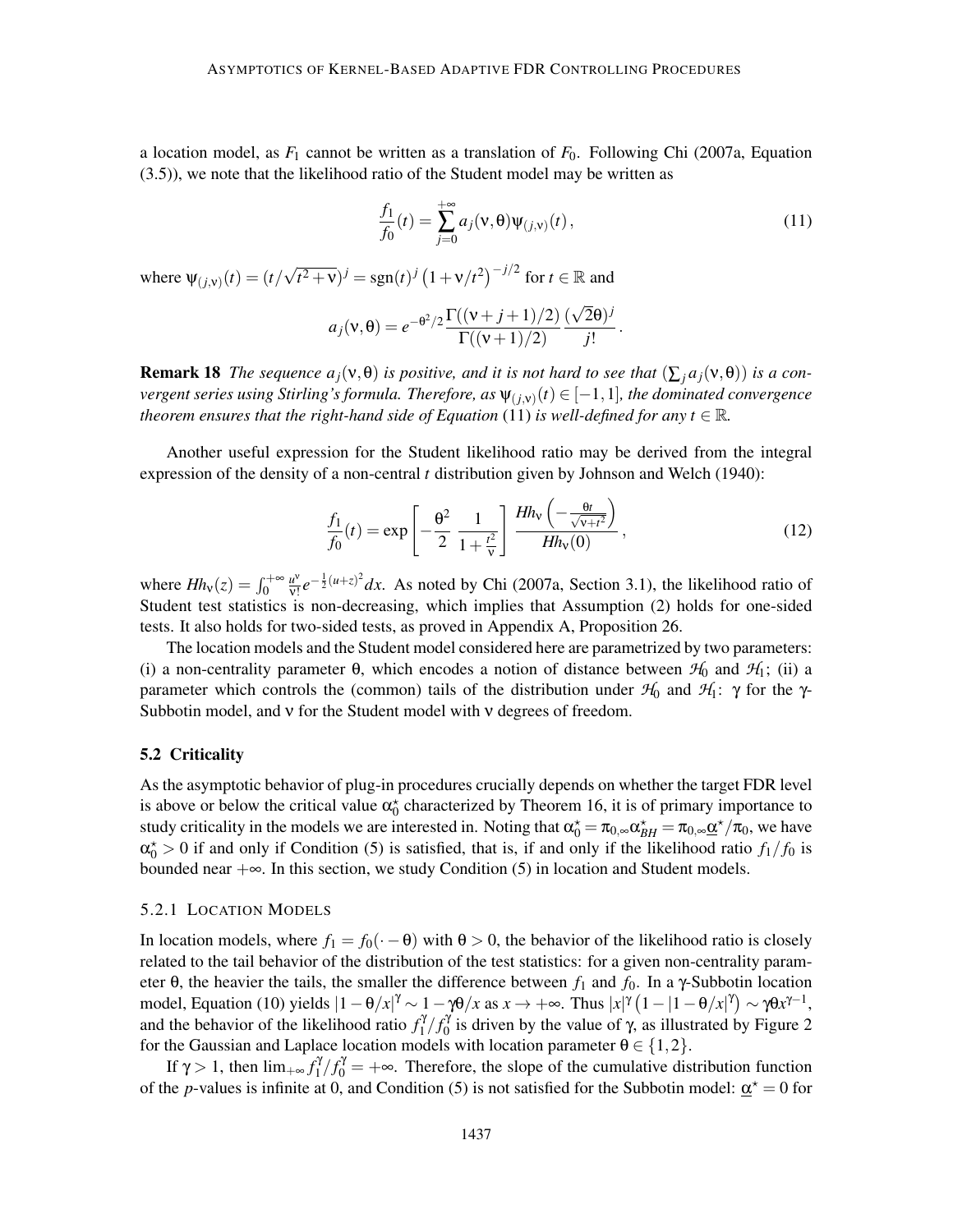NEUVIAL



Figure 2: Distribution functions *G* for one-sided *p*-values (black) and two-sided *p*-values (gray), in Gaussian location models (left: Condition (5) is not satisfied), and Laplace location models (right: Condition (5) is satisfied) for  $\pi_0 = 0$ , 0.5 and 0.75. The location parameter θ is set to 1 in top panels and 2 in bottom panels. Inserted plot: zoom in the region  $p < 2.10^{-4}$ .

any  $\theta$  and  $\pi_0$ . This situation is illustrated by Figure 2 (left panels) for the Gaussian model ( $\gamma = 2$ ). In such a situation, for any target FDR level  $\alpha$ , the asymptotic fraction of rejections by the BH( $\alpha$ ) procedure or by a plug-in procedure of the form  $BH(\alpha/\hat{\pi}_{0,m})$ , where  $\hat{\pi}_{0,m} \to \pi_{0,\infty}$  in probability as  $m \rightarrow +\infty$ , is positive by Lemma 27.

If  $\gamma = 1$  (Laplace model, as illustrated by Figure 2, right panels), then the likelihood ratio of the model is  $f_1^{\gamma}$  $\int_1^{\gamma} f_0^{\gamma}$  $\partial_0^{\gamma}(x) = \exp(|x| - |x - \theta|)$ . It is bounded as  $x \to +\infty$ , with  $\lim_{x \to +\infty} f_1^{\gamma}$  $\int_1^{\gamma}/f_0^{\gamma}$  $\partial_0^{\mathcal{Y}}(x) = e^{\theta}.$ Therefore, Condition (5) is satisfied for the Laplace location model. Specifically, we have  $\underline{\alpha}^* =$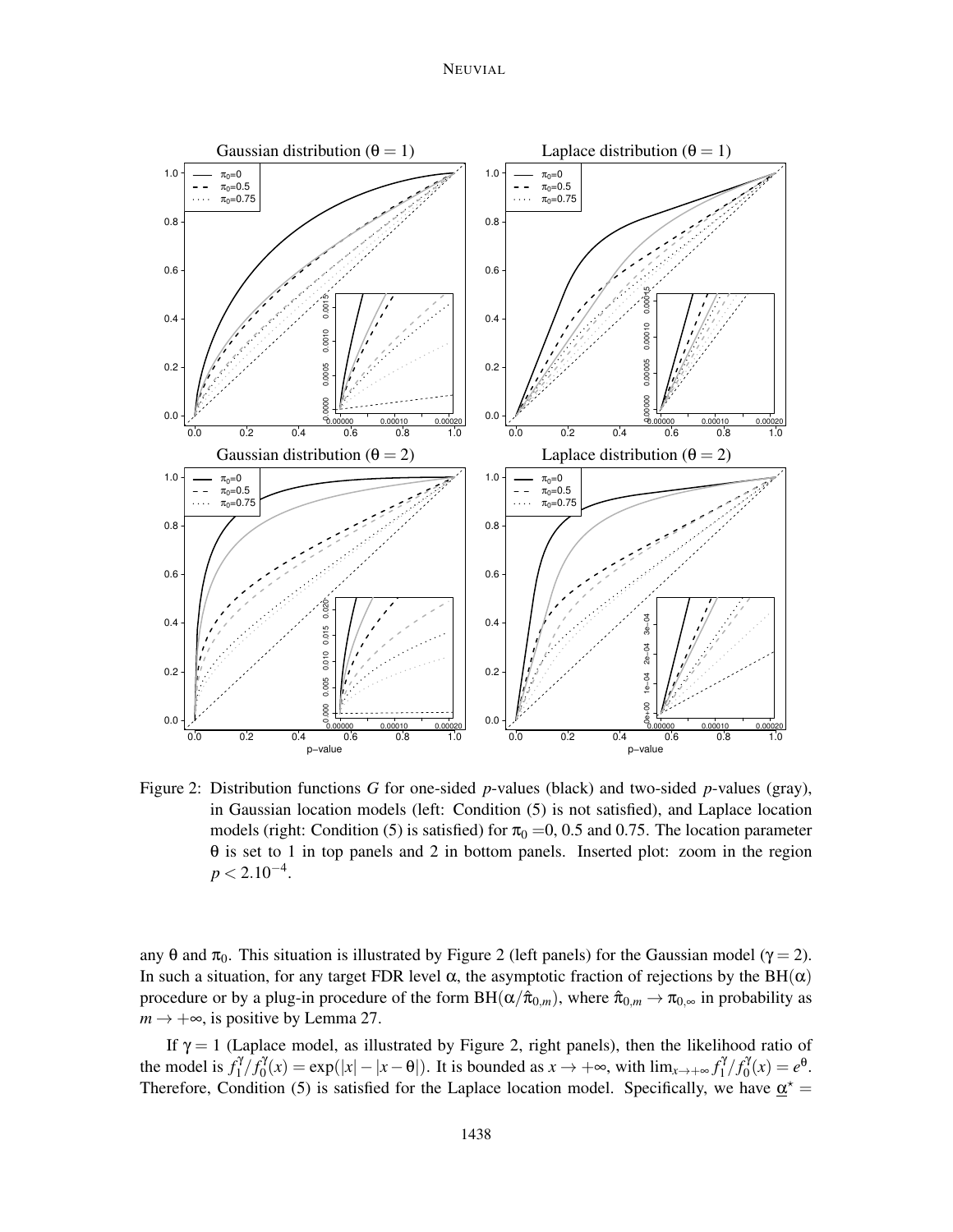$\pi_0/(\pi_0 + (1 - \pi_0)g_1(0))$ , with  $g_1(0) = e^{\theta}$  for one-sided *p*-values, and  $g_1(0) = \cosh\theta$  for two-sided *p*-values. Laplace-distributed test statistics appear as a limit situation in terms of criticality: within the family of γ-Subbotin location models with  $\gamma \in [1,2]$ , the Laplace model ( $\gamma = 1$ ) is the only one for which Condition (5) is satisfied.

## 5.2.2 STUDENT MODEL

For the Student model, Equation (12) yields that  $(f_1/f_0)(t)$  converges to  $s_v(\theta)$  as  $t \to +\infty$  and  $s_v(-\theta)$  as  $t \to -\infty$ , where  $s_v(\theta) = Hh_v(-\theta)/Hh_v(0)$  is positive for any  $\theta$ . Therefore, Condition (5) is satisfied for one-sided and two-sided tests in the Student model (this had already been noted by Chi (2007a) for one-sided tests). Figure 3 gives the distribution function of one- and two-sided *p*-values in the Student model with parameters  $\theta \in \{1,2\}$  and  $v \in \{10,50\}$ , for  $\pi_0 \in \{0,0.5,0.75\}$ . Although criticality is much less obvious than for the Laplace model, the inserted plots which zoom into a region where the *p*-values are very small ( $p < 2.10^{-4}$ ) do suggest for  $v = 10$  that the slope of the distribution function has a finite limit at 0 for the Student model. As an illustration, we calculated that the critical values for one-sided tests in the Student model for  $\pi_0 = 0.75$  for  $\theta \in \{1,2\}$  are respectively 0.173 and 0.015 for  $v = 10$ , and  $4.10^{-3}$  and  $7.10^{-6}$  for  $v = 50$ .

## 5.3 Two-Sided Tests

In this section we study consistency and convergence rates for two-sided tests.

## 5.3.1 CONSISTENCY

Let us first recall that by Proposition 1.2, we have for two-sided tests under a model satisfying Assumption (1):

$$
g_1(t) = \frac{1}{2} \left( \frac{f_1}{f_0} \left( q_0(t/2) \right) + \frac{f_1}{f_0} \left( -q_0(t/2) \right) \right),\tag{13}
$$

where  $q_0: t \mapsto F_0^{-1}(1-t)$  tends to 0 as  $t \to 1/2$ . A straightforward consequence of (13) is that  $g_1(1) = (f_1/f_0)(0)$ . As  $f_1 > 0$ , we have  $g(1) = \pi_0 + (1 - \pi_0)g_1(1) > \pi_0$ . Therefore, Condition (8) is not met, and the kernel estimators of  $\pi_0$  studied in Section 3 are not consistent for the estimation of  $\pi_0$ . Specifically, we have  $g_1(1) = e^{-\theta^2/2}$  for Gaussian and Student test statistics, and  $g_1(1) = e^{-\theta}$ for Laplace test statistics.

## 5.3.2 CONVERGENCE RATES

Another consequence of (13) is that if for  $k \ge 1$  the likelihood ratio  $f_1/f_0$  is *k* times semi-differentiable at 0, then *g* is *k* times (left-)differentiable at 1. In particular, this holds *for any k* in the γ-Subbotin location model with  $\gamma \in [1,2]$ , which covers the Gaussian and Laplace cases. It also holds for the Student model (as proved in Proposition 25). For these models, Corollary 17 entails that for any  $k > 0$ , if  $\hat{\pi}_{0,m}$  is a kernel estimator of *g* associated with a  $k^{\text{th}}$  order kernel with bandwidth  $h_m(k) = m^{-1/(2k+1)} \eta_m^2$  (where  $\eta_m \to 0$  and  $m\eta_m \to +\infty$  as  $m \to +\infty$ ), then the corresponding plugin procedure BH( $\alpha/\hat{\pi}_{0,m}$ ) converges in distribution at rate  $m^{-k/(2k+1)}/\eta_m$  for any  $\alpha$  greater than  $\alpha_0^* = g(1)\alpha_{BH}^*$ . These results are summarized in the last column of Table 2.

Let us now consider the modification of the Storey- $\lambda$  estimator introduced in Section 3:  $\hat{\pi}_{0,m}$  =  $\hat{\pi}_{0,m}^{\text{Sto}}(1-h_m)$ , with  $h_m \to 0$  as  $m \to +\infty$ . By Corollary 17, the optimal convergence rate of the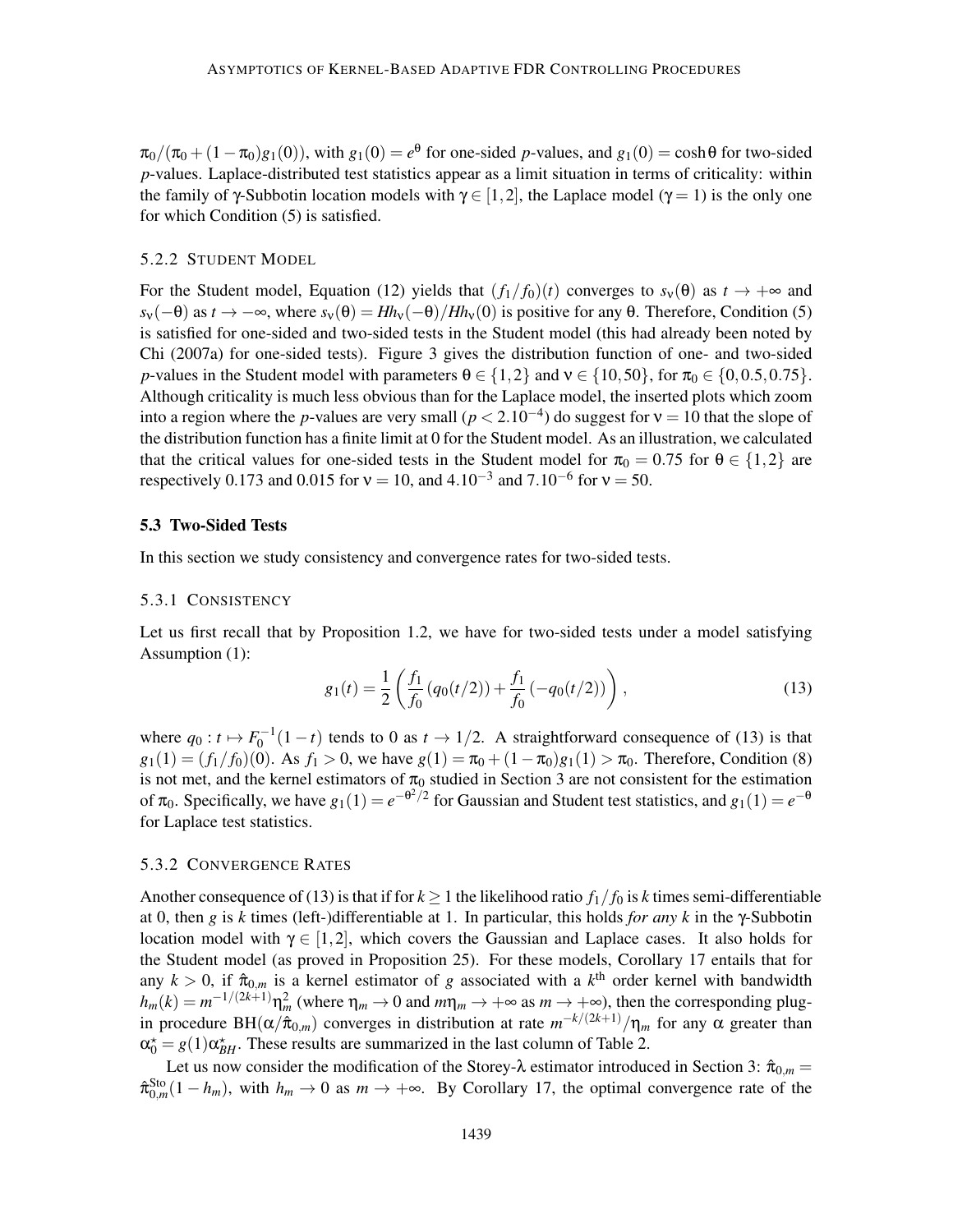# NEUVIAL



Figure 3: Distribution functions *G* for one-sided *p*-values (black) and two-sided *p*-values (gray) in Student models with  $v = 50$  degrees of freedom (left) and  $v = 10$  (right). The location parameter  $\theta$  is set to 1 in top panels and 2 in bottom panels. Any Student model satisfies Condition (5). Inserted plots: zoom in the region  $p < 2.10^{-4}$ .

 $BH(\alpha/\hat{\pi}_{0,m})$  procedure is then determined by the order of the first non null derivative of *g* at 1. In order to calculate this order, we use the following lemma:

Lemma 19 *Under Assumption* (1)*, the density function g*<sup>1</sup> *of two-sided p-values under the alternative hypothesis satisfies:*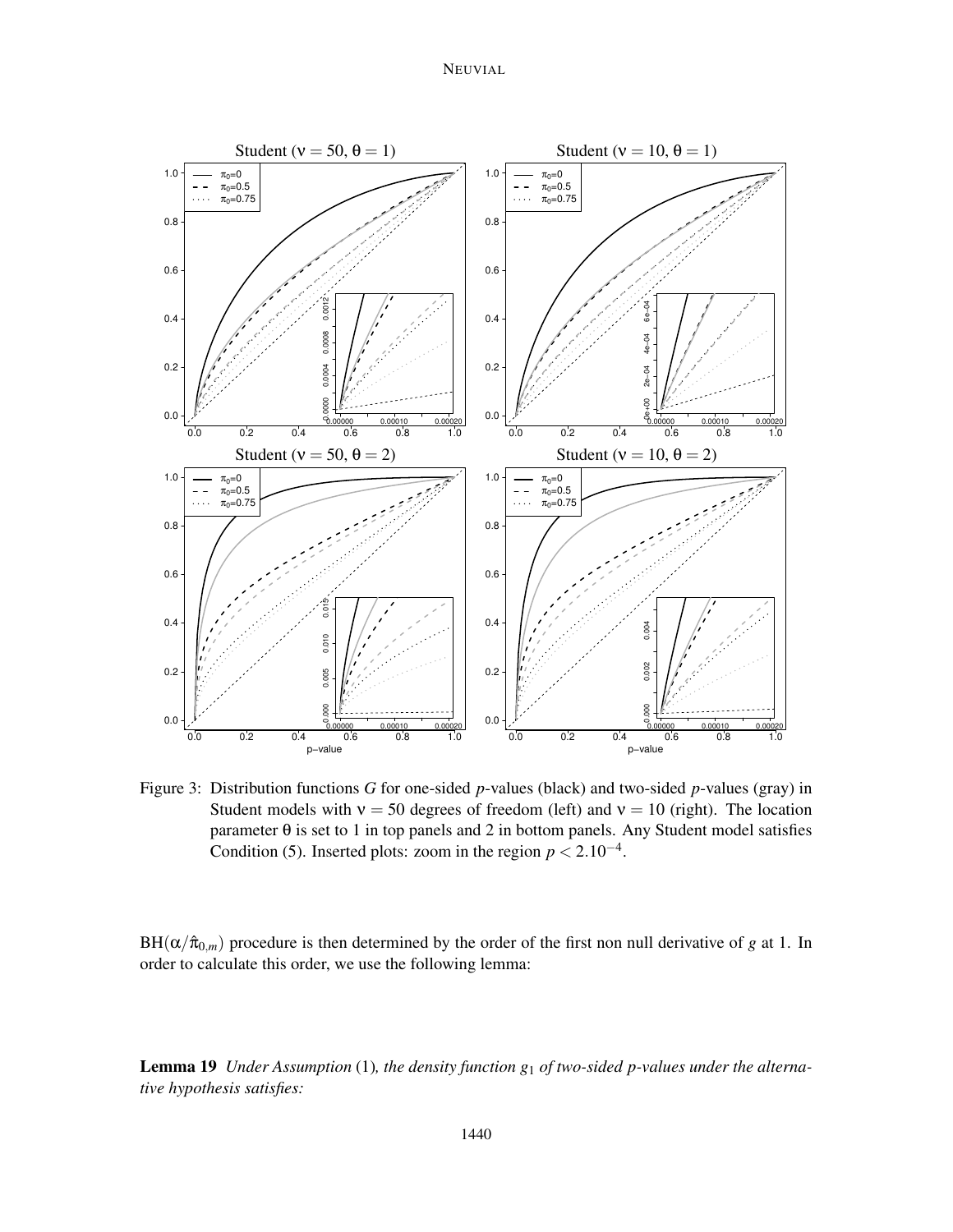*1.* If  $f_1/f_0$  is semi-differentiable at 0, with left-derivative  $\ell$  – and right-derivative  $\ell_+$ , then  $g_1^{(1)}$  is *semi-differentiable at 1 and we have:*

$$
g_1^{(1)}(1) = -\frac{\ell_+ - \ell_-}{4f_0(0)}.
$$
\n(14)

In particular,  $g_1^{(1)}(1) = 0$  if and only if  $f_1/f_0$  is differentiable at 0.

2. If  $f_1/f_0$  is twice differentiable at 0, then  $g_1^{(1)}$  is twice differentiable at 1 and we have:

$$
g_1^{(2)}(1) = \frac{1}{4f_0(0)^2} \left(\frac{f_1}{f_0}\right)^{(2)}(0).
$$

Lemma 19 may be applied to two-sided tests for γ-Subbotin location models, and for the Student model. For the two-sided Gaussian model,  $f_1/f_0$  is  $C^{\infty}$  near 0 and  $(f_1/f_0)^{(2)}(0) \neq 0$ . The same holds for the two-sided Student model, as shown in Appendix A.2 (Proposition 25). For both models, Lemma 19 entails that  $g^{(1)}(1) = 0$  and  $g^{(2)}(1) > 0$ . For two-sided Laplace test statistics, the likelihood ratio  $f_1/f_0$ :  $t \mapsto \exp(|t - \theta| - |t|)$  has a singularity at  $t = 0$  but it is semi-differentiable at 0 (and differentiable on  $(-\infty, \theta) \setminus \{0\}$ ), with left and right derivatives at 0 given by  $\ell = 0$ and  $\ell_+ = e^{-\theta}$ . Lemma 19 yields that  $g^{(1)}(1) = -(1 - \pi_0)e^{-\theta}/2$ . In particular, letting  $k = 1$  for the Laplace model and  $k = 2$  for the Gaussian and Student models, Corollary 17 yields that if  $\hat{\pi}_{0,m} = \hat{\pi}_{0,m}^{\text{Sto}}(1-m^{-1/(2k+1)}\eta_m^2)$ , where  $\eta_m \to 0$ , then for any  $\alpha > \alpha_0^* = g(1)\alpha_{BH}^*$ , the FDP of the BH( $\alpha/\hat{\pi}_{0,m}$ ) procedure converges in distribution at rate  $m^{-k/(2k+1)}/\eta_m$  toward  $\pi_0\alpha/g(1)$ , where  $g(1) = \pi_0 + (1 - \pi_0)e^{-\theta^2/2}$  in the Gaussian and Student models, and  $g(1) = \pi_0 + (1 - \pi_0)e^{-\theta/2}$  in the Laplace model. These rates are slower than those obtained at the beginning of this section for  $k^{\text{th}}$  order kernels because the latter do not require the derivatives of *g* of order  $l < k$  to be null at 1, which implied that any  $k > 0$  could be chosen (see Table 2 for a comparison).

## 5.4 One-Sided Tests

In this section we study consistency and convergence rates for one-sided tests.

#### 5.4.1 CONSISTENCY

For one-sided tests, we have  $g_1(t) = (f_1/f_0)(q_0(t))$ . As  $\lim_{t\to 1} q_0(t) = -\infty$ , Condition (8) is met if and only if the likelihood ratio  $(f_1/f_0)(t)$  tends to 0 as  $t \to -\infty$ . For the Student model,  $f_1/f_0$  tends to  $s_v(-\theta) > 0$  as  $t \to -\infty$ . This implies that Condition (8) is not satisfied in that model:  $\pi_0$  cannot be consistently estimated using a consistent estimator of  $g(1)$ , because  $g(1) = \pi_0 + (1 - \pi_0)e^{-\theta} > \pi_0$ . For location models, we begin by establishing a connection between purity and criticality (Proposition 21), which is a consequence of the following symmetry property:

Lemma 20 (Likelihood ratios in symmetric location models) *Consider a location model in which the test statistics have densities*  $f_0$  *<i>under*  $H_0$ *, and*  $f_1 = f_0(\cdot - \theta)$  *under*  $H_1$  *for some*  $\theta \neq 0$ *. Under Assumption* (1)*, we have*

$$
\lim_{-\infty} \frac{f_0}{f_1} = \lim_{+\infty} \frac{f_1}{f_0}.
$$

For one-sided tests in symmetric location models, Lemma 20 implies the following result: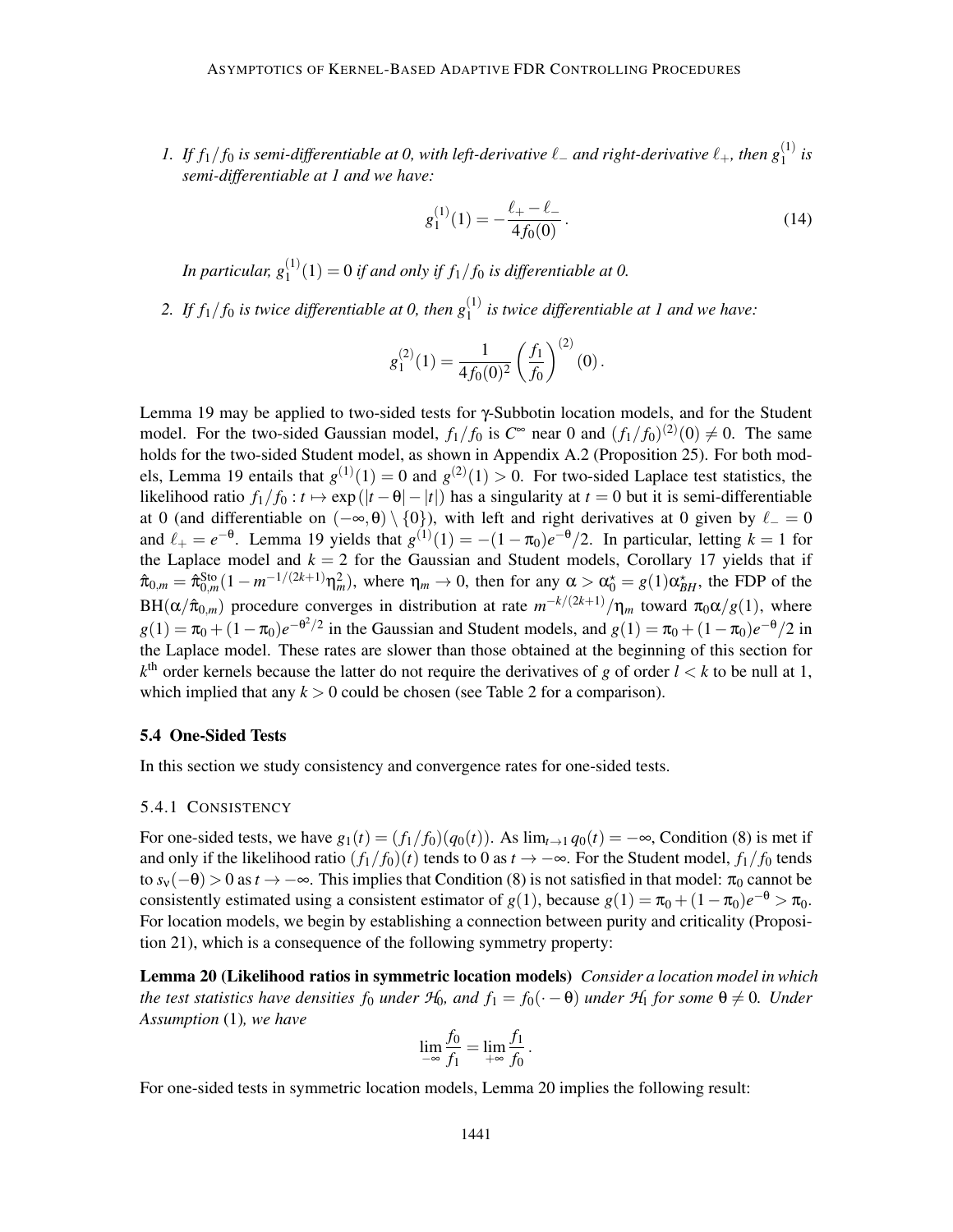Proposition 21 (Purity and criticality) *Let g*<sup>1</sup> *be the density of* one-sided *p-values under the alternative hypothesis, and* <u>α</u><sup>\*</sup> the critical value of the multiple testing problem. Under Assumption (1) *and Assumption* (2)*,*

- *1.* Condition (5) and Condition (8) are complementary events, in the sense that  $\underline{\alpha}^* = 0$  if and *only if*  $g_1(1) = 0$ *;*
- 2. If  $\lim_{+\infty} f_1/f_0$  *is finite, then*  $\underline{\alpha}^* = \pi_0/(\pi_0 + (1 \pi_0)g_1(0))$  *and*  $g(1) = \pi_0 + (1 \pi_0)g_1(1)$  *are connected by*  $g_1(0)g_1(1) = 1$ *.*

Proposition 21 implies that contrary to two-sided location models, in which we always have  $g_1(1)$ 0, consistency *may* be achieved in one-sided location models using kernel estimators such as those considered here, depending on model parameters. In particular, there is no criticality in the onesided Gaussian model, implying that Condition (8) is satisfied in that model: we have  $g(1) = \pi_0$ , and  $\pi_0$  can be consistently estimated using the kernel estimators of  $g(1)$  introduced in Section 3. In the one-sided Laplace model, Condition (5) is satisfied, implying that Condition (8) is not satisfied in that model:  $\pi_0$  cannot be consistently estimated using these kernel estimators of  $g(1)$ .

#### 5.4.2 CONVERGENCE RATES

For the one-sided Student model, Proposition 25 entails that  $g_1$  is  $C^{\infty}$ , and all its derivatives or order greater than 1 are null at 1. Therefore, any  $k > 0$ , if  $\hat{\pi}_{0,m}^k$  denotes any of the two estimators studied in Corollary 17 for a  $k^{\text{th}}$  order kernel with bandwidth  $h_m(k) = m^{-1/(2k+1)} \eta_m^2$  (where  $\eta_m \to 0$  and  $m\eta_m \to +\infty$  as  $m \to +\infty$ ), then the corresponding plug-in procedure BH( $\alpha/\hat{\pi}_{0,m}^k$ ) converges in distribution at rate  $m^{-k/(2k+1)}/\eta_m$  for any  $\alpha$  greater than  $\alpha_0^* = g(1)\alpha_{BH}^*$ . These results are summarized in the first row of Table 2.

For the one-sided Laplace model, the distribution of the *p*-values satisfies  $G_1(t) = 1 - (1 - t)e^{-\theta}$ for *t* ≥ 1/2, see Lemma 22 in Appendix A. Therefore, for  $t \geq 1/2$ ,  $(1 - G(t))/(1 - t)$  is constant, equal to  $g(1) = \pi_0 + (1 - \pi_0)e^{-\theta}$ , as illustrated by the solid curves in the right panels of Figure 2. Therefore, for any fixed  $\lambda \ge 1/2$ , the Storey- $\lambda$  estimator is an unbiased estimator of  $g(1)$ , which converges to  $g(1)$  at rate  $m^{-1/2}$ . The same property holds for any kernel estimator of  $g(1)$  with a fixed bandwidth. These results are summarized in the third row of Table 2.

In the Gaussian model however, the regularity of  $g_1$  near 1 is poor for one-sided tests: we have

$$
g_1(t) = \exp\left(-\frac{\theta^2}{2} - \theta \Phi^{-1}(t)\right),\,
$$

where  $\Phi(= F_0)$  denotes the standard Gaussian distribution function. As  $h \to 0$ ,  $\Phi^{-1}(1-h) \le$  $\sqrt{2\ln(1/h)}$ , implying that

$$
g_1(1-h) \ge \exp\left(-\frac{\theta^2}{2} - \theta\sqrt{2\ln(1/h)}\right).
$$

Therefore,  $g_1$  is not differentiable at 1, and the convergence rates of the kernel estimators of  $\pi_0$ studied in Section 3 are slower than  $m^{-1/3}$  in our setting. These results are summarized in the second row of Table 2.

The difference between one- and two-sided tests in the Gaussian location model is illustrated by Figure 4 for  $\theta = 1$ , that is when testing  $\mathcal{N}(0,1)$  against  $\mathcal{N}(1,1)$ . The density of two-sided *p*values has a positive limit at 1, and its derivative at 1 is 0, making it possible to estimate  $g(1)$  =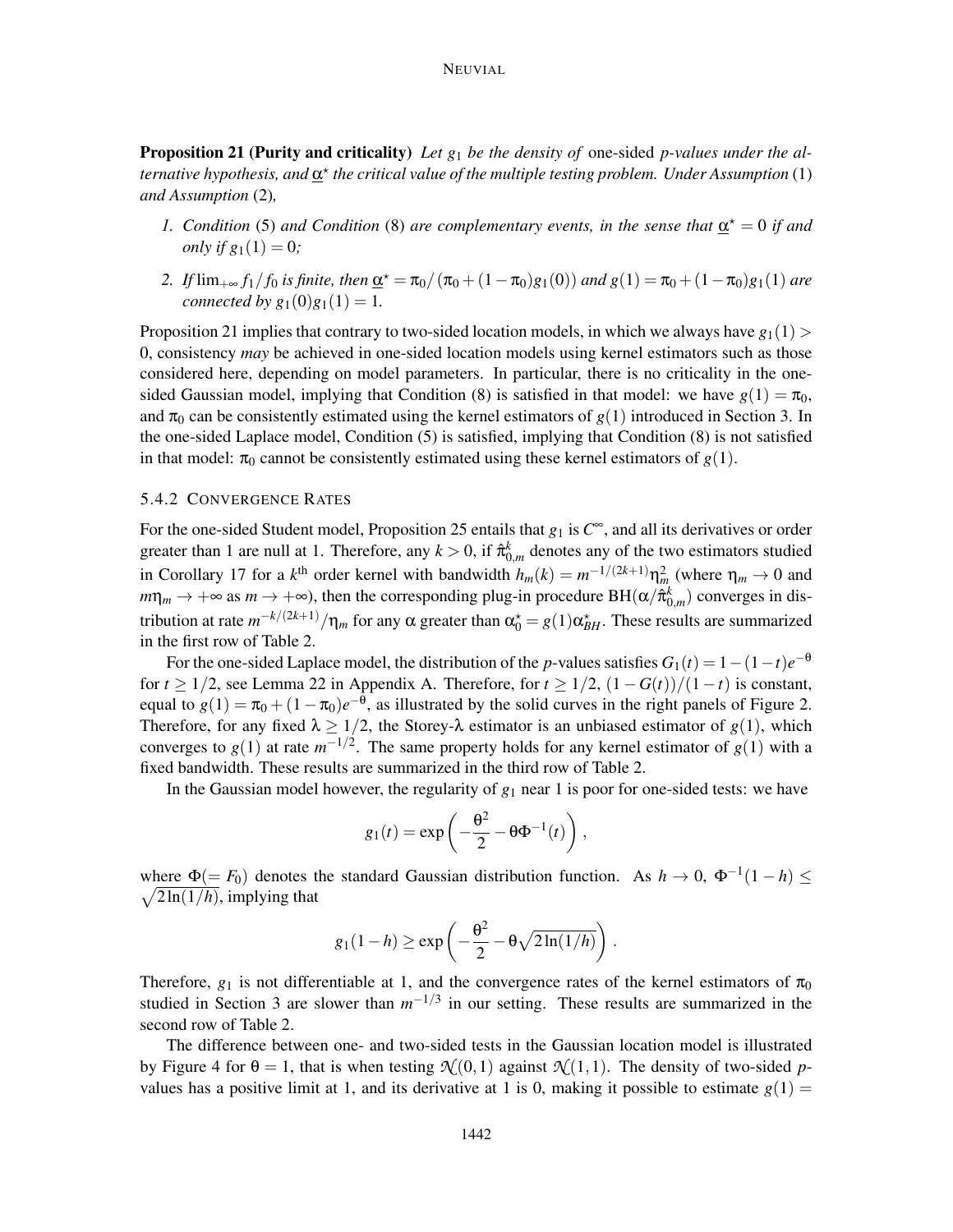|                  |                                |                              | Convergence rates                        |                            |  |
|------------------|--------------------------------|------------------------------|------------------------------------------|----------------------------|--|
| Model            | $\lim_{0} 1/g_1$               | $g_1(1)$                     | $\hat{\pi}_{0,m}^{\text{Sto}}(1-h_m(k))$ | $\hat{g}_m^k(1)/\eta_m$    |  |
| 1-sided Student  | $s_v(\theta)$                  | $s_{\rm v}(-\theta)$         | $\sqrt{\frac{k}{m^{-k/(2k+1)}}}{n_m}$    | $\ll m^{-k/(2k+1)}/\eta_m$ |  |
| 1-sided Gaussian |                                |                              | $\gg m^{-1/3}$                           | $\gg m^{-1/3}$             |  |
| 1-sided Laplace  | $e^{-\theta}$                  | $e^{-\theta}$                | $m^{-1/2}$                               | $m^{-1/2}$                 |  |
| 2-sided Student  | $(s_v(\theta)+s_v(-\theta))/2$ | $e^{-\overline{\theta^2/2}}$ | $m^{-2/5}/\eta_m$                        | $\ll m^{-k/(2k+1)}/\eta_m$ |  |
| 2-sided Gaussian |                                | $e^{-\theta^2/2}$            | $m^{-2/5}/\eta_m$                        | $\ll m^{-k/(2k+1)}/\eta_m$ |  |
| 2-sided Laplace  | $\cosh\theta$                  | $e^{-\theta}$                | $m^{-1/3}/\eta_m$                        | $\ll m^{-k/(2k+1)}/\eta_m$ |  |

Table 2: Properties of one- and two-sided test statistics distributions in Student, Gaussian, and Laplace models, and convergence rates of the kernel estimators studied. When the rate depends on *k*, the value of *k* may be chosen arbitrarily large.  $\eta_m$  is a sequence such that  $\eta_m \to 0$  and  $m\eta_m \to +\infty$  as  $m \to +\infty$ .

 $\pi_0 + (1 - \pi_0)e^{-\theta^2/2}$  at rate  $m^{-2/5}$ , by Corollary 17. Conversely, the density of one-sided *p*-values tends to 0 at 1, but is not differentiable: the true  $\pi_0$  can be estimated consistently, but the convergence rate is slower.

# 6. Concluding Remarks

This paper studies asymptotic properties of a family of plug-in procedures based on the BH procedure. When compared to the BH procedure or to the Storey- $\lambda$  procedure, the results for general models obtained in Section 4 show that incorporating the proposed estimators of  $\pi_0$  into the BH procedure asymptotically yields (i) tighter FDR control (or, equivalently, greater power) and (ii) smaller critical values, thereby increasing the range of situations in which the resulting procedure has positive asymptotic power. These improvements come at the price of a reduction in the convergence rate from the parametric rate  $m^{-1/2}$  to a non-parametric rate  $m^{-k/(2k+1)}$ , where *k* is connected to the order of differentiability of the test statistics distribution. As the results obtained for the proposed modification of the Storey- $\lambda$  estimator  $\hat{\pi}_{0,m}^{Sto}(1-h_m)$  require stronger conditions (null derivatives of  $g_1$ ) than for kernel estimators with a kernel of order  $k$ , we conclude that it is generally better to use the latter class of estimators.

Our application of these results to specific models for the test statistics sheds some light on the influence of the test statistics distribution on convergence rates of plug-in procedures:

- When the test statistics distribution is *C* <sup>∞</sup> (which is the case for two-sided Gaussian test statistics, and for Laplace and Student tests statistics), the obtained convergence rates are slower than the parametric rate, but may be arbitrarily close to it by choosing a kernel of sufficiently high order. The resulting estimators are not consistent estimators of  $\pi_0$ , although the bias decreases as the non-centrality parameter θ increases.
- When the regularity of the test statistics distribution is poor (such as in the one-sided Gaussian model), the convergence rate of the FDP achieved by the plug-in procedures studied in this paper is slower. The plug-in procedures studied are still asymptotically more powerful than the BH procedure or the Storey- $\lambda$  procedure, but the FDP actually achieved by the plug-in procedures studied for a given *m* may be far from the target FDR level.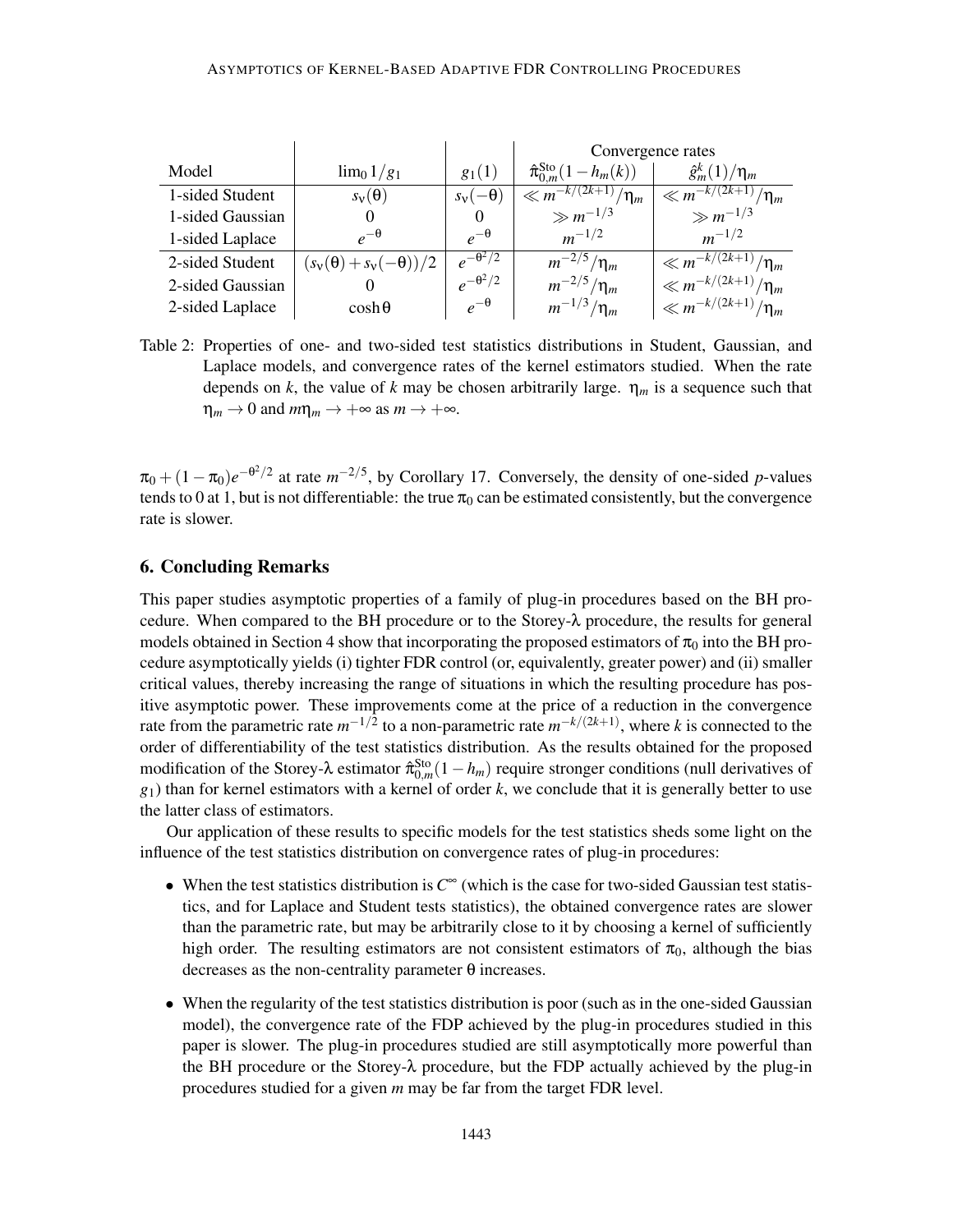

Figure 4: Density of one- and two-sided *p*-values under the alternative hypothesis for the location model  $\mathcal{N}(0,1)$  versus  $\mathcal{N}(1,1)$ . Inserted plot: zoom in the region [0.9, 1], which is highlighted by a black box in the main plot.

Obtaining more precise conclusions in the context of a specific data set or application exceeds the scope of the present paper, as it would require extending the obtained results to more realistic settings such as the ones that are now described.

# 6.1 Extensions of the Multiple Testing Setting Considered

An interesting research direction would be to extend the multiple testing setting considered here to more realistic assumptions. A typical example of application is the case of differential expression analyses in genomics, which aim at identifying those genes whose expression level differs between two known populations of samples. First, we have assumed that all null hypotheses are independent, and that all true alternative hypotheses follow the same distribution. The independence assumption is not realistic, as genes are known to interact with each other, in particular through transcriptional regulation networks. Moreover, the degree of differential expression needs not be identical for all genes under  $H_1$ . As for the results on criticality that have been used in this paper, the proof given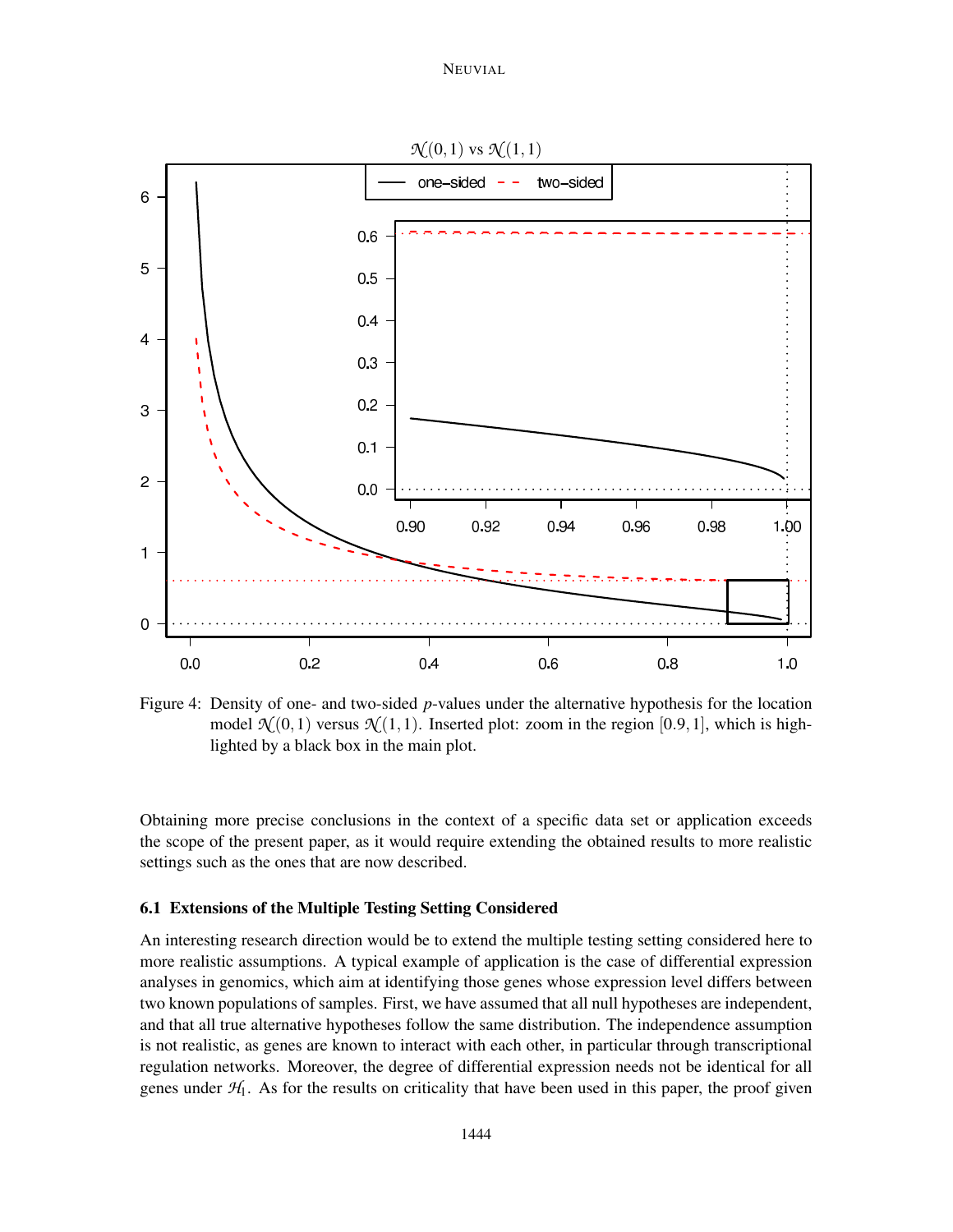in Chi (2007a) essentially relies on the assumption that the *p*-values are independently and identically distributed. Therefore, it seems that these results could be extended to composite distributions under  $H_1$ , provided that the corresponding marginal distributions are still independently and identically distributed. Extending these results to settings where the independence assumption is relaxed seems a more challenging question. As for the convergence results established in Section 4, their proofs rely on the formalism laid down by Neuvial (2008). Therefore, these results could be extended to other dependency assumptions, or to composite distributions under  $\mathcal{H}_1$  provided that the convergence in distribution of the empirical distribution functions  $(\mathbb{G}_{0,m}, \mathbb{G}_{1,m})$  holds under these assumptions. In that spirit, the results of Neuvial (2008) have been extended to an equi-correlated Gaussian model (Delattre and Roquain, 2011) and to a more general Gaussian model where the covariance matrix is supposed to be close enough to the identity as the number of tests grows to infinity (Delattre and Roquain, 2012).

Second, we have shown that the asymptotic properties of FDR controlling procedures are driven by the shape and regularity of the test statistics distribution. In practice, the test statistics distribution depends on the size of the sample used to generate them. In differential expression analyses, a natural test statistic is Student's *t*, whose distribution depends on sample size through both the number of degrees of freedom ν and a non-centrality parameter θ. In the spirit of the results of Chi (2007b) on the influence of sample size on criticality, it would be interesting to study the convergence rates of plug-in procedures when both the sample size and the number of hypotheses tested grow to infinity.

#### 6.2 Alternative Strategies to Estimate  $\pi_0$

The estimators of  $\pi_0$  considered in this paper are kernel estimators of the density *g* at 1. Therefore, they achieve non-parametric convergence rates of the form  $m^{-k/(2k+1)}/\eta_m$ , where *k* controls the regularity of *g* near 1 and  $\eta_m \rightarrow 0$  slowly enough. An interesting open question is whether these non-parametric rates may be improved. Other strategies for estimating  $\pi_0$  may be considered to achieve faster convergence rates, including the following two:

- One-stage adaptive procedures as proposed by Blanchard and Roquain (2009) and Finner et al. (2009) allow more powerful FDR control than the standard BH procedure without explicitly incorporating an estimate of  $\pi_0$ : they are not plug-in procedures.
- Jin (2008) proposed an estimator of  $\pi_0$  based on the Fourier transform of the empirical characteristic function of the *Z*-scores associated to the *p*-values. This estimator does not focus on the behavior of the density near 1, and might not suffer from the same limitations as the estimators studied here. This estimator was shown to be consistent for the estimation of  $\pi_0$  when the *Z*-scores follow a Gaussian location mixture, but no convergence rates were established.

In a general semi-parametric framework where  $g_1$  is not necessarily decreasing, and its regularity is not specified, Nguyen and Matias (2013) have recently proved that if the Lebesgue measure of the set on which  $g_1$  achieves its minimum is null, then no consistent estimator of min<sub>t</sub>  $g(t)$  with a finite asymptotic variance can reach the parametric convergence rate  $m^{-1/2}$ . In our setting where  $g_1$  is decreasing, the measure of the set on which  $g_1$  is minimum is indeed null, except if  $g_1$  is constant on an interval of the form  $[t_0, 1]$ . For one-sided tests where  $g_1(t) = (f_1/f_0)(F_0^{-1}(1-t))$ , this extreme situation arises if and only if the likelihood ratio is constant on an interval of the form [*x*0,+∞). Among all models studied in Section 5, the only case in which this occurs is the one-sided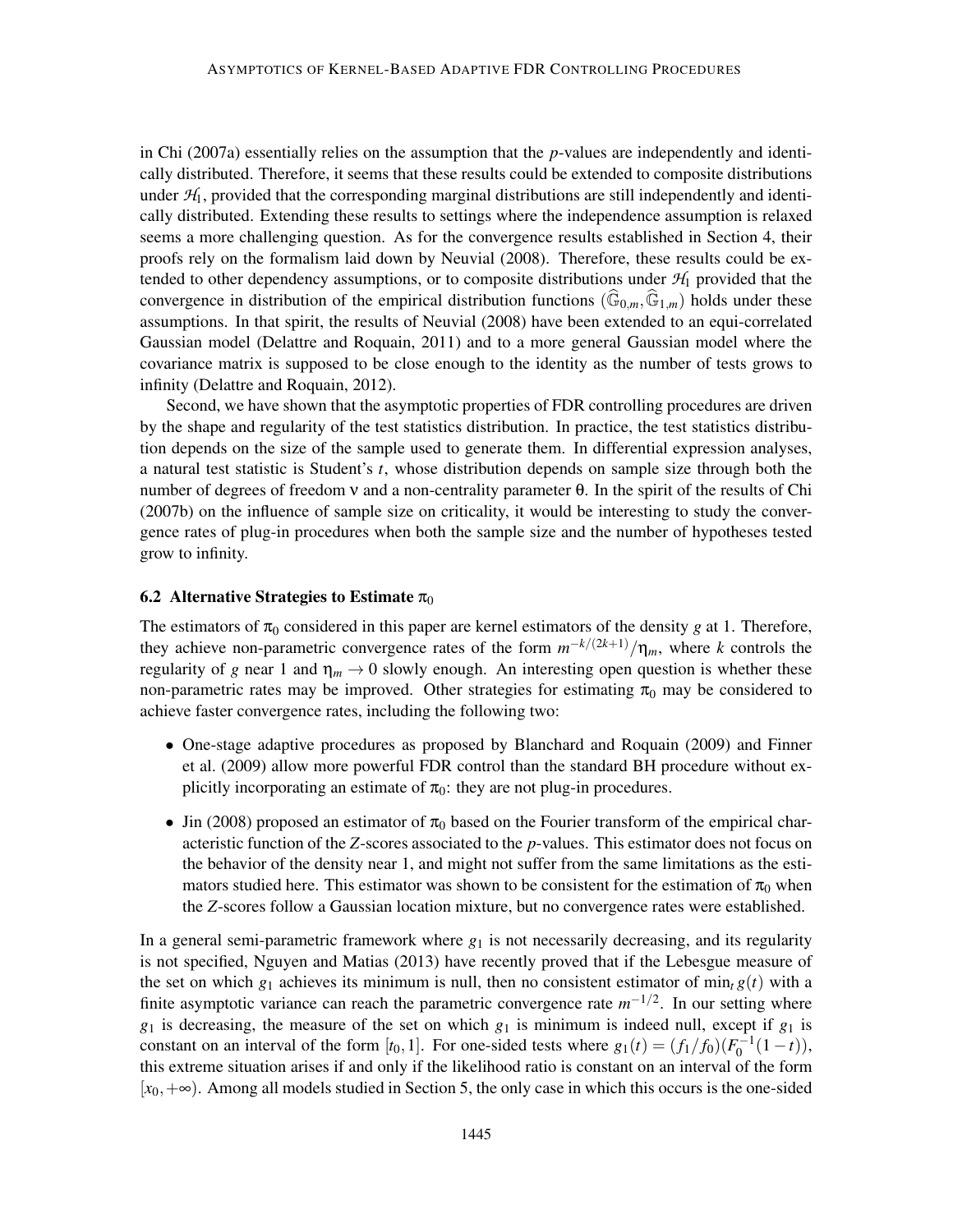## NEUVIAL

Laplace model, where  $(f_1/f_0)(x) = \exp(|x| - |x - \theta|) = e^{\theta}$  for  $x \ge \theta > 0$ . The kernel estimators that we have studied here do reach the rate  $m^{-1/2}$  in this case.

In the more common situation in which the measure of the set on which *g*<sup>1</sup> vanishes (or achieves its minimum) is null, the above negative result of Nguyen and Matias (2013) suggests that there is little room for improving on the non-parametric convergence rates obtained in Propositions 14 and 15. We conjecture that it is not possible for consistent estimators of  $g(1)$  to reach a parametric convergence rate in this setting.

# Acknowledgments

The author would like to thank Stéphane Boucheron for insightful advice and comments, and Catherine Matias and Etienne Roquain for many useful discussions. He is also grateful to anonymous referees for very constructive comments and suggestions that greatly helped improve the paper.

This work was partly supported by the association "Courir pour la vie, courir pour Curie", and by the French ANR project TAMIS.

## Appendix A. Calculations in Specific Models

In this section we perform calculations in location and Student models.

## A.1 Location Models

Lemma 22 gives the distribution of the *p*-value under the alternative hypothesis for one-sided tests in the Laplace model. The proof is straightforward, so it is omitted.

Lemma 22 (One-sided Laplace location model) *Assume that the probability distribution function of the test statistics is*  $f_0: x \mapsto \frac{1}{2}e^{-|x|}$  *under the null hypothesis, and*  $f_1: x \mapsto \frac{1}{2}e^{-|x-\theta|}$  *under the*  $\alpha$ *alternative, with*  $\theta > 0$  *(one-sided test). Then* 

*1. The one-sided* p*-value function is*

$$
1 - F_0(x) = \begin{cases} \frac{1}{2} e^{(-|x|)} & \text{if } x \ge 0 \\ 1 - \frac{1}{2} e^{(-|x|)} & \text{if } x < 0 \end{cases}
$$

*2. The inverse one-sided* p*-value function is*

$$
(1 - F_0)^{-1}(t) = \begin{cases} \ln\left(\frac{1}{2t}\right) & \text{if } 0 \le t \le \frac{1}{2} \\ \ln\left(2(1 - t)\right) & \text{if } \frac{1}{2} < t < 1 \end{cases};
$$

*3. The cdf of one-sided* p-values under  $H_1$  *is* 

$$
G_1(t) = \begin{cases} te^{\theta} & \text{if } 0 \leq t \leq \frac{e^{-\theta}}{2} \\ 1 - \frac{1}{4t}e^{-\theta} & \text{if } \frac{e^{-\theta}}{2} \leq t \leq \frac{1}{2} \\ 1 - (1-t)e^{-\theta} & \text{if } t \geq \frac{1}{2} \end{cases}
$$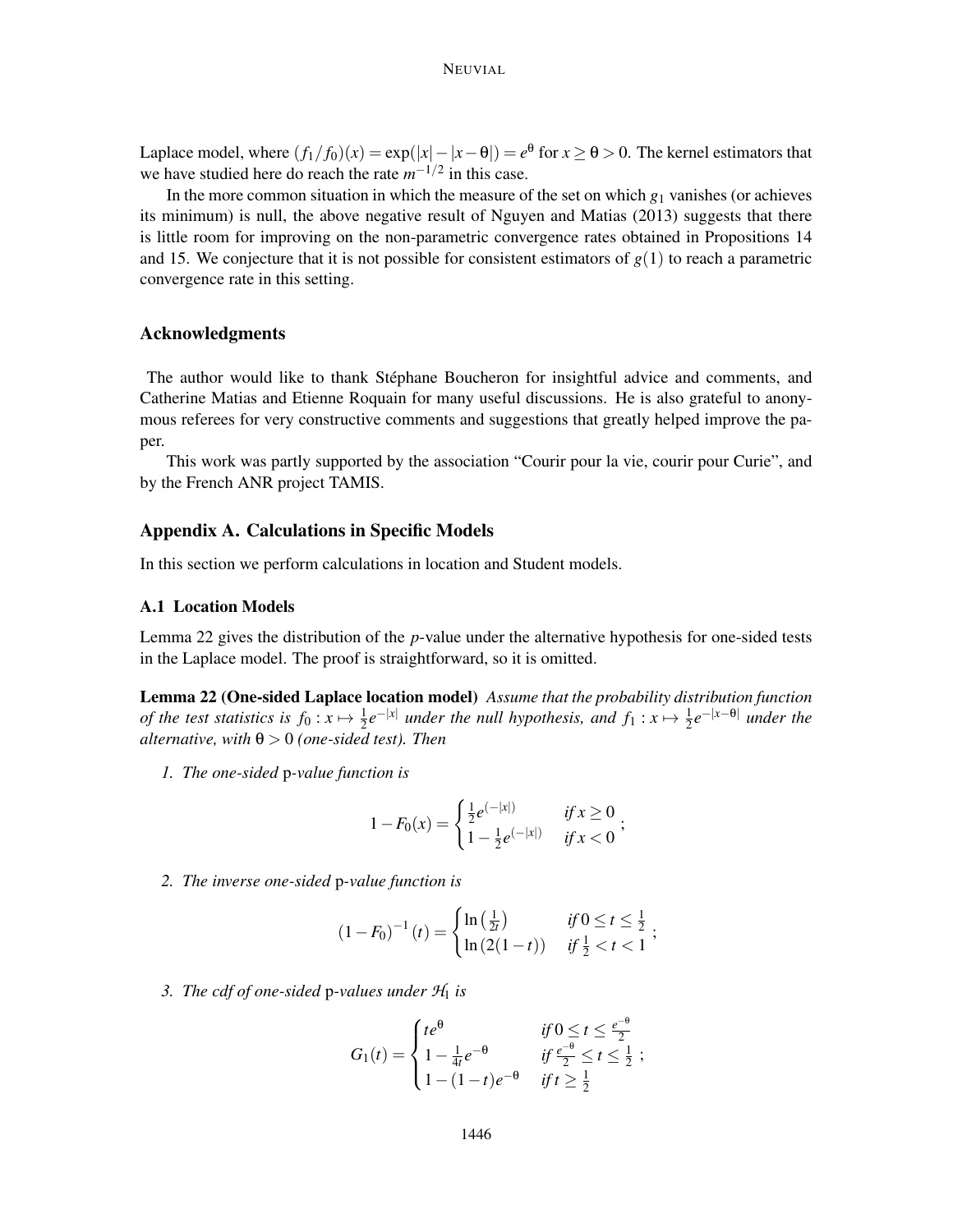*4. The probability distribution function of one-sided* p*-values under H*<sup>1</sup> *is*

$$
g_1(t) = \begin{cases} e^{\theta} & \text{if } 0 \leq t \leq \frac{e^{-\theta}}{2} \\ \frac{1}{4t^2} e^{-\theta} & \text{if } \frac{e^{-\theta}}{2} \leq t \leq \frac{1}{2} \\ e^{-\theta} & \text{if } t \geq \frac{1}{2} \end{cases}.
$$

Proposition 23 (Concavity in two-sided γ-Subbotin models) *If the test statistics follow a* γ*-Subbotin* distribution with  $\gamma \in [1,2]$ , then the distribution function of the two-sided p-values under the alter*native G*<sup>1</sup> *is concave.*

Proof [Proof of Proposition 23] Assumption (1) holds for Subbotin models. By Lemma 2, we need to prove that the likelihood ratio  $f_1^{\hat{\gamma}}$  $\frac{\tilde{\gamma}}{1}/f_0^{\gamma}$  $\gamma_0^{\gamma}$  of the γ-Subbotin model with γ is such that *h* : *x* →  $(f_1^{\gamma})$  $\int_1^{\gamma}/f_0^{\gamma}$  $(g_0^{\gamma})(x) + (f_1^{\gamma})$  $\int_1^{\gamma}/f_0^{\gamma}$  $\binom{10}{0}(-x)$  is non-decreasing on  $\mathbb{R}_+$ . The function *h* is differentiable on  $(0, +\infty)$  $\{\theta\}$ , and its derivative is given by

$$
h'(x) = \left(\frac{f_1^{\gamma}}{f_0^{\gamma}}\right)'(x) - \left(\frac{f_1^{\gamma}}{f_0^{\gamma}}\right)'(-x),
$$

where

$$
\left(\frac{f_1^{\gamma}}{f_0^{\gamma}}\right)'(y) = \left(\text{sgn}(y)|y|^{\gamma-1} - \text{sgn}(y-\theta)|y-\theta|^{\gamma-1}\right)\frac{f_1^{\gamma}}{f_0^{\gamma}}(y) \tag{15}
$$

for any  $y \in \mathbb{R} \setminus \{0, \theta\}$ . Let  $x > 0$  such that  $x \neq \theta$ , we are going to prove that  $h'(x) \geq 0$ . As  $f_1^y$  $\int_1^{\gamma}/f_0^{\gamma}$  $\int_0^{\gamma}$  is non-decreasing, both  $f_1^{\gamma}$  $\int_1^{\gamma}/f_0^{\gamma}$  $\binom{y}{0}'(x)$  and  $\binom{f_1^y}{x_1^y}$  $\int_1^{\gamma}/f_0^{\gamma}$  $\int_0^{\gamma}$  (-*x*) are non-negative. If  $\int_1^{\gamma}$  $\int_1^{\gamma}/f_0^{\gamma}$  $\binom{y}{0}'(-x) = 0$ , then  $h'(x) \ge 0$  as desired. From now on, we assume that  $f_1^{\gamma}$  $\int_1^{\gamma} f_0^{\gamma}$  $\binom{10}{0}'(-x)$  is positive. As  $\theta > 0$ , (15) entails that

$$
\frac{\left(f_1^{\gamma}/f_0^{\gamma}\right)'(x)}{\left(f_1^{\gamma}/f_0^{\gamma}\right)'(-x)} = \frac{x^{\gamma-1} - \operatorname{sgn}(x-\theta) |x-\theta|^{\gamma-1}}{(x+\theta)^{\gamma-1} - x^{\gamma-1}} \frac{f_1(x)^{\gamma}}{f_1(-x)^{\gamma}},
$$

where  $f_1(x)^{\gamma} > f_1(-x)^{\gamma}$  because  $-|x - \theta| + |x + \theta| > 0$ . As  $(f_1^{\gamma})$  $\int_1^{\gamma}/f_0^{\gamma}$  $\int_0^{\gamma}$  $(-x) > 0$ , it is enough to show that

$$
x^{\gamma - 1} - \text{sgn}(x - \theta) |x - \theta|^{\gamma - 1} \ge (x + \theta)^{\gamma - 1} - x^{\gamma - 1}
$$
 (16)

in order to prove that  $h'(x) \ge 0$ . By the concavity of  $x \mapsto x^{\gamma-1}$  on  $\mathbb{R}_+$  for  $1 \le \gamma \le 2$ ,  $\phi : x \mapsto$  $\theta^{-1}(x^{\gamma-1} - (x - \theta)^{\gamma-1})$  is non-increasing on [θ, +∞]. Therefore, if *x* > θ we have  $\phi(x) \geq \phi(x + \theta)$ and (16) holds. If  $x < \theta$ , then noting that for any  $a, b > 0$  and  $\zeta \in [0, 1]$ ,  $a^{\zeta} + b^{\zeta} \ge (a+b)^{\zeta}$ , we have, for  $1 \le \gamma \le 2$ ,  $x^{\gamma-1} + (\theta - x)^{\gamma-1} \ge \theta^{\gamma-1} \ge (x + \theta)^{\gamma-1} - x^{\gamma-1}$ , and (16) holds as well.

#### A.2 Student Model

In this section, we use the function series expansion of the Student likelihood ratio given in (11) to study the regularity of this likelihood ratio.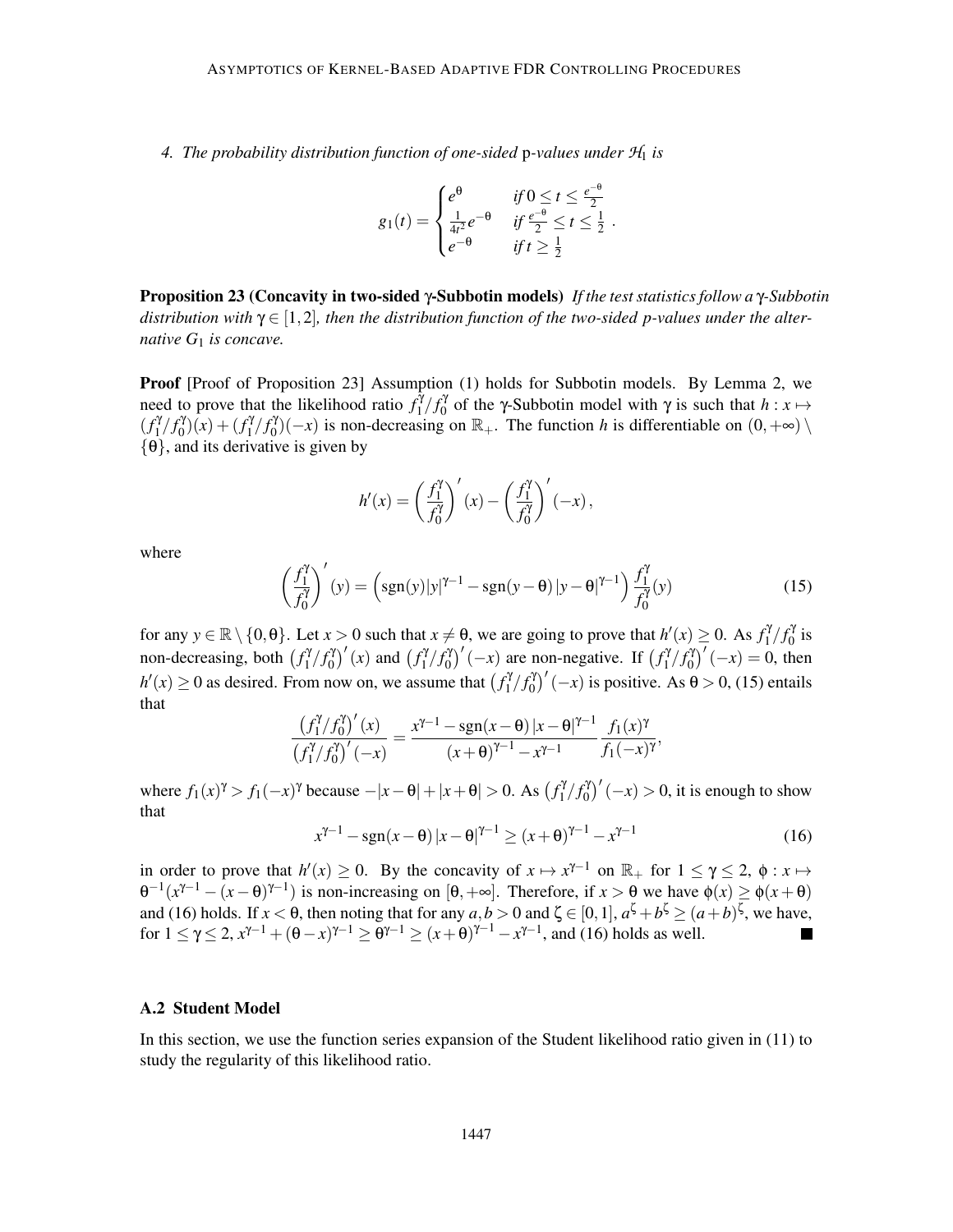Lemma 24 (Derivative of the Student likelihood ratio) *Let*  $v \in \mathbb{N}^*$  and  $\theta > 0$ . The likelihood ra*tio*  $f_1/f_0$  *of the Student model with*  $\nu$  *degrees of freedom and non-centrality parameter*  $\theta$  *is*  $C^1$  *on*  $ℝ$ *, and for any t* ∈ ℝ*,* 

$$
\left(\frac{f_1}{f_0}\right)'(t) = \mathbf{v}(\mathbf{v} + t^2)^{-3/2} \sum_{j=0}^{+\infty} a_j^1(\mathbf{v}, \theta) \Psi_{(j, \mathbf{v})}(t), \tag{17}
$$

.

*where*  $a_j^1(\nu, \theta) = (j+1)a_{j+1}(\nu, \theta)$  *is such that*  $(\sum_j a_j^1(\nu, \theta))$  *converges absolutely.* 

**Proof** [Proof of Lemma 24] As  $(\sum_j a_j(v, \theta))$  converges absolutely and as  $\psi_{(j,v)}$  is differentiable on R for any  $j \ge 0$  and bounded (by [-1,1]), the dominated convergence theorem ensures that  $f_1/f_0$  is differentiable on  $\mathbb R$  and that its derivative is given by:

$$
\left(\frac{f_1}{f_0}\right)'(t) = \sum_{j=1}^{+\infty} a_j(\mathsf{v},\theta)\Psi'_{(j,\mathsf{v})}(t).
$$

For  $t \neq 0$ , we have  $\log \left( \text{sgn}(t) \right)^j \Psi_{(j, v)}(t) \right) = -j/2 \left( \log(1 + v/t^2) \right)$ , whose derivative is given by  $j\nu/(vt+t^3)$ , so that

$$
\Psi'_{(j,v)}(t) = \Psi_{(j,v)}(t) \frac{jv}{t(v+t^2)}
$$

As  $\Psi_{(j,v)}(t) \underset{t \to 0}{\sim}$  $(t/\sqrt{\nu})^j$ , we have  $\Psi_{(j,\nu)}(0) = 0$ ,  $\Psi'_{(j,\nu)}(0) = 0$ , and  $\Psi'_{(j,\nu)}$  is continuous at 0. Equation (17) follows by noting that  $\Psi_{(j+1,v)}(t)/\Psi_{(j,v)}(t) = t/\sqrt{t^2 + v}$ , and that  $(\sum_j a_j^1(v, \theta))$  converges absolutely by Stirling's formula.

Lemma 24 entails the following result:

Proposition 25 (Regularity of the Student likelihood ratio) *Let* <sup>ν</sup> <sup>∈</sup> <sup>N</sup> <sup>∗</sup> *and* θ > 0*. The likelihood ratio f*1/ *f*<sup>0</sup> *of the Student model with* ν *degrees of freedom and non-centrality parameter* θ *is has the following properties:*

- *1.*  $f_1/f_0$  *is*  $C^{\infty}$  *on*  $\mathbb{R}$ *;*
- 2. For any  $k \in \mathbb{N}^*$ , we have  $(f_1/f_0)^{(k)}(t) \to 0$  as  $|t| \to +\infty$ ;
- 3.  $(f_1/f_0)^{(2)}(0) \neq 0.$

Proof [Proof of Proposition 25]

- 1. By (24), the function series in  $(f_1/f_0)'$  has the same form as  $f_1/f_0$ ; therefore, the result easily follows by induction.
- 2. By (24), Leibniz formula entails that the successive derivatives of  $f_1/f_0$  are linear combinations of products of function series of the same form as  $f_1/f_0$  by derivatives of  $t \mapsto$  $(v+t^2)^{-3/2}$ . The result follows by the dominated convergence theorem, as all the derivatives of  $t \mapsto (\nu + t^2)^{-3/2}$  tend to 0 as  $|t| \to +\infty$ ;
- 3. The result follows by differentiating (17) at 0.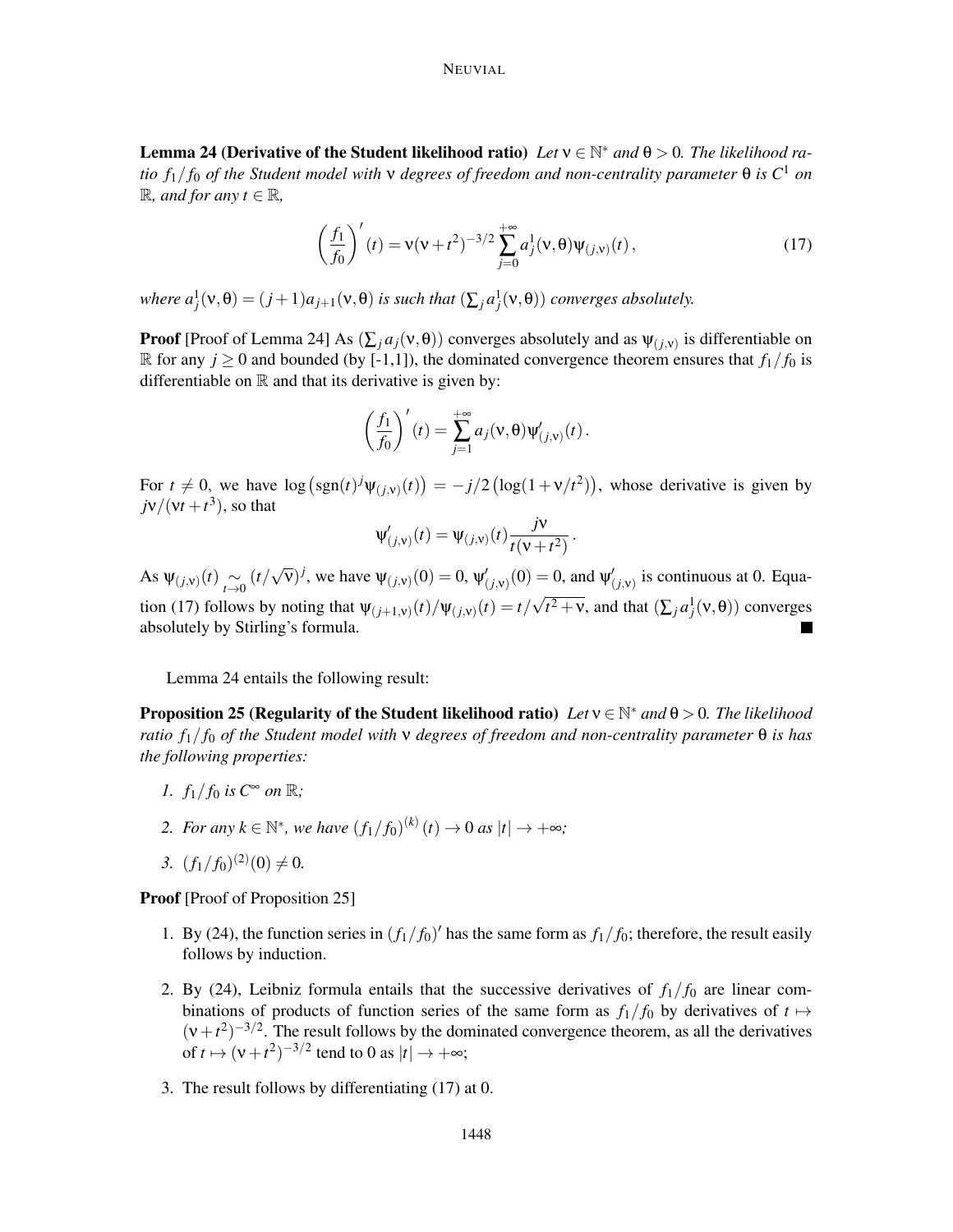Proposition 26 (Concavity in the two-sided Student model) *The distribution function G*<sup>1</sup> *of twosided p-values in the Student model satisfies (2).*

**Proof** [Proof of Proposition 26] By Lemma 2, we need to prove that the likelihood ratio  $f_1/f_0$  of the Student model is such that  $t \mapsto (f_1/f_0)(t) + (f_1/f_0)(-t)$  is non-decreasing. Equation (17) yields for  $t \in \mathbb{R}$ 

$$
\left(\frac{f_1}{f_0}\right)'(t) + \left(\frac{f_1}{f_0}\right)'(-t) = \mathsf{v}(\mathsf{v} + t^2)^{-3/2} \sum_{j=0}^{+\infty} a_j^1(\mathsf{v}, \theta) \left(\psi_{(j, \mathsf{v})}(t) - \psi_{(j, \mathsf{v})}(-t)\right),\tag{18}
$$

ш

with  $\Psi(j, v)(t) - \Psi(j, v)(-t) = (1 - (-1)^j)(t/\sqrt{v + t^2})^{-j}$ . Therefore, as  $a_j^1(v, \theta) > 0$ , (18) yields  $(f_1/f_0)'(t) + (f_1/f_0)'(-t) \ge 0$ , which concludes the proof.

# Appendix B. Asymptotics of a Modification of the Storey-λ Estimator

This section gathers the proofs of the asymptotic properties of the estimator  $\hat{\pi}_{0,m}^{\text{Sto}}(1-h_m)$  stated in Section 3.

**Proof** [Proof of Proposition 13]

1. We demonstrate that  $\hat{\pi}_{0,m}^{\text{Sto}}(1-h_m)$  may be written as a sum of *m* independent random variables that satisfy the Lindeberg-Feller conditions for the Central Limit Theorem (Pollard, 1984). Let  $Z_i^m = \mathbf{1}_{P_i \geq 1-h_m}$ , where the  $P_i$  are the *p*-values.  $Z_i^m$  follows a Bernoulli distribution with parameter 1−*G*(1−*hm*). Letting

$$
Y_i^m = \frac{Z_i^m - \mathbb{E}\left[Z_i^m\right]}{\sqrt{mh_m}},
$$

we have  $\sum_{i=1}^{m} Y_i^m = \sqrt{m h_m} \left( \hat{\pi}_{0,m}^{\text{Sto}} (1 - h_m) - \mathbb{E} \left[ \hat{\pi}_{0,m}^{\text{Sto}} (1 - h_m) \right] \right)$ . The  $(Y_i^m)_{1 \le i \le m}$  are centered, independent random variables, with Var  $Y_i^m = \overline{\text{Var}} Z_i^m / (m h_m) = G(1 - h_m) (1 - G(1 - h_m)) / (m h_m)$ , which is equivalent to  $g(1)/m$  as  $m \to +\infty$ . Therefore,

$$
\lim_{m\to+\infty}\sum_{i=1}^m\mathbb{E}\left[(Y_i^m)^2\right]=g(1).
$$

Finally we prove that for any  $\varepsilon > 0$ ,

$$
\lim_{m\to+\infty}\sum_{i=1}^m\mathbb{E}\left[(Y_i^m)^2\mathbf{1}_{|Y_i^m|>\epsilon}\right]=0.
$$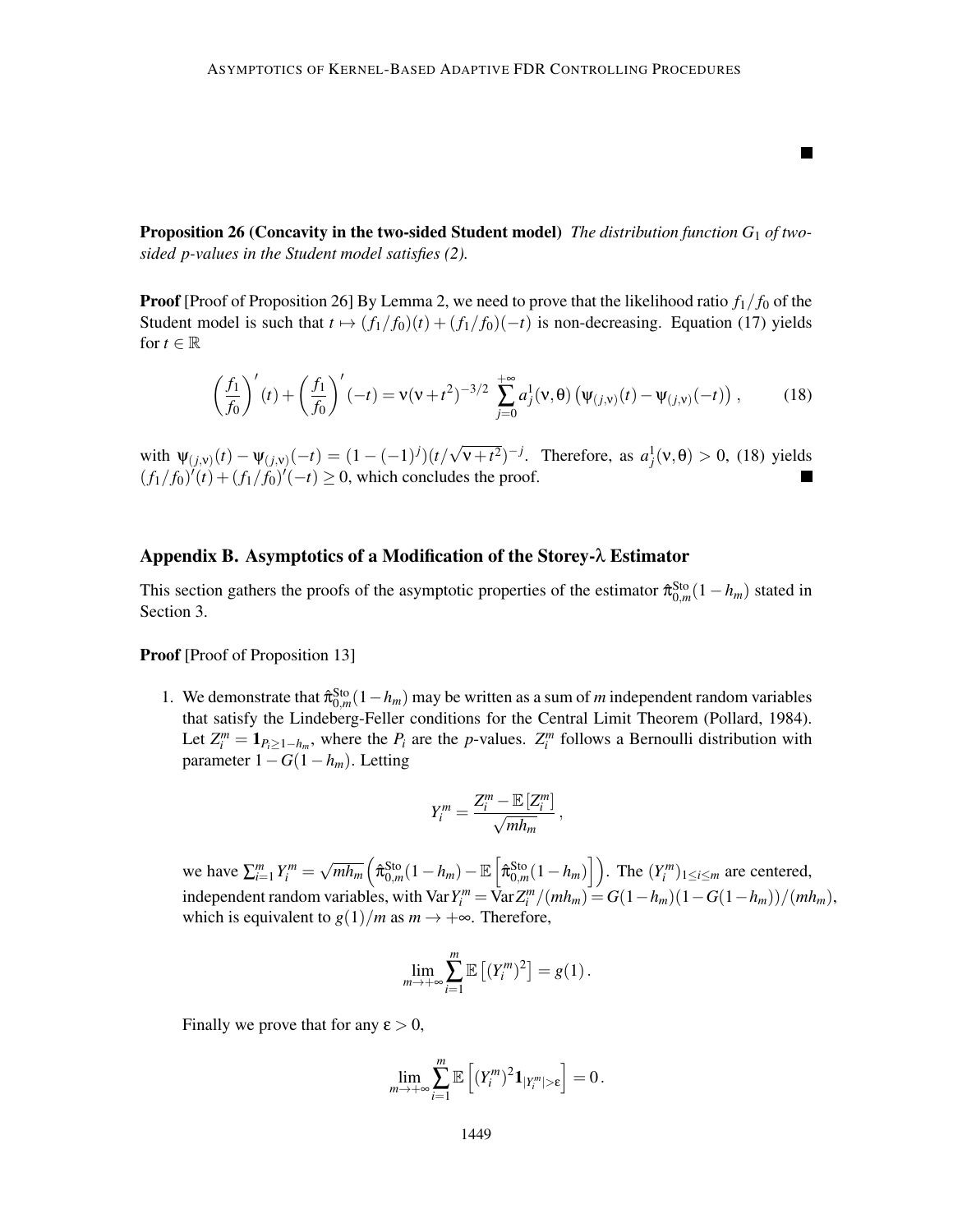As  $Z_i^m \in \{0, 1\}$  and  $\mathbb{E}[Z_i^m] \in [0, 1]$ , we have  $(Y_i^m)^2 \le 1/(mh_m)$ , and

$$
\sum_{i=1}^{m} \mathbb{E}\left[ (Y_i^m)^2 \mathbf{1}_{|Y_i^m| > \varepsilon} \right] \le \frac{1}{h_m} \mathbb{E}\left[ \mathbf{1}_{|Y_1^m| > \varepsilon} \right]
$$

$$
= \frac{1}{h_m} \mathbb{P}(|Y_1^m| > \varepsilon)
$$

$$
\le \frac{1}{h_m} \frac{\text{Var}\, Y_1^m}{\varepsilon^2}
$$

by Chebycheff's inequality. As  $mh_m \to +\infty$  and  $\text{Var} Y_1^m \sim g(1)/m$  as  $m \to +\infty$ , the above sum therefore goes to 0 as  $mh_m \to +\infty$ . The Lindeberg-Feller conditions for the Central Limit Theorem are thus fulfilled, and we have

$$
\sum_{i=1}^m Y_i^m \leadsto \mathcal{N}(0, g(1)),
$$

which concludes the proof.

2. As  $G(\lambda) = \pi_0 \lambda + (1 - \pi_0) G_1(\lambda)$ , we have, for any  $\lambda < 1$ ,

$$
\frac{1-G(\lambda)}{1-\lambda}=\pi_0+(1-\pi_0)\frac{1-G_1(\lambda)}{1-\lambda}.
$$

Therefore, the bias is given by

$$
\mathbb{E}\left[\hat{\pi}_{0,m}^{\mathrm{Sto}}(\lambda)\right]-\pi_0=(1-\pi_0)\frac{1-G_1(\lambda)}{1-\lambda}
$$

.

A Taylor expansion as  $\lambda \rightarrow 1$  yields

$$
1 - G_1(\lambda) = \sum_{l=0}^{k} \frac{(-1)^l g_1^{(l)}(1)}{(l+1)!} (1 - \lambda)^{l+1} + o\left((1 - \lambda)^{l+1}\right)
$$
  
=  $(1 - \lambda)g_1(1) + \frac{(-1)^k g_1^{(k)}(1)}{(k+1)!} (1 - \lambda)^{k+1} + o\left((1 - \lambda)^{k+1}\right)$ 

as  $g_1^{(l)}$  $1^{(l)}_1(1) = (1 - \pi_0)^{-1} g^{(l)}(1) = 0$  for  $1 \le l < k$ . Therefore, if  $h_m \to 0$  as  $m \to +\infty$ , we have

$$
\mathbb{E}\left[\hat{\pi}_{0,m}^{\text{Sto}}(1-h_m)\right]-g(1)=(1-\pi_0)\frac{(-1)^k g_1^{(k)}(1)}{(k+1)!}h_m^k+\mathrm{o}\left(h_m^k\right),
$$

which concludes the proof, as  $(1 - \pi_0)g_1^{(k)}$  $j_1^{(k)}(1) = g^{(k)}(1).$ 

**Proof** [Proof of Proposition 14] By Proposition 13, the asymptotic variance of  $\hat{\pi}_{0,m}(1-h_m)$  is equivalent to  $g(1)/(mh_m)$ , and the bias is of order  $h_m^k$ . The optimal bandwidth is obtained for  $h_m$  proportional to  $m^{-1/(2k+1)}$ , because this choice balances variance and squared bias. The proportionality constant is an explicit function of *k*,  $\pi_0$ ,  $g_1(1)$ , and  $g_1^{(k)}$  $1^{(k)}(1)$ . By definition, the MSE that corresponds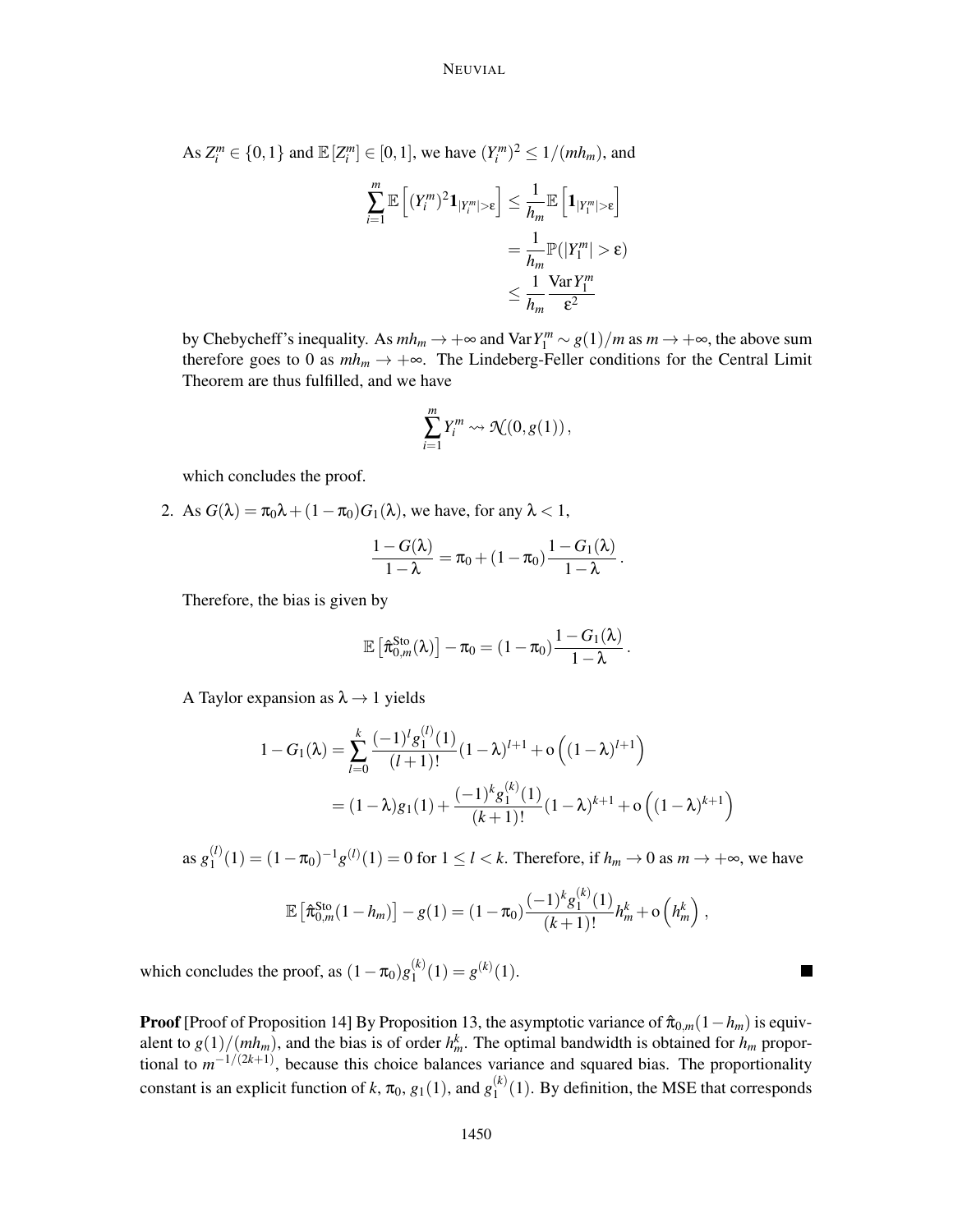to this optimal choice is twice the corresponding squared bias, that is, of order  $m^{-2k/(2k+1)}$ , which completes the proof of (1). To prove (2), we note that

$$
\sqrt{mh_m}\left(\hat{\pi}_{0,m}-g(1)\right)=\sqrt{mh_m}\left(\hat{\pi}_{0,m}-\mathbb{E}\left[\hat{\pi}_{0,m}\right]\right)+\sqrt{mh_m}\left(\mathbb{E}\left[\hat{\pi}_{0,m}\right]-g(1)\right),
$$

where  $\hat{\pi}_{0,m}$  denotes  $\hat{\pi}_{0,m}(1-h_m)$  to alleviate notation. The first term (variance) converges in distribution to  $\mathcal{N}(0, g(1))$  by Proposition 13 (1) as soon as  $\sqrt{mh_m} \to +\infty$ . The second term (bias) is of the order of  $\sqrt{m h_m} h_m^k = \sqrt{m h_m^{2k+1}}$  by Proposition 13 (2). Taking  $h_m(k) = h_m^*(k) \eta_m^2$ , where  $\eta_m \to 0$ , we have  $mh_m^{2k+1} \to 0$ , which ensures that the bias term converges in probability to 0.

## Appendix C. Extension of Neuvial (2008) to the Unconditional Setting

In this section, we show that the results obtained by Neuvial (2008) in the original (conditional) setting of Benjamini and Hochberg (1995) also hold in the unconditional setting considered here, at the price of an additional term in the asymptotic variance due to the fluctuations of the random variable  $\pi_{0,m}$ . We start by stating a lemma which provides a lower bound on the critical value of plug-in procedures. It is is a consequence of Proposition 10(1).

Lemma 27 *Let* α*<sup>m</sup> be a sequence of (possibly data-dependent) levels that converges in probability*  $\alpha \in (0,1)$  *as*  $m \to +\infty$ *. If*  $\alpha_{\infty} < \alpha_{BH}^*$ , then the threshold  $\widehat{\tau}_m(\alpha_m)$  of the BH( $\alpha_m$ ) procedure *converges in probability to 0 as*  $m \to +\infty$ *. If the convergence of*  $\alpha_m$  *to*  $\alpha_\infty$  *holds almost surely, then the convergence of*  $\hat{\tau}_m(\alpha_m)$  *to 0 holds almost surely as well.* 

**Proof** [Proof of Lemma 27] Assume that  $\alpha_m$  converges to  $\alpha_\infty$  in probability, with  $\alpha_\infty < \alpha_{BH}^*$ . Let  $\varepsilon > 0$ , we are going to show that there exists an integer  $N > 0$  such that for a large enough m, the number of rejections of the BH( $\alpha_m$ ) procedure is less than *N* with probability greater than 1–ε. Let  $\bar{\alpha} = (\alpha_{\infty} + \alpha_{BH}^{*})/2$ . As  $\alpha_{m} \stackrel{P}{\rightarrow} \alpha_{\infty} < \bar{\alpha}$ , there exists an integer *M* such that for any  $m \geq M$ ,  $\alpha_{m} \leq \bar{\alpha}$ with probability greater than  $1 - \varepsilon/2$ . As  $\bar{\alpha} < \alpha_{BH}^*$ , Proposition 10(1) entails that the number of rejections by the BH( $\bar{\alpha}$ ) procedure is bounded in probability as  $m \to +\infty$ ; that is, there exist two integers *N* and *M'* such that for  $m \ge M'$ , the number of rejections of the BH( $\bar{\alpha}$ ) procedure is less than *N* with probability greater that  $1 - \varepsilon/2$ . Thus, for any  $m \ge \max(M, M')$ , the number of rejections of the BH( $\alpha_m$ ) procedure is less than *N* with probability greater that  $1 - \varepsilon$ . The proof for the almost sure convergence in the case when  $\alpha_m$  converges to  $\alpha_m$  almost surely is similar. sure convergence in the case when  $\alpha_m$  converges to  $\alpha_\infty$  almost surely is similar.

We follow the proof technique introduced by Neuvial (2008), by writing the empirical threshold of a given FDR controlling procedure (and its associated FDP) as the result of the application of a *threshold function* of the empirical distribution of the observed *p*-values. As the regularity of the threshold functions involved has already been established by Neuvial (2008), the result is a consequence of the fact that the *p*-value distributions under the null and the alternative hypotheses (as defined below) satisfy Donsker's theorem in the current unconditional setting. This Donsker's theorem has been established by Genovese and Wasserman (2004, Theorem 4.1). For  $a \in \{0,1\}$  and  $t \in [0,1]$ , we let  $\widehat{\Gamma}_{a,m}(t) = m^{-1} \sum_{i=1}^{m} \mathbf{1}_{H_a}$  true and  $P_i \leq t$ .

**Proposition 28 (Genovese and Wasserman 2004)** *As m*  $\rightarrow +\infty$ *, we have:*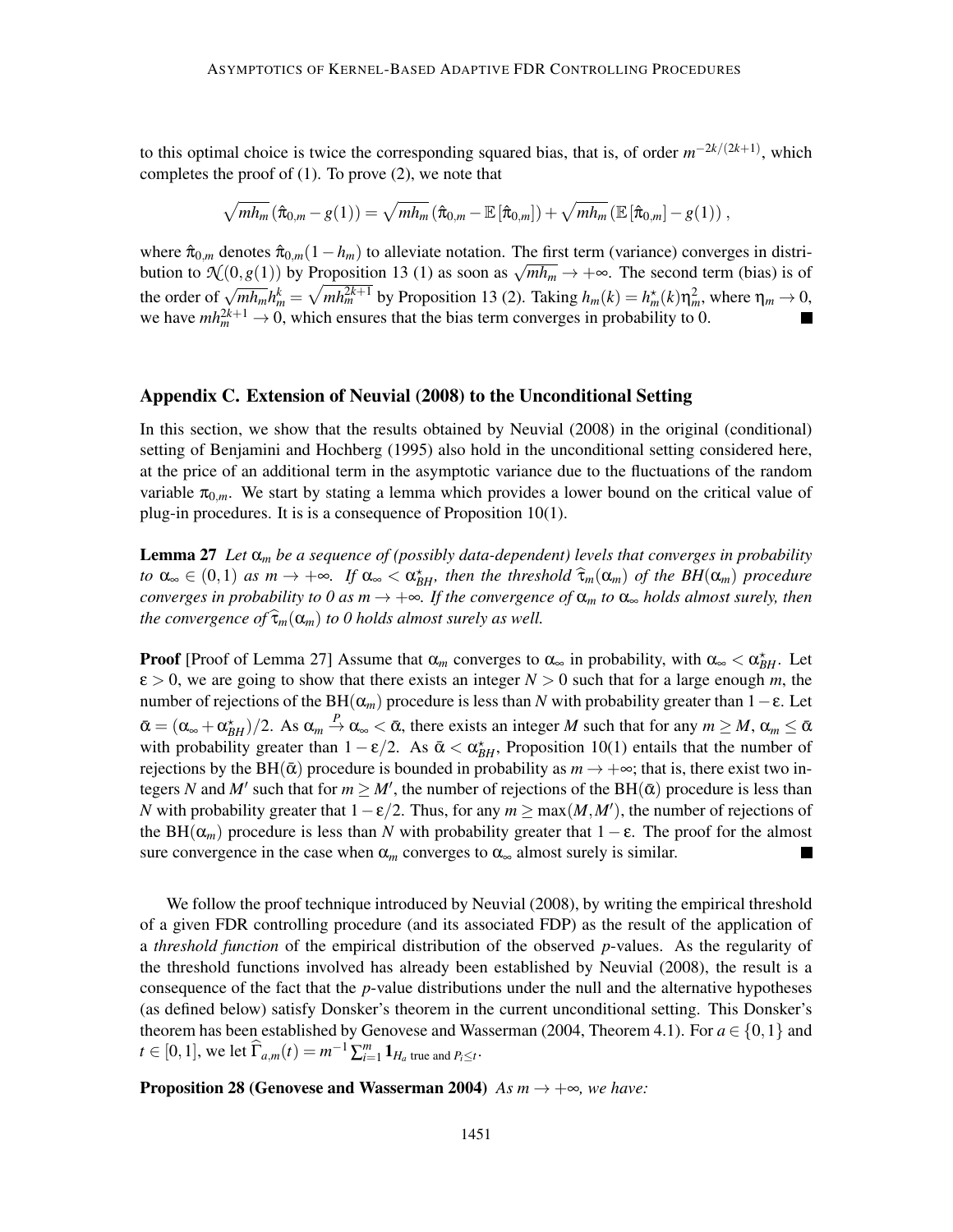*1.*

$$
\sqrt{m}\left(\begin{pmatrix} \widehat\Gamma_{0,m}(t) \\ \widehat\Gamma_{1,m}(t) \end{pmatrix} - \begin{pmatrix} \pi_0 t \\ (1-\pi_0)g_1(t) \end{pmatrix} \right) \rightsquigarrow \begin{pmatrix} \mathbb{W}_0 \\ \mathbb{W}_1 \end{pmatrix},
$$

*where*  $(\mathbb{W}_0, \mathbb{W}_1)$  *is a two-dimensional, centered Gaussian process with covariance function*  $\gamma(s,t)$  *defined for any*  $(s,t) \in [0,1]^2$  *by* 

$$
\gamma(s,t) = \begin{pmatrix} \pi_0 s \wedge t - \pi_0^2 st & -\pi_0 s (1 - \pi_0) G_1(t) \\ -\pi_0 t (1 - \pi_0) G_1(s) & (1 - \pi_0) G_1(s \wedge t) - (1 - \pi_0)^2 G_1(s) G_1(t) \end{pmatrix};
$$

$$
2. \hspace{2pt}
$$

$$
\sqrt{m}\left(\widehat{\mathbb{G}}_m - G\right) \rightsquigarrow \mathbb{W},
$$

where  $\mathbb{W} \stackrel{(d)}{=} \mathbb{W}_0 + \mathbb{W}_1$  is a one-dimensional, centered Gaussian process with covariance func- $\phi$ *tion*  $(s,t) \mapsto G(s \wedge t) - G(s)G(t)$ .

Note that  $\widehat{\Gamma}_{0,m} = \pi_{0,m} \widehat{\mathbb{G}}_{0,m}$  and  $\widehat{\Gamma}_{1,m} = (1 - \pi_{0,m}) \widehat{\mathbb{G}}_{1,m}$ , where  $(\widehat{\mathbb{G}}_{0,m}, \widehat{\mathbb{G}}_{1,m})$  are the empirical distribution functions of the *p*-values under  $H_0$  and  $H_1$ , respectively. The results of Neuvial (2008) have been obtained by directly considering the convergence of the process  $(\mathbb{G}_{0,m},\mathbb{G}_{1,m})$  instead of  $(\widehat{\Gamma}_{0,m},\widehat{\Gamma}_{1,m})$ , because  $\pi_{0,m}$  was deterministic in the conditional setting (see Neuvial 2009, Theorem 3.1). The results established in Neuvial (2008) (in particular Theorem 3.2) can be translated to the unconditional setting just by replacing the processes  $\pi_0 \mathbb{Z}_0$  and  $\pi_1 \mathbb{Z}_1$  in Neuvial (2008) by the processes W<sub>0</sub> and W<sub>1</sub> defined in Proposition 28, and consequently, the process  $\mathbb{Z} = \pi_0 \mathbb{Z}_0 + \pi_1 \mathbb{Z}_1$ by  $\mathbb{W} = \mathbb{W}_0 + \mathbb{W}_1$ .

Therefore, the asymptotic properties of the BH procedure and Storey's procedure (that is,  $BH(\cdot/\hat{\pi}_{0,m}^{Sto}(\lambda))$  in the unconditional setting can be obtained by adapting the proof of the corresponding theorems (Theorems 4.2 and 4.15) in Neuvial (2008):

# **Corollary 29 (BH procedure, unconditional setting)** *For any*  $\alpha \geq \alpha_{BH}^*$ , we have

*1. The asymptotic distribution of the threshold*  $\widehat{\tau}_m(\alpha)$  *is given by* 

$$
\sqrt{m}\left(\widehat{\tau}_m(\alpha)-\tau_\infty(\alpha)\right)\rightsquigarrow\mathfrak{N}\left(0,\frac{G(\tau_\infty(\alpha))(1-G(\tau_\infty(\alpha)))}{(1/\alpha-g(\tau_\infty(\alpha)))^2}\right);
$$

*2. The asymptotic distribution of the associated FDPs is given by*

$$
\sqrt{m}\left(\text{FDP}_m(\widehat{\tau}_m(\alpha))-\pi_0\alpha\right)\rightsquigarrow \mathfrak{N}\left(0,(\pi_0\alpha)^2\left(\frac{1}{\pi_0\tau_\infty(\alpha)}-1\right)\right).
$$

The asymptotic properties of the BH Oracle procedure are simply obtained by applying Corollary 29 at level  $\alpha/\pi_0$ .

Corollary 30 (Storey- $\lambda$  procedure, unconditional model) *For any*  $\lambda \in [0,1)$ *, and*  $\alpha \in [0,1]$ *, let*  $\hat{\tau}_{m}^{0,\lambda}(\alpha) = T^{\text{Sto}(\lambda)}(\widehat{\mathbb{G}}_{m})$  *be the empirical threshold*  $\widehat{\tau}_{m}^{0,\lambda}(\alpha)$  *of Storey's procedure at level*  $\alpha$ *, and*  $\widehat{\tau}_{m}^{0,\lambda}(\alpha) = T^{\text{Sto}(\lambda)}(\widehat{\mathbb{G}}_{m})$  *of*  $\widehat{\tau}_{m}^{0,\lambda}(\alpha)$  *are*  $T^{\text{Sto}(\lambda)}$  $\tau_{\infty}^{0,\lambda}(\alpha) = T^{\text{Sto}(\lambda)}(G)$  *be the corresponding asymptotic threshold. Then,* 

*I.*  $\alpha_{\text{Sto}(\lambda)}^* = \overline{\pi_0}(\lambda) \alpha_{BH}^*$  *is the critical value of Storey's procedure;*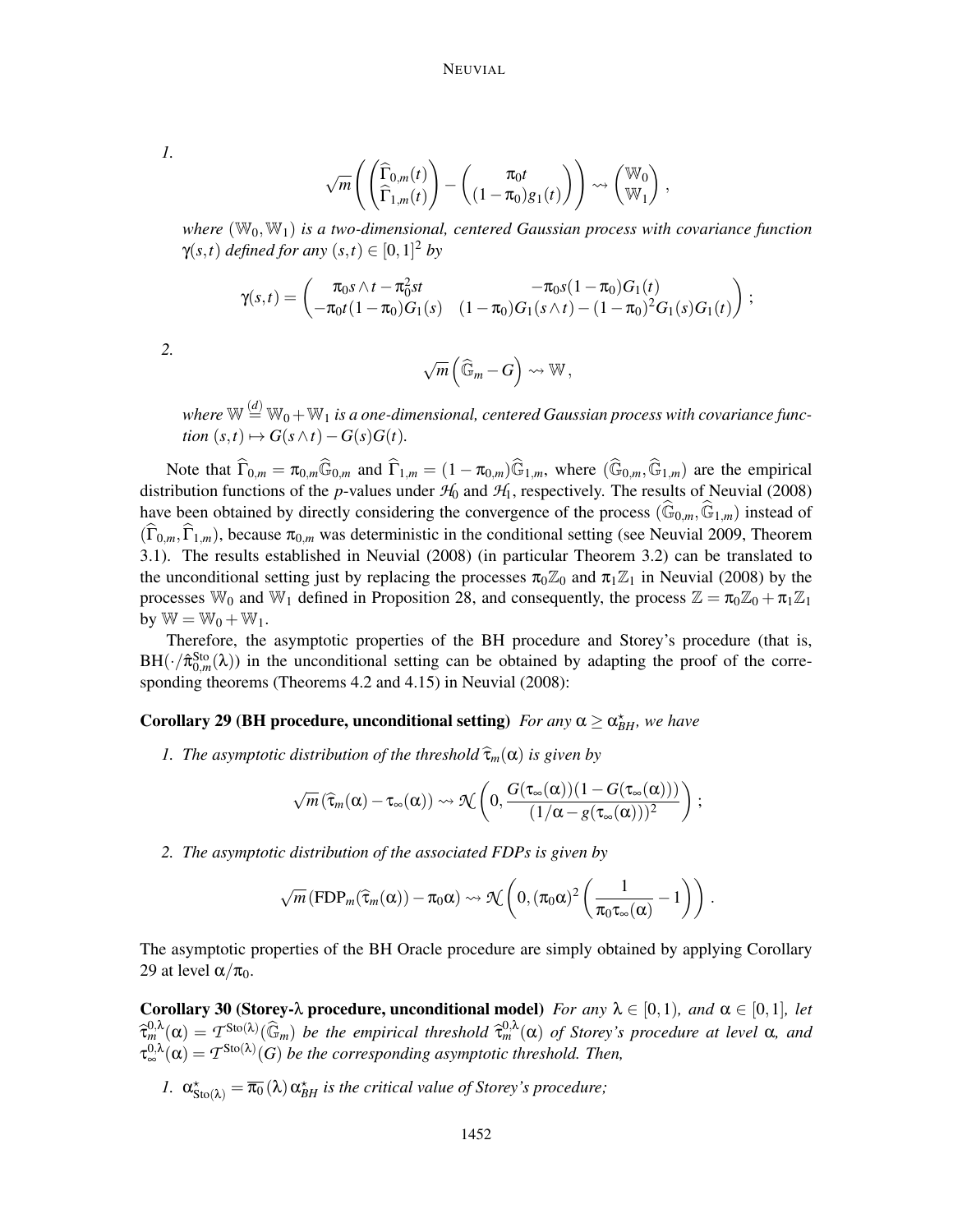- 2. *For any*  $\alpha > \alpha^*_{\text{Sto}(\lambda)}$ :
	- (a) The asymptotic distribution of the threshold  $\widehat{\tau}_m^{0,\lambda}(\alpha)$  is given by

$$
\sqrt{m}\left(\widehat{\tau}^{0,\lambda}_m(\alpha)-\tau^{0,\lambda}_{\infty}(\alpha)\right)\rightsquigarrow\frac{\tau^{0,\lambda}_{\infty}(\alpha)}{\overline{\pi_0}\left(\lambda\right)/\alpha-g(\tau^{0,\lambda}_{\infty}(\alpha))}\left\{\frac{\mathbb{W}(\tau^{0,\lambda}_{\infty}(\alpha))}{\tau^{0,\lambda}_{\infty}(\alpha)}+\frac{1}{\alpha}\frac{\mathbb{W}(\lambda)}{1-\lambda}\right\}\,,
$$

*where* W *is a centered Gaussian process with covariance function*  $(s,t) \mapsto G(s \wedge t)$  –  $G(s)G(t)$ ;

*(b) The asymptotic distribution of the associated FDPs is given by*

$$
\sqrt{m}\left(\mathrm{FDP}_m(\widehat{\tau}_m^{0,\lambda}(\alpha)) - \pi_0 \alpha / \overline{\pi_0}(\lambda)\right) \rightsquigarrow \mathcal{N}\left(0, \sigma_{\lambda}^2\right),
$$

*where*

$$
\sigma_\lambda^2 = \left(\frac{\pi_0\alpha}{\overline{\pi_0}(\lambda)}\right)^2\left\{\frac{1}{\pi_0\tau_\infty^{0,\lambda}(\alpha)} + 2\frac{\tau_\infty^{0,\lambda}(\alpha)\wedge \lambda}{\tau_\infty^{0,\lambda}(\alpha)(1-G(\lambda))} - \frac{1}{1-G(\lambda)}\right\}\,.
$$

Note that Corollary 30 with  $\lambda = 0$  recovers Corollary 29.

# Appendix D. Asymptotic Properties of Plug-in Procedures

This section gathers the proofs of Section 4.

## D.1 Proof of Theorem 16

We denote by  $\hat{\rho}_m^0(\alpha)$  the proportion of rejections, and by  $\hat{v}_m^0(\alpha)$  the proportion of incorrect rejections by the plug-in procedure  $BH(\alpha/\hat{\pi}_{0,m})$  (among all *m* hypotheses tested). They may be written as  $\widehat{\rho}_{m}^{0}(\alpha) = \widehat{\mathbb{G}}_{m}(\widehat{\tau}_{m}^{0}(\alpha)) = \widehat{\tau}_{m}^{0}(\alpha)\widehat{\pi}_{0,m}/\alpha$  and  $\widehat{\mathbb{V}}_{m}^{0}(\alpha) = \pi_{0,m}(\widehat{\mathbb{G}}_{0,m}(\widehat{\tau}_{m}^{0}(\alpha)),$  respectively. The following Lemma shows that the convergence rate of  $(\hat{\tau}_m^0(\alpha), \hat{\nu}_m^0(\alpha), \hat{\rho}_m^0(\alpha))$  for a large enough  $\alpha$  is driven by the convergence rate of  $\hat{\pi}_{0,m}$ . In order to alleviate notation, we omit the " $(\alpha)$ " in  $\hat{\tau}_m^0$ ,  $\hat{\rho}_m^0$ ,  $\hat{\nu}_m^0$ ,  $\tau_\infty^0$ ,  $\rho_\infty^0$ ,  $\rho_\infty^0$  $v_{\infty}^0$  in the remainder of this section. Moreover,  $FDP_m(\hat{\tau}_m^0(\alpha))$  will simply be denoted by  $\widehat{FDP}_m^0$ .

**Lemma 31** *Let*  $\hat{\pi}_{0,m}$  *be an estimator of*  $\pi_0$  *such that*  $\hat{\pi}_{0,m} \to \pi_{0,\infty}$  *in probability as*  $m \to +\infty$ *. Define*  $\alpha_0^* = \pi_{0,\infty} \alpha_{BH}^*$ , and let  $\alpha > \alpha_0^*$ . Then, under Assumption (2), we have, as  $m \to +\infty$ :

- *1.*  $\hat{\tau}_m^0$  converges in probability to  $\tau_\infty^0$  as  $m \to +\infty$ , with  $g(\tau_\infty^0) < \pi_{0,\infty}/\alpha$ . If the convergence of  $\hat{\pi}_{0,m}$  *to*  $\pi_{0,\infty}$  *holds almost surely, then that of*  $\widehat{\tau}_{m}^{0}$  *to*  $\tau_{\infty}^{0}$  *holds almost surely as well;*
- 2. Further assume that  $\sqrt{mh_m}$  ( $\hat{\pi}_{0,m} \pi_{0,\infty}$ ) converges in distribution for some  $h_m$  such that  $h_m =$  $o(1/\ln \ln m)$  *and*  $mh_m \to +\infty$  *as*  $m \to +\infty$ *. Then*  $(\hat{\tau}_m^0, \hat{\nu}_m^0, \hat{\rho}_m^0)$  *converges at in distribution at*  $\int$ *rate*  $1/\sqrt{mh_m}$ *, with*

$$
\begin{pmatrix} \widehat{\tau}^0_m\\ \widehat{\nu}^0_m\\ \widehat{\rho}^0_m \end{pmatrix} - \begin{pmatrix} \tau^0_\infty\\ \nu^0_\infty\\ \rho^0_\infty \end{pmatrix} = \frac{\tau^0_\infty/\alpha}{\pi_{0,\infty}/\alpha - g(\tau^0_\infty)} \begin{pmatrix} 1\\ \pi_0\\ g(\tau^0_\infty) \end{pmatrix} (\pi_{0,\infty} - \widehat{\pi}_{0,m}) (1 + o_P(1)),
$$

*where*  $v_{\infty}^0 = \pi_0 \tau_{\infty}^0$  and  $\rho_{\infty}^0 = G(\tau_{\infty}^0) = \pi_{0,\infty} \tau_{\infty}^0 / \alpha$ .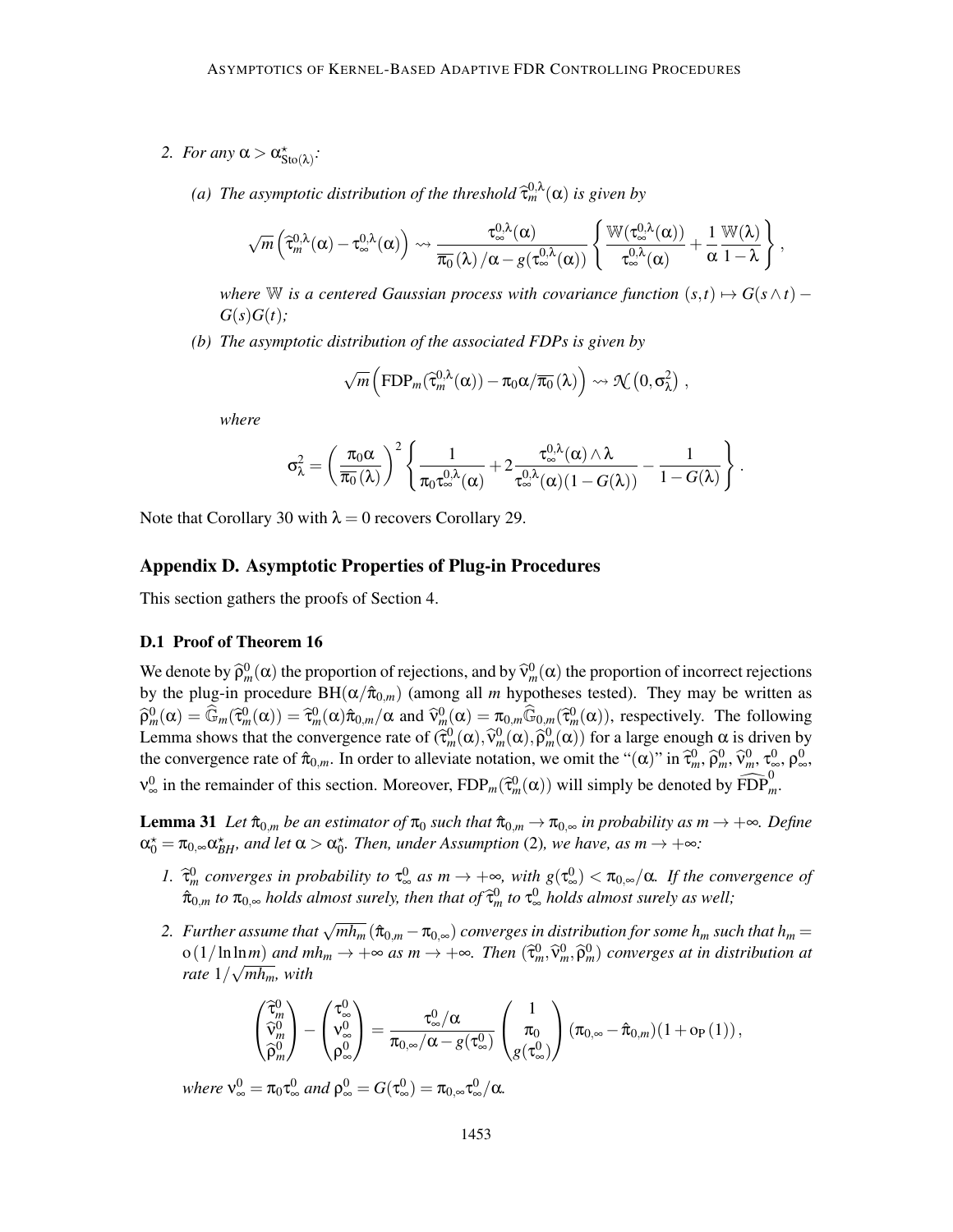## NEUVIAL

**Proof** [Proof of Lemma 31] For 1., we assume that the convergence of  $\hat{\pi}_{0,m}$  to  $\pi_{0,\infty}$  holds in probability. If it also holds almost surely, then the convergence of  $\hat{\tau}_{m}^{0}$  to  $\tau_{\infty}^{0}$  is almost sure as well. The sketch of the proof is inspired by van der Vaart (1998, Lemma 21.3). Let  $\psi_{F,\zeta}: t \mapsto t/\zeta - F(t)$  for any distribution function *F* and any  $\zeta \in (0, 1]$ . As  $\widehat{\mathbb{G}}_m(\widehat{\tau}_m^0) = \widehat{\pi}_{0,m}\widehat{\tau}_m^0/\alpha$  and  $G(\tau_\infty^0) = \pi_{0,\infty}\tau_\infty^0/\alpha$ , we have  $\psi_{G,\alpha/\pi_{0,\infty}}(\tau_{\infty}^0) = 0$  and  $\psi_{\widehat{\mathbb{G}}_m,\alpha/\hat{\pi}_{0,m}}(\widehat{\tau}_m^0) = 0$ . The proof relies on the following property:

(a)  $\psi_{G,\alpha/\pi_{0,\infty}}(\hat{\tau}_m^0)$  converges in probability to  $0 = \psi_{G,\alpha/\pi_{0,\infty}}(\tau_\infty^0);$ 

(b)  $\Psi_{G,\alpha/\pi_{0,\infty}}$  is locally invertible in a neighborhood of  $\tau_{\infty}^{0}$ , with  $\Psi_{G,\alpha/\pi_{0,\infty}}(\tau_{\infty}^{0}) > 0$ .

To prove (*a*), we note that

$$
\begin{aligned} -\psi_{G,\alpha/\pi_{0,\infty}}(\widehat{\tau}^0_m) &= G(\widehat{\tau}^0_m) - \pi_{0,\infty}\widehat{\tau}^0_m/\alpha \\ &= (G - \widehat{\mathbb{G}}_m)(\widehat{\tau}^0_m) + (\widehat{\mathbb{G}}_m(\widehat{\tau}^0_m) - \widehat{\pi}_{0,m}\widehat{\tau}^0_m/\alpha) + (\widehat{\pi}_{0,m} - \pi_{0,\infty})\widehat{\tau}^0_m/\alpha. \end{aligned}
$$

The first term converges to 0 almost surely, the second one is identically null, and the third one converges in probability to 0 as  $\hat{\pi}_{0,m}$  converges in probability to  $\pi_{0,\infty}$ , and  $\hat{\tau}_m^0 \in [0,1]$ . Item (b) holds as *G* in concave (by Assumption (2)) and  $\alpha/\pi_{0,\infty} > \alpha_{BH}^*$ , where  $\alpha_{BH}^* = \lim_{u \to 0} u/G(u)$  is the critical value of the BH procedure (see Neuvial 2008, Lemma 7.6 page 1097 for a proof of the invertibility).

Combining (*a*) and (*b*),  $\hat{\tau}_m^0$  converges in probability to  $\tau_\infty^0$ , and  $\Psi_{G,\alpha/\pi_{0,\infty}}(\tau_\infty^0) = \pi_{0,\infty}/\alpha - g(\tau_\infty^0)$ is positive, which proves the first item. For the second item, we only give the proof for  $\hat{\tau}_m^0$ , as the proofs for  $\widehat{v}_m^0$  and  $\widehat{\rho}_m^0$  are similar. The idea of the proof is that the fluctuations of  $\overline{\mathbb{G}}_m = \widehat{\mathbb{G}}_m - G$ , the centered empirical process associated with *G*, are of order  $1/\sqrt{m}$  by Donsker's theorem (Donsker, 1951); thus, these fluctuations are negligible with respect to the fluctuations of  $\hat{\pi}_{0,m} - \pi_{0,\infty}$ , which are assumed to be of order  $1/\sqrt{mh_m}$  with  $h_m \to 0$ . We have

$$
G(\widehat{\tau}_{m}^{0}) - G(\tau_{\infty}^{0}) = (G(\widehat{\tau}_{m}^{0}) - \widehat{\mathbb{G}}_{m}(\widehat{\tau}_{m}^{0})) + (\widehat{\mathbb{G}}_{m}(\widehat{\tau}_{m}^{0}) - G(\tau_{\infty}^{0}))
$$
  
=  $-\overline{\mathbb{G}}_{m}(\widehat{\tau}_{m}^{0}) + (\widehat{\pi}_{0,m}\widehat{\tau}_{m}^{0}/\alpha - \pi_{0,\infty}\tau_{\infty}^{0}/\alpha)$ 

because  $\widehat{\mathbb{G}}_m(\widehat{\tau}_m^0) = \widehat{\pi}_{0,m}\widehat{\tau}_m^0/\alpha$  and  $G(\tau_\infty^0) = \pi_{0,\infty}\tau_\infty^0/\alpha$ . Therefore,

$$
G(\widehat{\tau}^0_m) - G(\tau^0_\infty) = -\bar{\mathbb{G}}_m(\widehat{\tau}^0_m) + \frac{\hat{\pi}_{0,m}}{\alpha}(\widehat{\tau}^0_m - \tau^0_\infty) + \frac{\hat{\pi}_{0,m} - \pi_{0,\infty}}{\alpha}\tau^0_\infty\,.
$$

As  $\widehat{\tau}^0_m$  $\frac{P}{\rightarrow} \tau_{\infty}^0$  as  $m \rightarrow +\infty$ , we also have  $G(\hat{\tau}_m^0) - G(\tau_{\infty}^0) = (\hat{\tau}_m^0 - \tau_{\infty}^0)(g(\tau_{\infty}^0) + \text{op}(1))$  by Taylor's formula. Hence we have

$$
\left(g(\tau_{\infty}^0)-\hat{\pi}_{0,m}/\alpha+o_P(1)\right)(\widehat{\tau}_m^0-\tau_{\infty}^0)=-\bar{\mathbb{G}}_m(\widehat{\tau}_m^0)+(\hat{\pi}_{0,m}-\pi_{0,\infty})\tau_{\infty}^0/\alpha.
$$

Now because  $\hat{\pi}_{0,m}$  converges in probability to  $\pi_{0,\infty}$ , we have

$$
g(\tau_{\infty}^0) - \hat{\pi}_{0,m}/\alpha = (g(\tau_{\infty}^0) - \pi_{0,\infty}/\alpha)(1 + o_P(1)).
$$

By 1, we have  $\pi_{0,\infty}/\alpha > g(\tau_\infty^0)$ , so that for sufficiently large *m*:

$$
\widehat{\tau}^0_m - \tau^0_{\infty} = \frac{\bar{\mathbb{G}}_m(\widehat{\tau}^0_m)}{g(\tau^0_{\infty}) - \pi_{0,\infty}/\alpha} (1 + \mathrm{op}(1)) + \frac{\tau^0_{\infty}/\alpha}{g(\tau^0_{\infty}) - \pi_{0,\infty}/\alpha} (\widehat{\pi}_{0,m} - \pi_{0,\infty}).
$$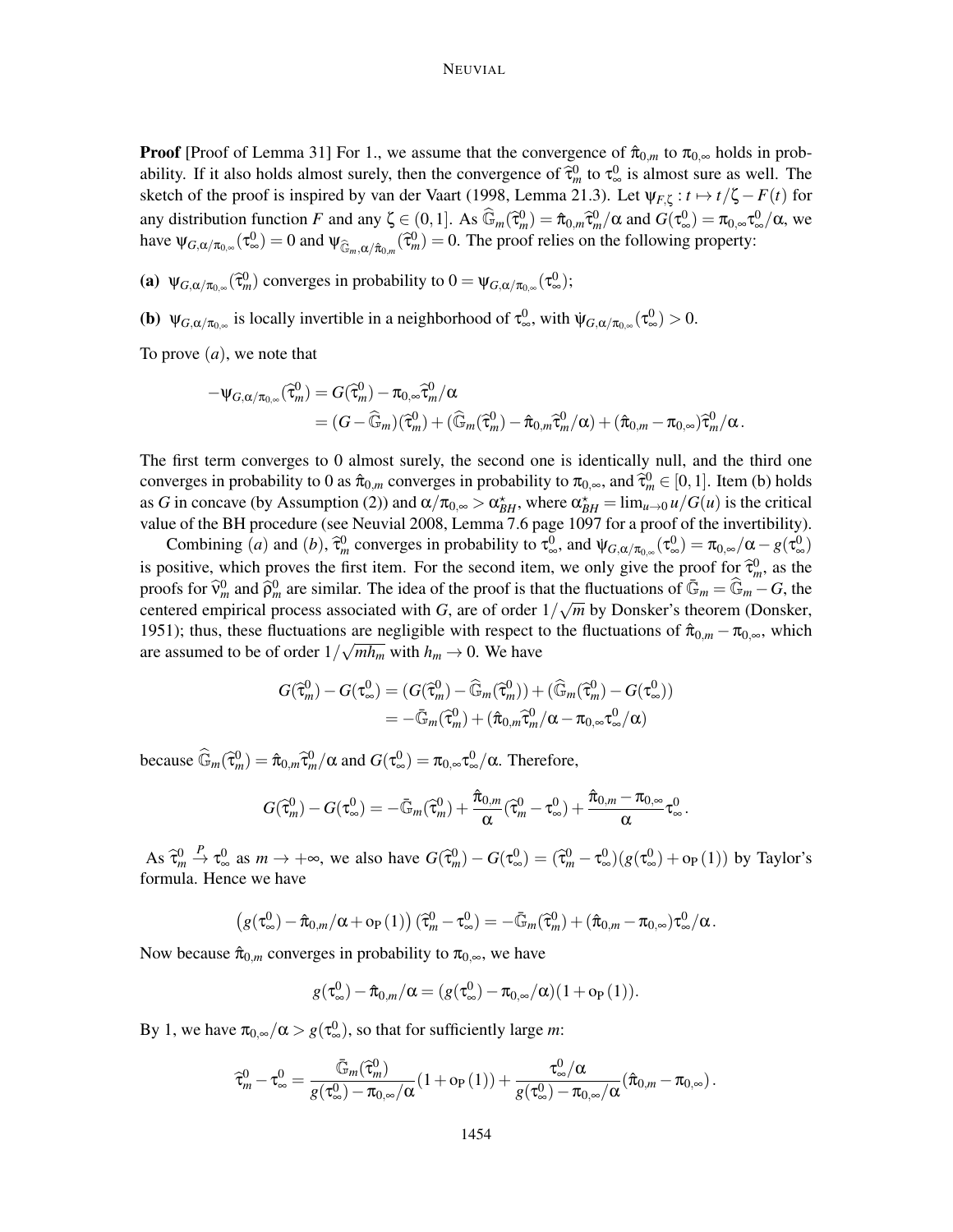Finally, we note that as  $\|\bar{\mathbb{G}}_m\|_{\infty} \sim c \sqrt{\ln \ln m/m}$  (by the Law of the Iterated Logarithm) and  $h_m =$  $\sigma(1/\ln \ln m)$ , we have  $\overline{\mathbb{G}}_m(\overline{\mathfrak{r}}_m^0) = \sigma_P(1/\sqrt{mh_m})$ . Moreover,  $\sqrt{mh_m}(\hat{\pi}_{0,m} - \pi_{0,\infty})$  converges in distribution, so that the term  $(â_{0,m} - π_{0,\infty})τ_{\infty}^{0}/α$  dominates the right-hand side. Finally, we have

$$
\widehat{\tau}^0_m - \tau^0_{\infty} = \frac{\tau^0_{\infty}/\alpha}{g(\tau^0_{\infty}) - \pi_{0,\infty}/\alpha} (\widehat{\pi}_{0,m} - \pi_{0,\infty}) (1 + o_P(1)),
$$

which concludes the proof for  $\hat{\tau}_m^0$ .

Proof [Proof of Theorem 16] 1. is a consequence of Lemma 27 combined with Lemma 31(1); 2.(a) is a consequence of Lemma 27(2). Let us prove 2.(b). By Lemma 31, we have

$$
\sqrt{mh_m}\left(\begin{pmatrix} \widehat{\mathsf{V}}_m^0 \\ \widehat{\rho}_m^0 \end{pmatrix} - \begin{pmatrix} \mathsf{V}_{\infty}^0 \\ \rho_{\infty}^0 \end{pmatrix} \right) \rightsquigarrow \xi_{\infty} \begin{pmatrix} \pi_0 \\ g(\tau_{\infty}^0) \end{pmatrix} X,
$$

where  $X \sim \mathcal{N}(0, s_0^2)$  and

$$
\xi_{\infty}=\frac{\tau_{\infty}^0/\alpha}{\pi_{0,\infty}/\alpha-g(\tau_{\infty}^0)}.
$$

Recall that  $\widehat{FDP}_m^0 = \widehat{v}_m^0/(\widehat{\rho}_m^0 \vee m^{-1})$ . We begin by noting that for a large enough *m*, we have  $\widehat{\rho}_m^0 >$  $1/m$  almost surely. This is a consequence of the fact that (i)  $\hat{\rho}_m^0 = \hat{\mathbb{G}}_m(\hat{\tau}_m^0) = \hat{\pi}_{0,m}\hat{\tau}_m^0/\alpha$ , with  $\hat{\tau}_m^0$ bounded away from 0 (by 1.), and (ii)  $\hat{\pi}_{0,m}$  converges to  $\pi_{0,\infty} \ge \pi_0 > \alpha$ . As a consequence, the factor  $m^{-1}$  may be omitted in  $\widehat{FDP}_m^0$  for a large enough *m*; the FDP may then be written as  $\widehat{FDP}_m^0$  =  $\gamma(\widehat{v}_m^0, \widehat{p}_m^0)$ , where  $\gamma : (u, v) \mapsto u/v$  for any  $u \ge 0$  and  $v > 0$ .  $\gamma$  is differentiable for any such  $(u, v)$ , with derivative  $\gamma_{u,v} = (1/v, -u/v^2) = 1/v(1, -u/v)$ . In particular, recalling that  $v_{\infty}^0 = \pi_0 \tau_{\infty}^0$  and  $ρ^0_\infty = G(τ^0_\infty) = π_{0,∞}τ^0_\infty/α$ , we have

$$
\dot{\gamma}_{\nu_{\infty},\rho_{\infty}^{0}} = \frac{\alpha}{\tau_{\infty}^{0}\pi_{0,\infty}} \left(1, -\frac{\pi_{0}\alpha}{\pi_{0,\infty}}\right).
$$
\n(19)

As γ( $v_{\infty}^0, \rho_{\infty}^0) = \pi_0 \alpha / \pi_{0,\infty}$ , the Delta method yields

$$
\sqrt{mh_m}\left(\widehat{\text{FDP}}_m^0 - \frac{\pi_0\alpha}{\pi_{0,\infty}}\right) \rightsquigarrow \mathcal{N}\left(0, w^2\right),\,
$$

 $\text{with } w = s_0 \xi_{\infty} \dot{\gamma}_{v_{\infty}^0, \rho_{\infty}^0}$  $\int \pi_0$  $g(\tau^0_\infty)$  $\overline{ }$ . By (19), we have  $\dot{\gamma}_{v_\infty^0, \rho_\infty^0}$  $\int \pi_0$  $g(\tau^0_\infty)$  $\overline{ }$  $=\frac{\alpha^2\pi_0}{\pi^0\pi^2}$  $\frac{\alpha^2 \pi_0}{\tau_{\infty}^0 \pi_{0,\infty}^2} (\pi_{0,\infty}/\alpha - g(\tau_{\infty}^0))$ , which implies that  $w = s_0 \pi_0 \alpha / \pi_{0,\infty}^2$ .

 $\blacksquare$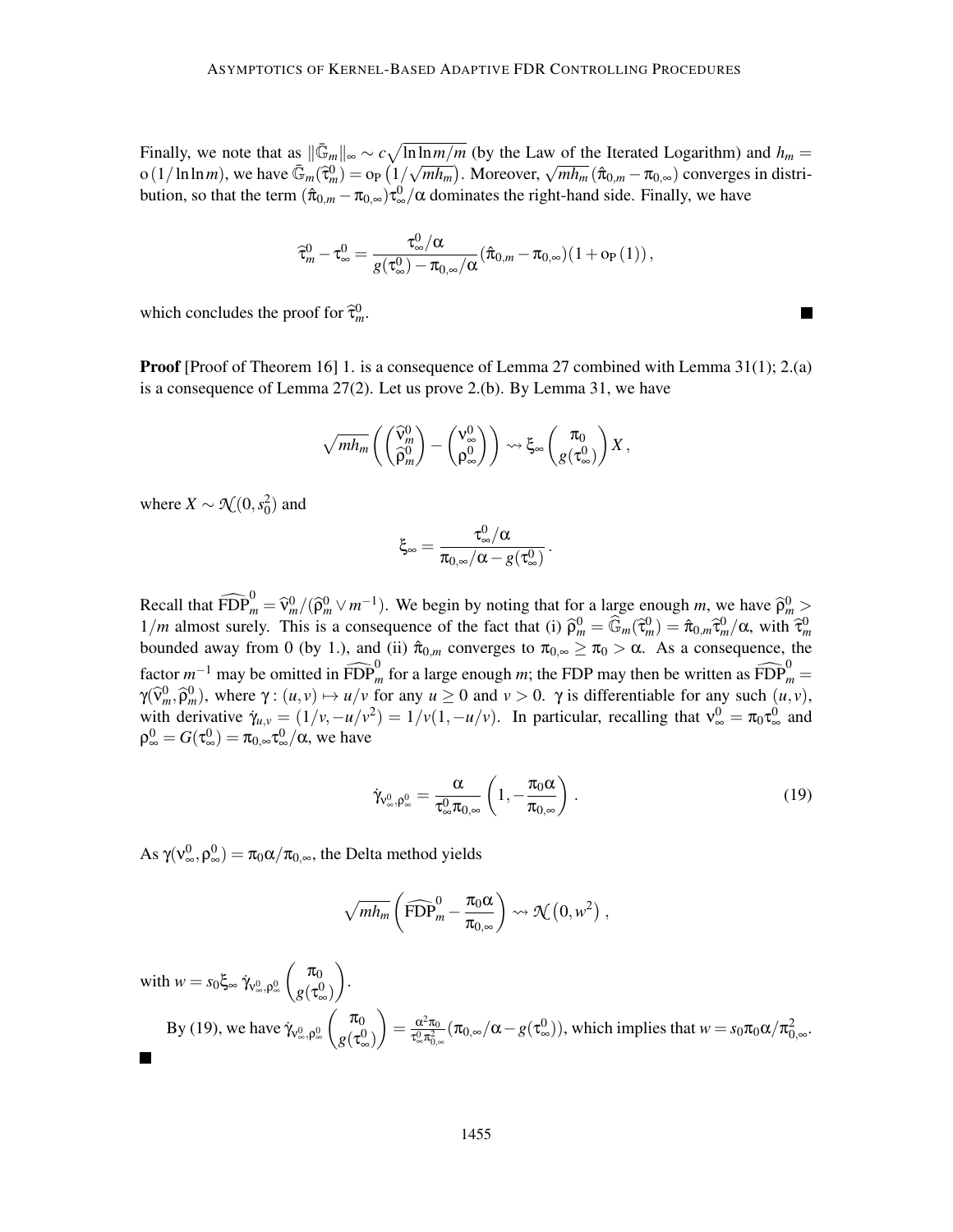## D.2 Consistency, Purity and Criticality

Proof [Proof of Lemma 20] We note that

$$
\frac{f_1(x)}{f_0(x)} = \frac{f_0(x - \theta)}{f_0(x)}
$$
 by definition of a location model  
\n
$$
= \frac{f_0(-x + \theta)}{f_0(-x)}
$$
 by Assumption (1)  
\n
$$
= \frac{f_0(-x + \theta)}{f_1(-x + \theta)},
$$

which concludes the proof, as  $\theta$  is a fixed scalar.

**Proof** [Proof of Proposition 21] We have  $\alpha_{BH}^* = \lim_{t \to 0} \frac{1}{g(t)}$ , where  $g = \pi_0 + (1 - \pi_0)g_1$  and

$$
g_1(t) = \frac{f_1}{f_0} \left( -F_0^{-1}(t) \right).
$$

Therefore, as  $\lim_{t\to 0} F_0^{-1}(t) = +\infty$ , the result is a consequence of Lemma 20.

#### D.3 Regularity of *g*<sup>1</sup> for Two-Sided Tests in Symmetric Models

Proof [Proof of Lemma 19]

1. We make the additional assumption that there exists  $\eta > 0$  such that  $f_1/f_0$  is differentiable on  $V_{\eta} = [-\eta, \eta] \setminus \{0\}$ , and that its derivative tends to  $\ell_{-}$  as  $u \to 0^{-}$  and  $\ell_{+}$  as  $u \to 0^{+}$ . This assumption makes the proof simpler, and it holds in the models considered in this paper. However, the result still holds (and is simpler to state) without this extra assumption. By Proposition 1, we have under Assumption (1)

$$
g_1(t) = \frac{1}{2} \left( \frac{f_1}{f_0} (q_0(t/2)) + \frac{f_1}{f_0} (-q_0(t/2)) \right),
$$

where  $q_0(t/2) = F_0^{-1}(1 - t/2)$  maps  $Q_{\eta} = [2(1 - F_0(\eta)), 1)$  onto  $(0, \eta]$ . Therefore,  $g_1$  is differentiable on  $Q_{\eta}$  and satisfies, for any *t* in  $Q_{\eta}$ :

$$
g_1^{(1)}(t) = \frac{1}{2} \left\{ \left( \frac{f_1}{f_0} \right)' (q_0(t/2)) - \left( \frac{f_1}{f_0} \right)' (-q_0(t/2)) \right\} \times \frac{1}{2} q_0'(t/2)
$$
  
= 
$$
-\frac{1}{4f_0(q_0(t/2))} \left( \left( \frac{f_1}{f_0} \right)' (q_0(t/2)) - \left( \frac{f_1}{f_0} \right)' (-q_0(t/2)) \right).
$$
 (20)

As  $t \to 1$ ,  $q_0(t/2) \to 0^+$ , (20) implies that  $g_1$  is differentiable at 1 with derivative given by (14).

2. Similarly, we prove the result with the extra assumption that  $f_1/f_0$  is twice differentiable in a neighborhood of 0. Then (20) entails that  $g_1$  is itself twice differentiable in a neighborhood

۰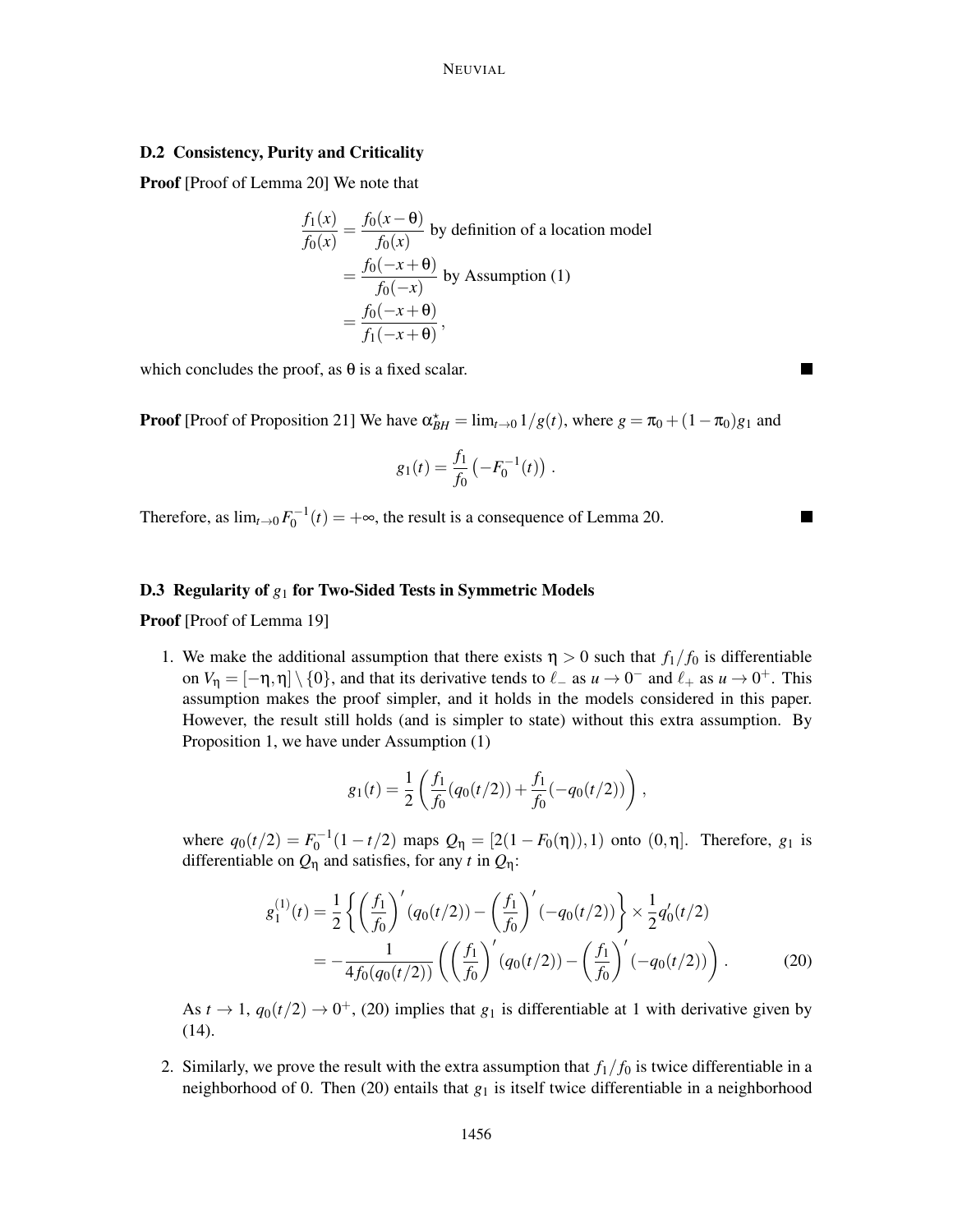of 1. Writing  $g_1^{(1)}$  $a_1^{(1)}(t) = a(t)b(t)$ , with

$$
\begin{cases}\na(t) &= 1/(4f_0(q_0(t/2))) \\
b(t) &= -(f_1/f_0)'(q_0(t/2)) + (f_1/f_0)'(-q_0(t/2))\n\end{cases}
$$

we have  $g_1^{(2)}$  $I_1^{(2)}(t) = a'(t)b(t) + a(t)b'(t)$ . As  $q_0(1/2) = F_0^{-1}(1/2) = 0$ , we have  $b(1) = 0$ , so that  $g_1^{(2)}$  $\binom{1}{1} = a(1)b'(1)$ , where  $a(1) = 1/(4f_0(0))$  and

$$
b'(t) = \frac{1}{2f_0(q_0(t/2))} \left( \left( \frac{f_1}{f_0} \right)^{(2)} (q_0(t/2)) + \left( \frac{f_1}{f_0} \right)^{(2)} (-q_0(t/2)) \right).
$$

Thus  $b'(1) = 1/(2f_0(0)) \times 2(f_1/f_0)^{(2)}(0)$ , which concludes the proof.

# References

- Y. Benjamini and Y. Hochberg. Controlling the false discovery rate: A practical and powerful approach to multiple testing. *Journal of the Royal Statistical Society: Series B (Statistical Methodology)*, 57(1):289–300, 1995.
- Y. Benjamini and Y. Hochberg. On the adaptive control of the false discovery rate in multiple testing with independent statistics. *Journal of Educational and Behavioral Statistics*, 25(1):60–83, 2000.
- Y. Benjamini and D. Yekutieli. The control of the false discovery rate in multiple testing under dependency. *The Annals of Statistics*, 29(4):1165–1188, 2001.
- Y. Benjamini, A. M. Krieger, and D. Yekutieli. Adaptive linear step-up procedures that control the false discovery rate. *Biometrika*, 93(3):491–507, 2006.
- G. Blanchard and E. Roquain. Adaptive FDR control under independence and dependence. *Journal of Machine Learning Research*, 10:2837–2871, 2009.
- Z. Chi. On the performance of FDR control: constraints and a partial solution. *The Annals of Statistics*, 35(4):1409–1431, 2007a.
- Z. Chi. Sample size and positive false discovery rate control for multiple testing. *Electronic Journal of Statistics*, 1:77–118, 2007b.
- Z. Chi and Z. Tan. Positive false discovery proportions: intrinsic bounds and adaptive control. *Statistica Sinica*, 18(3):837–860, 2008.
- S. Delattre and E. Roquain. On the false discovery proportion convergence under Gaussian equicorrelation. *Statistics & Probability Letters*, 81(1):111–115, January 2011.
- S. Delattre and E. Roquain. Asymptotics of empirical distribution function for Gaussian subordinated arrays with an application to multiple testing. HAL preprint, 2012. URL http: //hal.archives-ouvertes.fr/hal-00739749.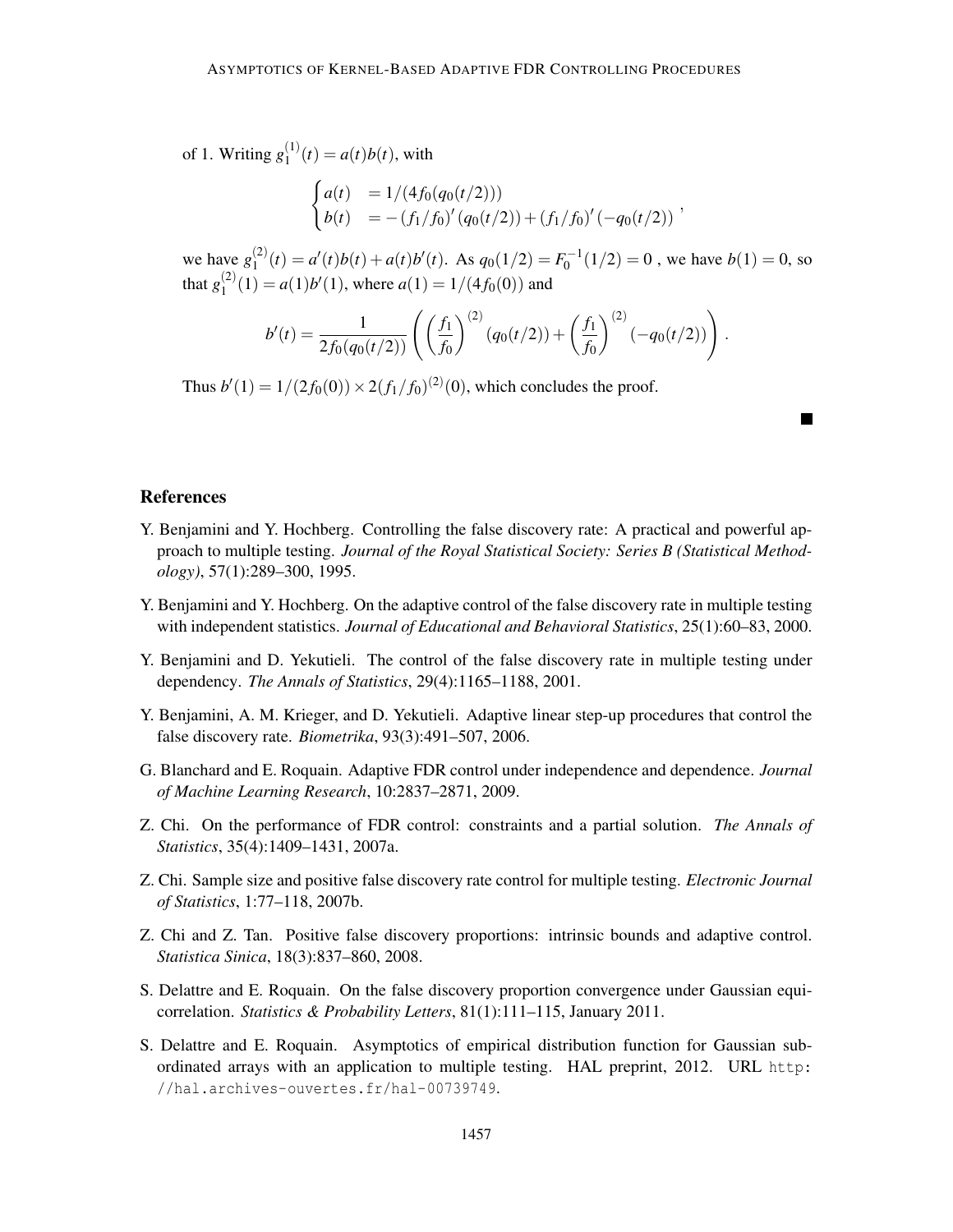- M. D. Donsker. An invariance principle for certain probability limit theorems. *Memoirs of the American Mathematical Society*, 6:12, 1951.
- B. Efron, R. J. Tibshirani, J. D. Storey, and V. G. Tusher. Empirical bayes analysis of a microarray experiment. *Journal of the American Statistical Association*, 96(456):1151–1160, December 2001.
- G. Eklund. Massignifikansproblemet. Unpublished seminar papers, Uppsala University Institute of Statistics, 1961–1963.
- H. Finner, T. Dickhaus, and M. Roters. On the false discovery rate and an asymptotically optimal rejection curve. *The Annals of Statistics*, 37(2):596–618, April 2009.
- C. R. Genovese and L. Wasserman. A stochastic process approach to false discovery control. *The Annals of Statistics*, 32(3):1035–1061, 2004.
- N. W. Hengartner and P. B. Stark. Finite-sample confidence envelopes for shape-restricted densities. *The Annals of Statistics*, 23(2):525–550, 1995.
- J. Jin. Proportion of non-zero normal means: universal oracle equivalences and uniformly consistent estimators. *Journal of the Royal Statistical Society: Series B (Statistical Methodology)*, 70(3): 461–493, 2008.
- N. L. Johnson and B. L. Welch. Applications of the non-central *t*-distribution. *Biometrika*, 31(3): 362–389, 1940.
- P. Neuvial. Asymptotic properties of false discovery rate controlling procedures under independence. *Electronic Journal of Statistics*, 2:1065–1110, 2008.
- P. Neuvial. Corrigendum to "Asymptotic properties of false discovery rate controlling procedures under independence". *Electronic Journal of Statistics*, 3:1083–1083, 2009.
- V. H. Nguyen and C. Matias. On efficient estimators of the proportion of true null hypotheses in a multiple testing setup. Hal preprint, 2013. URL http://hal.archives-ouvertes.fr/ hal-00647082.
- D. B. Pollard. *Convergence of Stochastic Processes*. Springer-Verlag, 1984.
- E. Roquain and F. Villers. Exact calculations for false discovery proportion with application to least favorable configurations. *The Annals of Statistics*, 39(1):584–612, 2011.
- T. Schweder and E. Spjøtvoll. Plots of *p*-values to evaluate many tests simultaneously. *Biometrika*, 69(3):493–502, 1982.
- P. Seeger. A note on a method for the analysis of significances en masse. *Technometrics*, pages 586–593, 1968.
- J. D. Storey. A direct approach to false discovery rates. *Journal of the Royal Statistical Society: Series B (Statistical Methodology)*, 64(3):479–498, 2002.